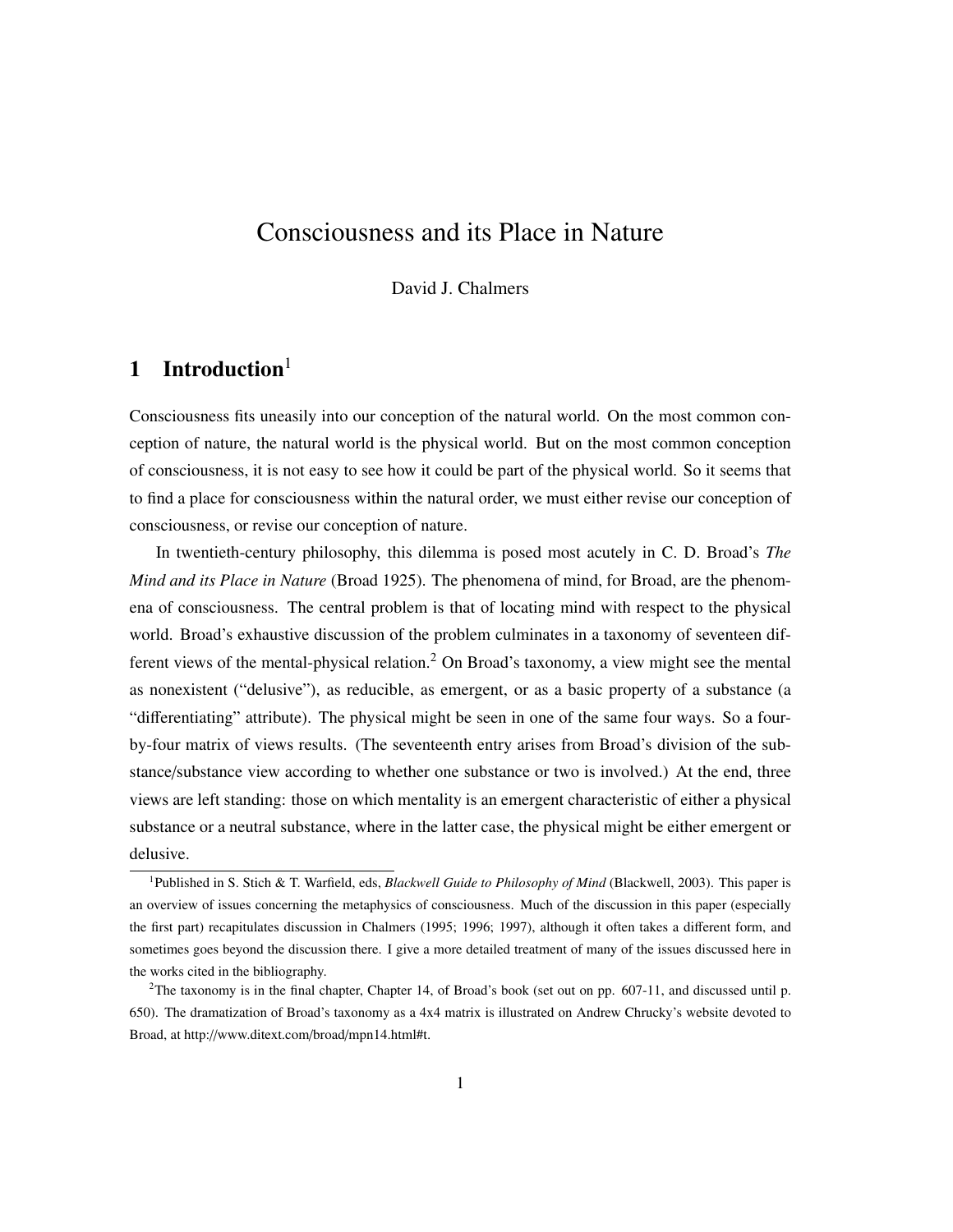In this paper I take my cue from Broad, approaching the problem of consciousness by a strategy of divide-and-conquer. I will not adopt Broad's categories: our understanding of the mind– body problem has advanced in the last 75 years, and it would be nice to think that we have a better understanding of the crucial issues. On my view, the most important views on the metaphysics of consciousness can be divided almost exhaustively into six classes, which I will label "type A" through "type F." Three of these (A through C) involve broadly reductive views, seeing consciousness as a physical process that involves no expansion of a physical ontology. The other three (D through F) involve broadly nonreductive views, on which consciousness involves something irreducible in nature, and requires expansion or reconception of a physical ontology.

The discussion will be cast at an abstract level, giving an overview of the metaphysical landscape. Rather than engaging the empirical science of consciousness, or detailed philosophical theories of consciousness, I will be examining some general classes into which theories of consciousness might fall. I will not pretend to be neutral in this discussion. I think that each of the reductive views is incorrect, while each of the nonreductive views holds some promise. So the first part of this paper can be seen as an extended argument against reductive views of consciousness, while the second part can be seen as an investigation of where we go from there.

### 2 The Problem

The word 'consciousness' is used in many different ways. It is sometimes used for the ability to discriminate stimuli, or to report information, or to monitor internal states, or to control behavior. We can think of these phenomena as posing the "easy problems" of consciousness. These are important phenomena, and there is much that is not understood about them, but the problems of explaining them have the character of puzzles rather than mysteries. There seems to be no deep problem in principle with the idea that a physical system could be "conscious" in these senses, and there is no obvious obstacle to an eventual explanation of these phenomena in neurobiological or computational terms.

The hard problem of consciousness is the problem of experience. Humans beings have subjective experience: there is something it is like to be them. We can say that a being is conscious in this sense – or is phenomenally conscious, as it is sometimes put—when there is something it is like to be that being. A mental state is conscious when there is something it is like to be in that state. Conscious states include states of perceptual experience, bodily sensation, mental imagery, emotional experience, occurrent thought, and more. There is something it is like to see a vivid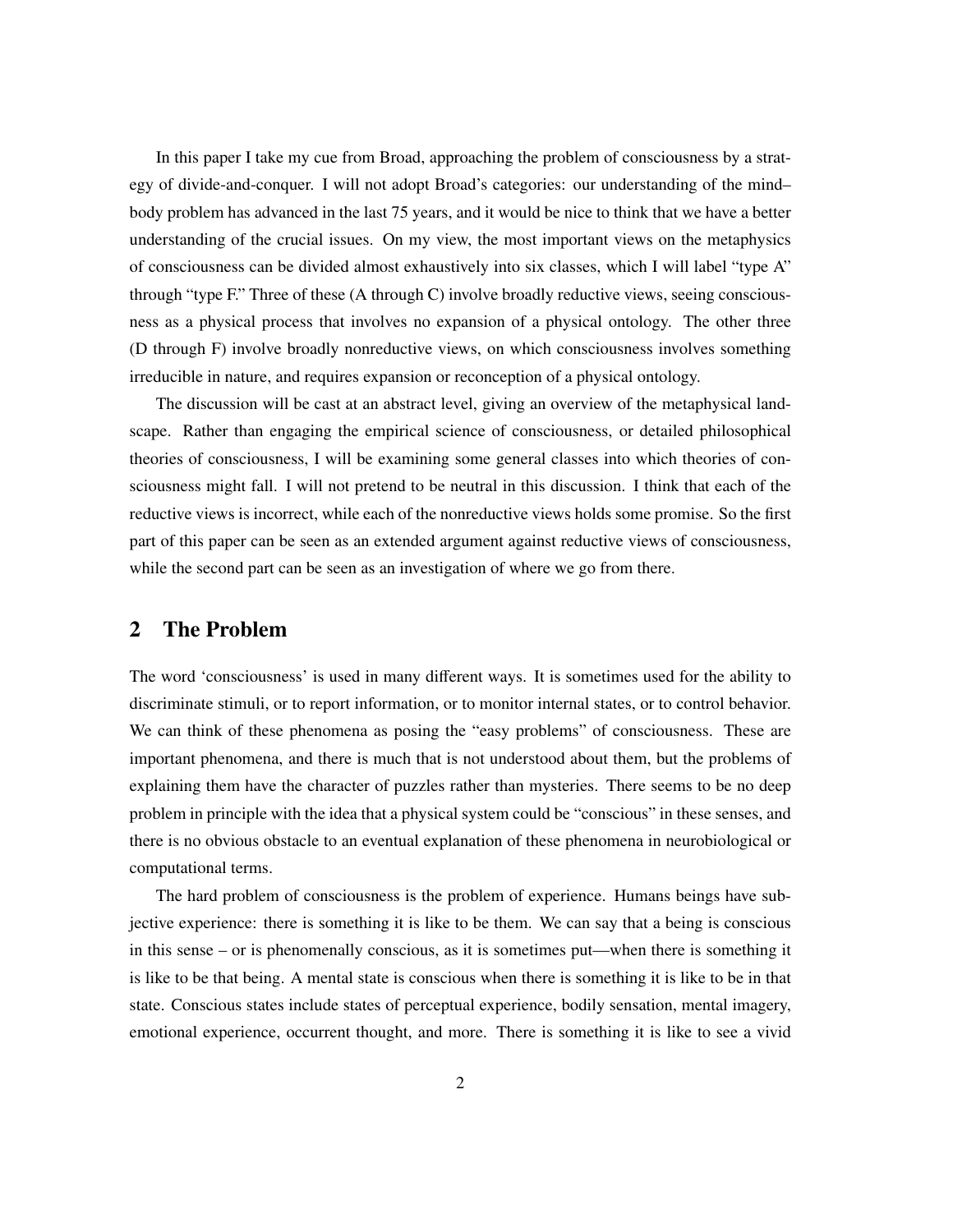green, to feel a sharp pain, to visualize the Eiffel tower, to feel a deep regret, and to think that one is late. Each of these states has a *phenomenal character*, with *phenomenal properties* (or *qualia*) characterizing what it is like to be in the state. $3$ 

There is no question that experience is closely associated with physical processes in systems such as brains. It seems that physical processes give rise to experience, at least in the sense that producing a physical system (such as a brain) with the right physical properties inevitably yields corresponding states of experience. But how and why do physical processes give rise to experience? Why do not these processes take place "in the dark," without any accompanying states of experience? This is the central mystery of consciousness.

What makes the easy problems easy? For these problems, the task is to explain certain behavioral or cognitive functions: that is, to explain how some causal role is played in the cognitive system, ultimately in the production of behavior. To explain the performance of such a function, one need only specify a mechanism that plays the relevant role. And there is good reason to believe that neural or computational mechanisms can play those roles.

What makes the hard problem hard? Here, the task is not to explain behavioral and cognitive functions: even once one has an explanation of all the relevant functions in the vicinity of consciousness – discrimination, integration, access, report, control—there may still remain a further question: why is the performance of these functions accompanied by experience? Because of this, the hard problem seems to be a different sort of problem, requiring a different sort of solution.

A solution to the hard problem would involve an account of the relation between physical processes and consciousness, explaining on the basis of natural principles how and why it is that physical processes are associated with states of experience. A *reductive explanation* of consciousness will explain this wholly on the basis of physical principles that do not themselves make any appeal to consciousness.<sup>4</sup> A *materialist* (or physicalist) solution will be a solution on which consciousness is itself seen as a physical process. A *nonmaterialist* (or nonphysicalist) solution will be a solution on which consciousness is seen as nonphysical (even if closely associated with physical processes). A *nonreductive* solution will be one on which consciousness (or principles involving

 $3$ On my usage, qualia are simply those properties that characterize conscious states according to what it is like to have them. The definition does not build in any further substantive requirements, such as the requirement that qualia are intrinsic or nonintentional. If qualia are intrinsic or nonintentional, this will be a substantive rather than a definitional point (so the claim that the properties of consciousness are non-intrinsic or that they are wholly intentional should not be taken to entail that there are no qualia). Phenomenal properties can also be taken to be properties of individuals (e.g., people) rather than of mental states, characterizing aspects of what it is like to be them at a given time; the difference will not matter much for present purposes.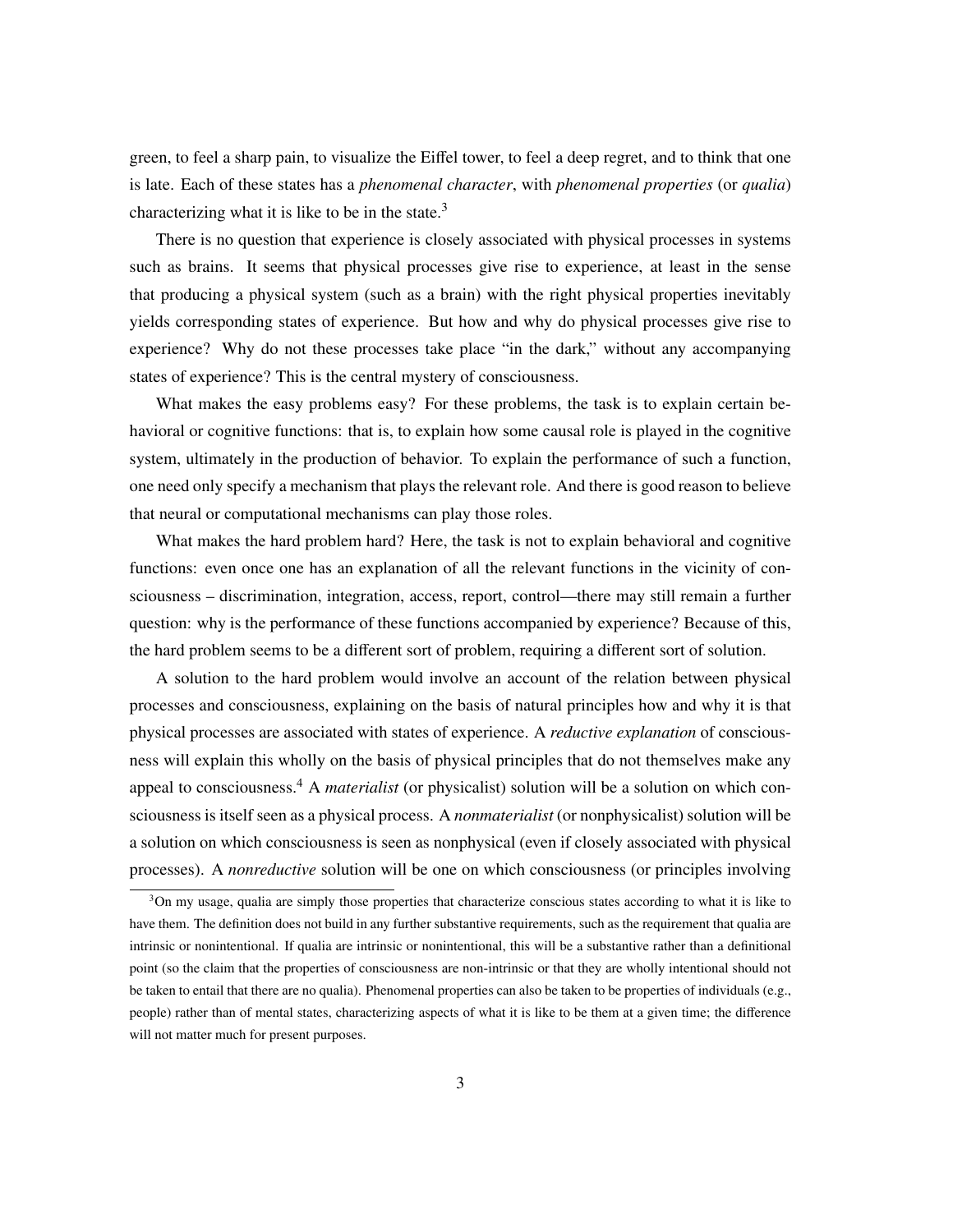consciousness) is admitted as a basic part of the explanation.

It is natural to hope that there will be a materialist solution to the hard problem and a reductive explanation of consciousness, just as there have been reductive explanations of many other phenomena in many other domains. But consciousness seems to resist materialist explanation in a way that other phenomena do not. This resistance can be encapsulated in three related arguments against materialism, summarized in what follows.

## 3 Arguments against Materialism

#### 3.1 The Explanatory Argument<sup>5</sup>

The first argument is grounded in the difference between the easy problems and the hard problem, as characterized above: the easy problems concern the explanation of behavioral and cognitive functions, but the hard problem does not. One can argue that by the character of physical explanation, physical accounts explain *only* structure and function, where the relevant structures are spatiotemporal structures, and the relevant functions are causal roles in the production of a system's behavior. And one can argue as above that explaining structures and functions does not suffice to explain consciousness. If so, no physical account can explain consciousness.

We can call this the *explanatory argument*:

————————-

- (1) Physical accounts explain at most structure and function.
- (2) Explaining structure and function does not suffice to explain consciousness; so

<sup>(3)</sup> No physical account can explain consciousness.

<sup>&</sup>lt;sup>4</sup>Note that I use 'reductive' in a broader sense than it is sometimes used. Reductive explanation requires only that a high-level phenomena can be explained wholly in terms of low-level phenomena. This is compatible with the "multiple realizability" of high-level phenomena in low-level phenomena. For example, there may be many different ways in which digestion could be realized in a physiological system, but one can nevertheless reductively explain a system's digestion in terms of underlying physiology. Another subtlety concerns the possibility of a view on which consciousness can be explained in terms of principles which do not make appeal to consciousness but cannot themselves be physically explained. The definitions above count such a view as neither reductive nor nonreductive. It could reasonably be classified either way, but I will generally assimilate it with the nonreductive class.

<sup>5</sup>A version of the explanatory argument as formulated here is given in Chalmers 1995. For related considerations about explanation, see Levine 1983 on the "explanatory gap" and Nagel 1974. See also the papers in Shear 1997.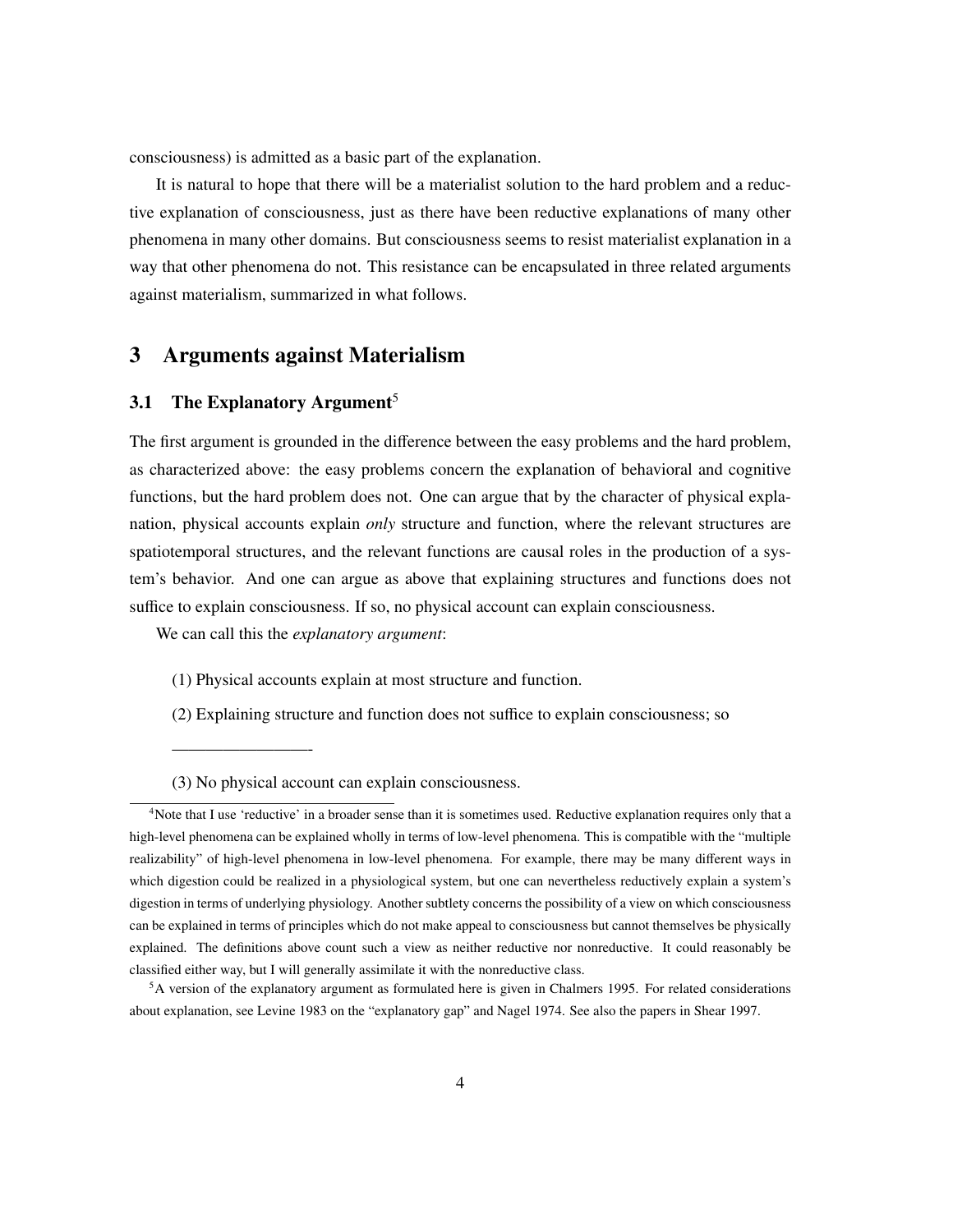If this is right, then while physical accounts can solve the easy problems (which involve only explaining functions), something more is needed to solve the hard problem. It would seem that no reductive explanation of consciousness could succeed. And if we add the premise that what cannot be physically explained is not itself physical (this can be considered an additional final step of the explanatory argument), then materialism about consciousness is false, and the natural world contains more than the physical world.

Of course this sort of argument is controversial. But before examining various ways of responding, it is useful to examine two closely related arguments that also aim to establish that materialism about consciousness is false.

#### 3.2 The Conceivability Argument.<sup>6</sup>

According to this argument, it is conceivable that there be a system that is physically identical to a conscious being, but that lacks at least some of that being's conscious states. Such a system might be a *zombie*: a system that is physically identical to a conscious being but that lacks consciousness entirely. It might also be an *invert*, with some of the original being's experiences replaced by different experiences, or a *partial zombie*, with some experiences absent, or a combination thereof. These systems will look identical to a normal conscious being from the third-person perspective: in particular, their brain processes will be molecule-for-molecule identical with the original, and their behavior will be indistinguishable. But things will be different from the first-person point of view. What it is like to be an invert or a partial zombie will differ from what it is like to be the original being. And there is nothing it is like to be a zombie.

There is little reason to believe that zombies exist in the actual world. But many hold that they are at least conceivable: we can coherently imagine zombies, and there is no contradiction in the idea that reveals itself even on reflection. As an extension of the idea, many hold that the same goes for a *zombie world*: a universe physically identical to ours, but in which there is no consciousness. Something similar applies to inverts and other duplicates.

From the conceivability of zombies, proponents of the argument infer their *metaphysical possibility*. Zombies are probably not naturally possible: they probably cannot exist in our world, with its laws of nature. But the argument holds that zombies *could have* existed, perhaps in a

<sup>6</sup>Versions of the conceivability argument are put forward by Bealer 1994, Campbell 1970, Chalmers 1996, Kirk 1974, and Kripke 1980, among others. Important predecessors include Descartes' conceivability argument about disembodiment, and Leibniz's "mill" argument.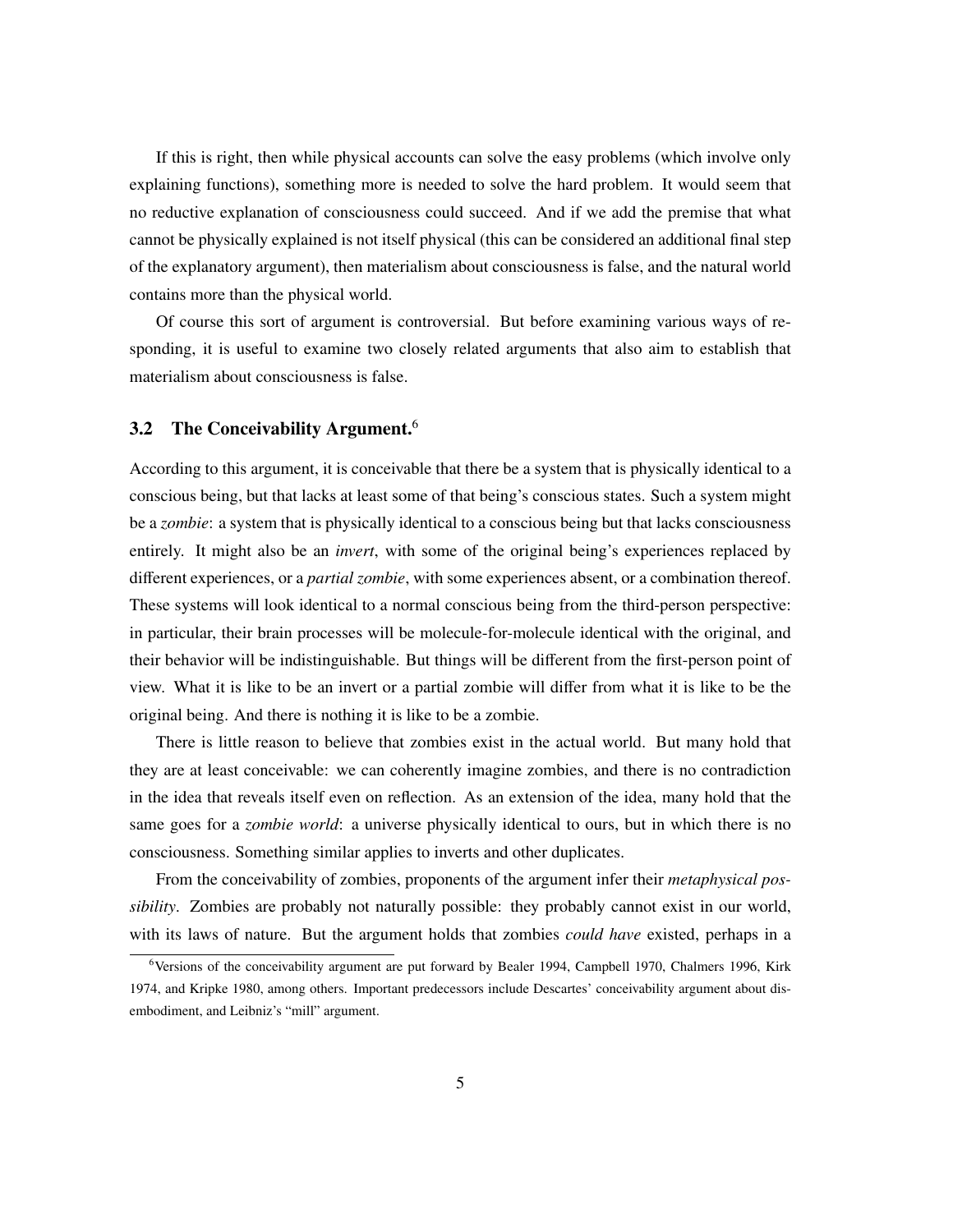very different sort of universe. For example, it is sometimes suggested that God could have created a zombie world, if he had so chosen. From here, it is inferred that consciousness must be nonphysical. If there is a metaphysically possible universe that is physically identical to ours but that lacks consciousness, then consciousness must be a further, nonphysical component of our universe. If God could have created a zombie world, then (as Kripke puts it) after creating the physical processes in our world, he had to do more work to ensure that it contained consciousness.

We can put the argument, in its simplest form, as follows:

(1) It is conceivable that there be zombies

(2) If it is conceivable that there be zombies, it is metaphysically possible that there be zombies.

(3) If it is metaphysically possible that there be zombies, then consciousness is nonphysical.

(4) Consciousness is nonphysical.

————————-

A somewhat more general and precise version of the argument appeals to *P*, the conjunction of all microphysical truths about the universe, and *Q*, an arbitrary phenomenal truth about the universe. (Here ' $\&$ ' represents 'and' and ' $\neg$ ' represents 'not'.)

- (1) It is conceivable that *P*&¬*Q*.
- (2) If it is conceivable that  $P\& \neg Q$ , it is metaphysically possible that  $P\& \neg Q$ .
- (3) If it is metaphysically possible that  $P\&\neg Q$ , then materialism is false.

(4) Materialism is false.

————————-

### 3.3 The Knowledge Argument<sup>7</sup>

<sup>7</sup>Sources for the knowledge argument include Jackson 1982, Maxwell 1968, Nagel 1974, and others. Predecessors of the argument are present in Broad's discussion of a "mathematical archangel" who cannot deduce the smell of ammonia from physical facts (Broad 1925, pp. 70-71), and Feigl's discussion of a "Martian superscientist" who cannot know what colors look like and what musical tones sound like (Feigl 1958/1967, pp. 64, 68, 140).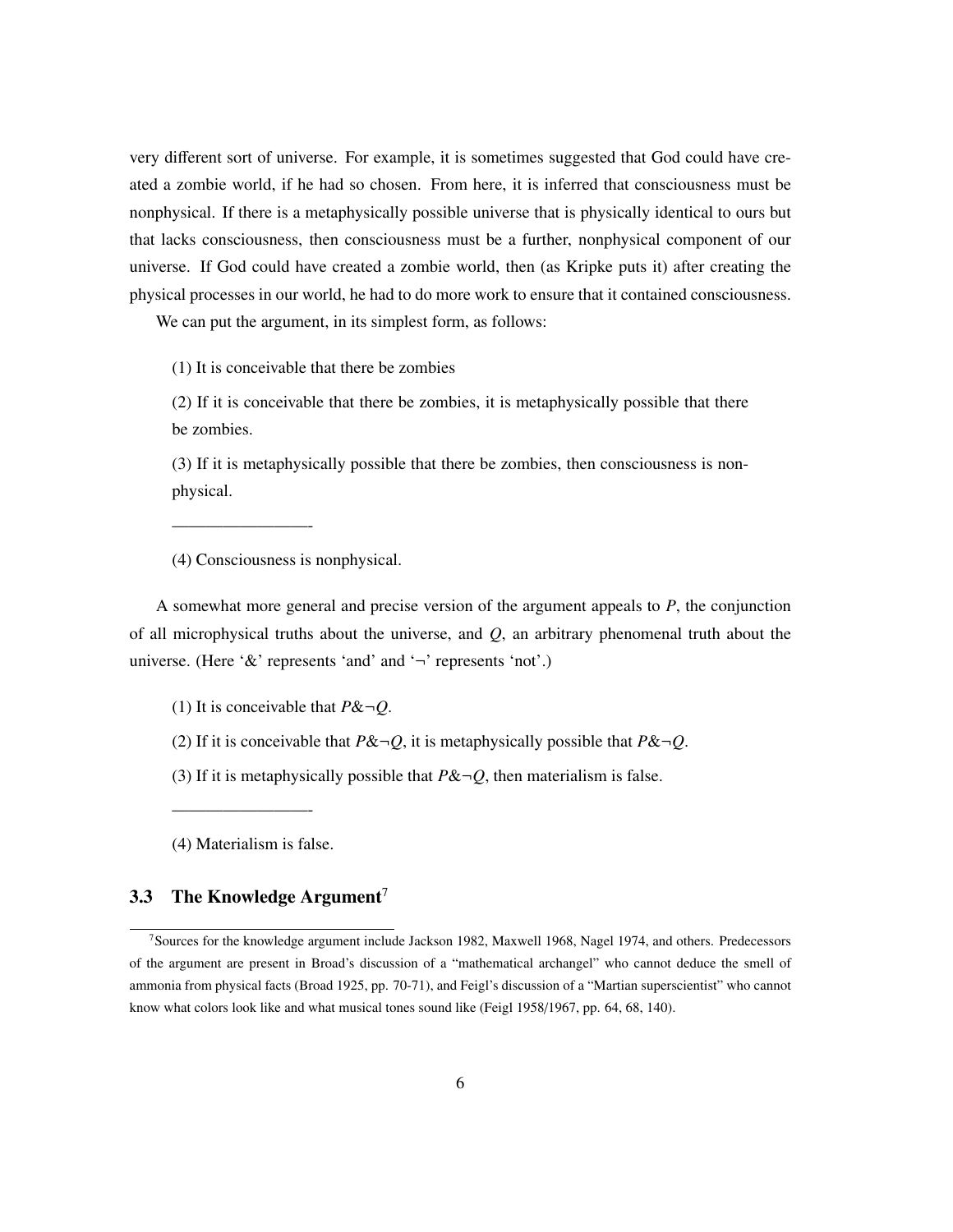According to the knowledge argument, there are facts about consciousness that are not deducible from physical facts. Someone could know all the physical facts, be a perfect reasoner, and still be unable to know all the facts about consciousness on that basis.

Frank Jackson's canonical version of the argument provides a vivid illustration. On this version, Mary is a neuroscientist who knows everything there is to know about the physical processes relevant to color vision. But Mary has been brought up in a black-and-white room (on an alternative version, she is colorblind<sup>8</sup>) and has never experienced red. Despite all her knowledge, it seems that there is something very important about color vision that Mary does not know: she does not know what it is like to see red. Even complete physical knowledge and unrestricted powers of deduction do not enable her to know this. Later, if she comes to experience red for the first time, she will learn a new fact of which she was previously ignorant: she will learn what it is like to see red.

Jackson's version of the argument can be put as follows (here the premises concern Mary's knowledge when she has not yet experienced red):

- (1) Mary knows all the physical facts.
- (2) Mary does not know all the facts

————————-

(3) The physical facts do not exhaust all the facts.

One can put the knowledge argument more generally:

(1) There are truths about consciousness that are not deducible from physical truths.

(2) If there are truths about consciousness that are not deducible from physical truths, then materialism is false.

(3) Materialism is false.

————————-

<sup>&</sup>lt;sup>8</sup>This version of the thought-experiment has a real life exemplar in Knut Nordby, a Norwegian sensory biologist who is a rod monochromat (lacking cones in his retina for color vision), and who works on the physiology of color vision. See Nordby 1990.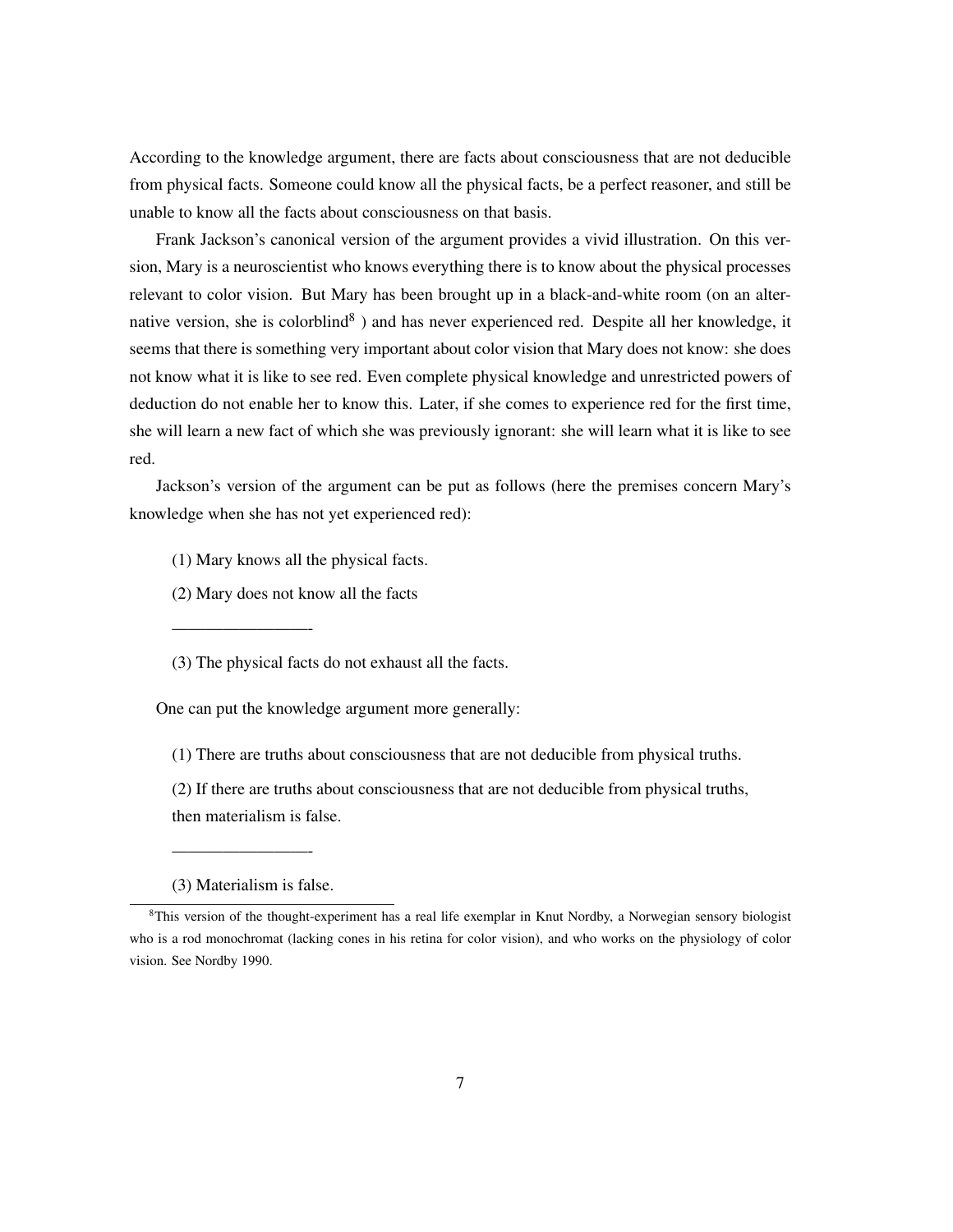#### 3.4 The Shape of the Arguments

These three sorts of argument are closely related. They all start by establishing an *epistemic gap* between the physical and phenomenal domains. Each denies a certain sort of close epistemic relation between the domains: a relation involving what we can know, or conceive, or explain. In particular, each of them denies a certain sort of *epistemic entailment* from physical truths *P* to the phenomenal truths *Q*: deducibility of *Q* from *P*, or explainability of *Q* in terms of *P*, or conceiving of *Q* upon reflective conceiving of *P*.

Perhaps the most basic sort of epistemic entailment is a priori entailment, or *implication*. On this notion, *P* implies *Q* when the material conditional  $P \rightarrow Q$  is a priori; that is, when a subject can know that if *P* is the case then *Q* is the case, with justification independent of experience. All of the three arguments above can be seen as making a case against an a priori entailment of *Q* by *P*. If a subject who knows only *P* cannot deduce that *Q* (as the knowledge argument suggests), or if one can rationally conceive of  $P$  without  $Q$  (as the conceivability argument suggests), then it seems that *P* does not imply *Q*. The explanatory argument can be seen as turning on the claim that an implication from *P* to *Q* would require a functional analysis of consciousness, and that the concept of consciousness is not a functional concept.

After establishing an epistemic gap, these arguments proceed by inferring an ontological gap, where ontology concerns the nature of things in the world. The conceivability argument infers from conceivability to metaphysical possibility; the knowledge argument infers from failure of deducibility to difference in facts; and the explanatory argument infers from failure of physical explanation to nonphysicality. One might say that these arguments infer from a failure of epistemic entailment to a failure of ontological entailment. The paradigmatic sort of ontological entailment is *necessitation*: *P* necessitates *Q* when the material conditional  $P \rightarrow Q$  is metaphysically necessary, or when it is metaphysically impossible for *P* to hold without *Q* holding. It is widely agreed that materialism requires that *P* necessitates all truths (perhaps with minor qualifications). So if there are phenomenal truths *Q* that *P* does not necessitate, then materialism is false.

We might call of these arguments *epistemic arguments* against materialism. Epistemic arguments arguably descend from Descartes' arguments against materialism (although these have a slightly different form), and are given their first thorough airing in Broad's book, which contains elements of all three arguments above.<sup>9</sup> The general form of an epistemic argument against materialism is as follows:

<sup>9</sup>For limited versions of the conceivability argument and the explanatory argument, see Broad, pp. 614-15. For the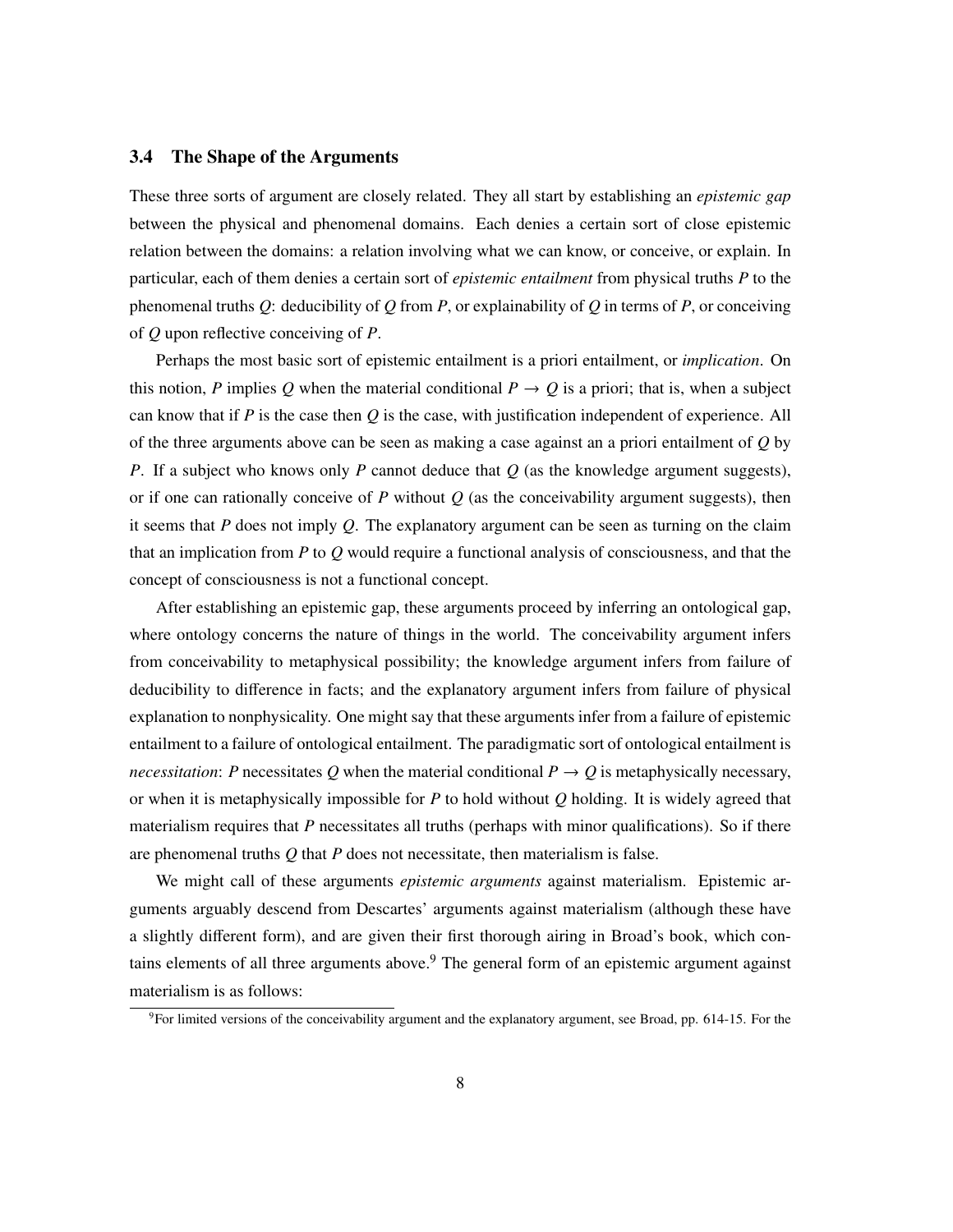(1) There is an epistemic gap between physical and phenomenal truths.

(2) If there is an epistemic gap between physical and phenomenal truths, then there is an ontological gap, and materialism is false.

(3) Materialism is false.

————————-

Of course this way of looking at things oversimplifies matters, and abstracts away from the differences between the arguments.<sup>10</sup> The same goes for the precise analysis in terms of implication and necessitation. Nevertheless, this analysis provides a useful lens through which to see what the arguments in common, and through which to analyze various responses to the arguments.

There are roughly three ways that a materialist might resist the epistemic arguments. A type-A materialist denies that there is the relevant sort of epistemic gap. A type-B materialist accepts that there is an unclosable epistemic gap, but denies that there is an ontological gap. And a type-C materialist accepts that there is a deep epistemic gap, but holds that it will eventually be closed. In what follows, I discuss all three of these strategies.

### 4 Type-A Materialism

According to type-A materialism, there is no epistemic gap between physical and phenomenal truths; or at least, any apparent epistemic gap is easily closed. According to this view, it is not conceivable (at least on reflection) that there be duplicates of conscious beings that have absent or inverted conscious states. On this view, there are no phenomenal truths of which Mary is ignorant in principle from inside her black-and-white room (when she leaves the room, she gains at most an ability). And on this view, on reflection there is no "hard problem" of explaining consciousness that remains once one has solved the easy problems of explaining the various cognitive, behavioral, and environmental functions.<sup>11</sup>

knowledge argument, see pp. 70-72, where Broad argues that even a "mathematical archangel" could not deduce the smell of ammonia from microscopic knowledge of atoms. Broad is arguing against "mechanism", which is roughly equivalently to contemporary materialism. Perhaps the biggest lacuna in Broad's argument, to contemporary eyes, is any consideration of the possibility that there is an epistemic but not an ontological gap.

 $10$ For a discussion of the relationship between the conceivability argument and the knowledge argument, see Chalmers 1996 and Chalmers 2002b.

<sup>11</sup>Type-A materialists include Dennett 1991, Dretske 1995, Harman 1990, Lewis 1988, Rey 1995, and Ryle 1949.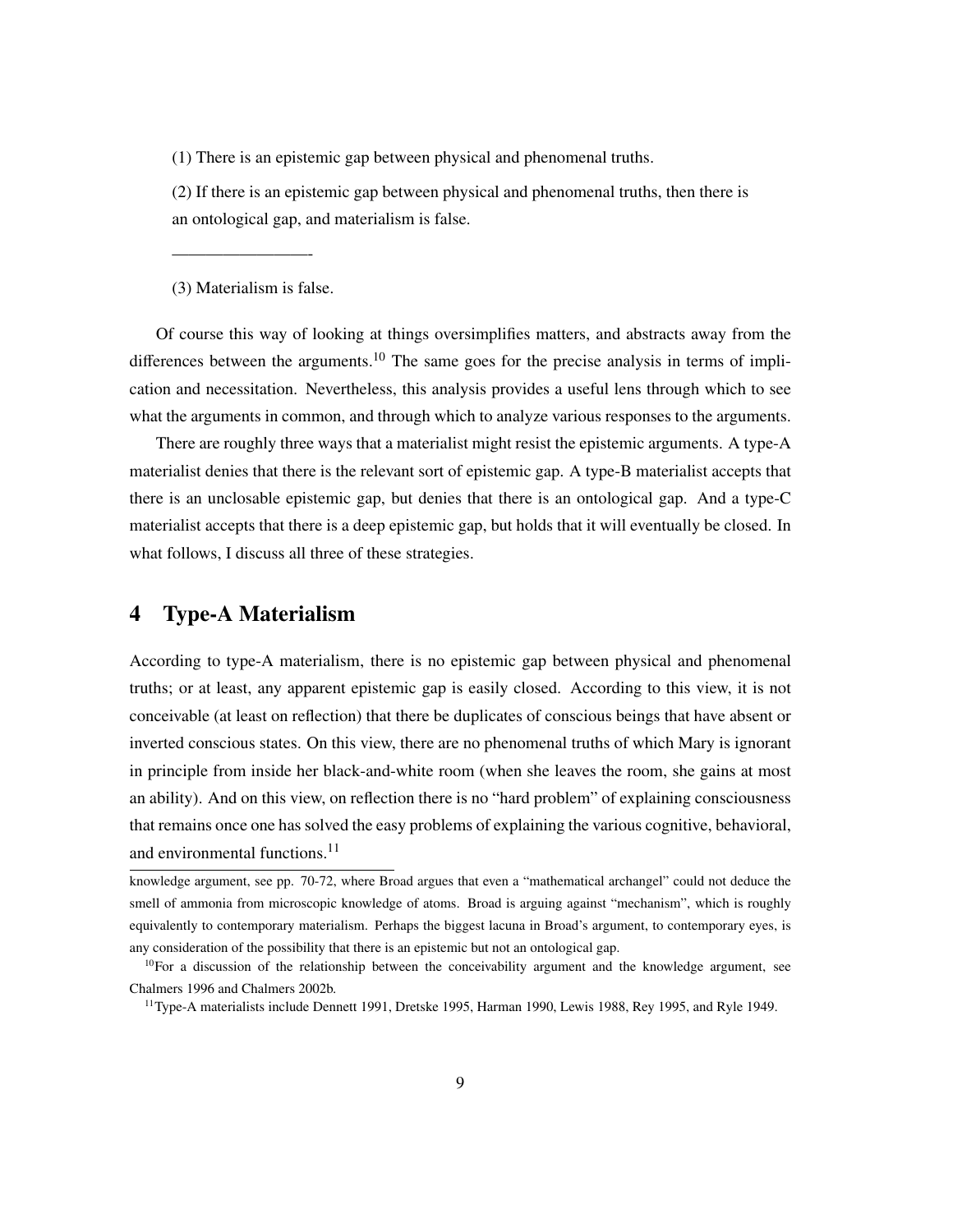Type-A materialism sometimes takes the form of eliminativism, holding that consciousness does not exist, and that there are no phenomenal truths. It sometimes takes the form of analytic functionalism or logical behaviorism, holding that consciousness exists, where the concept of "consciousness" is defined in wholly functional or behavioral terms (e.g., where to be conscious might be to have certain sorts of access to information, and/or certain sorts of dispositions to make verbal reports). For our purposes, the difference between these two views can be seen as terminological. Both agree that we are conscious in the sense of having the functional capacities of access, report, control, and the like; and they agree that we are not conscious in any further (nonfunctionally defined) sense. The analytic functionalist thinks that ordinary terms such as 'conscious' should be used in the first sort of sense (expressing a functional concept), while the eliminativist thinks that it should be used in the second. Beyond this terminological disagreement about the use of existing terms and concepts, the substance of the views is the same.

Some philosophers and scientists who do not explicitly embrace eliminativism, analytic functionalism, and the like are nevertheless recognizably type-A materialists. The characteristic feature of the type-A materialist is the view that on reflection there is nothing in the vicinity of consciousness that needs explaining over and above explaining the various functions: to explain these things is to explain everything in the vicinity that needs to be explained. The relevant functions may be quite subtle and complex, involving fine-grained capacities for access, self-monitoring, report, control, and their interaction, for example. They may also be taken to include all sorts of environmental relations. And the explanation of these functions will probably involve much neurobiological detail. So views that are put forward as rejecting functionalism on the grounds that it neglects biology or neglects the role of the environment may still be type-A views.

One might think that there is room in logical space for a view that denies even this sort of broadly functionalist view of consciousness, but still holds that there is no epistemic gap between physical and phenomenal truths. In practice, there appears to be little room for such a view, for reasons that I will discuss under type C, and there are few examples of such views in practice.<sup>12</sup> So I will take it for granted that a type-A view is one that holds that explaining the functions explains everything, and will class other views that hold that there is no unclosable epistemic gap under type C.

<sup>&</sup>lt;sup>12</sup>Two specific views may be worth mentioning. (i) Some views (e.g., Dretske 1995) deny an epistemic gap while at the same time denying functionalism, by holding that consciousness involves not just functional role but also causal and historical relations to objects in the environment. I count these as type-A views: we can view the relevant relations as part of functional role, broadly construed, and exactly the same considerations arise. (ii) Some views (e.g., Stoljar 2001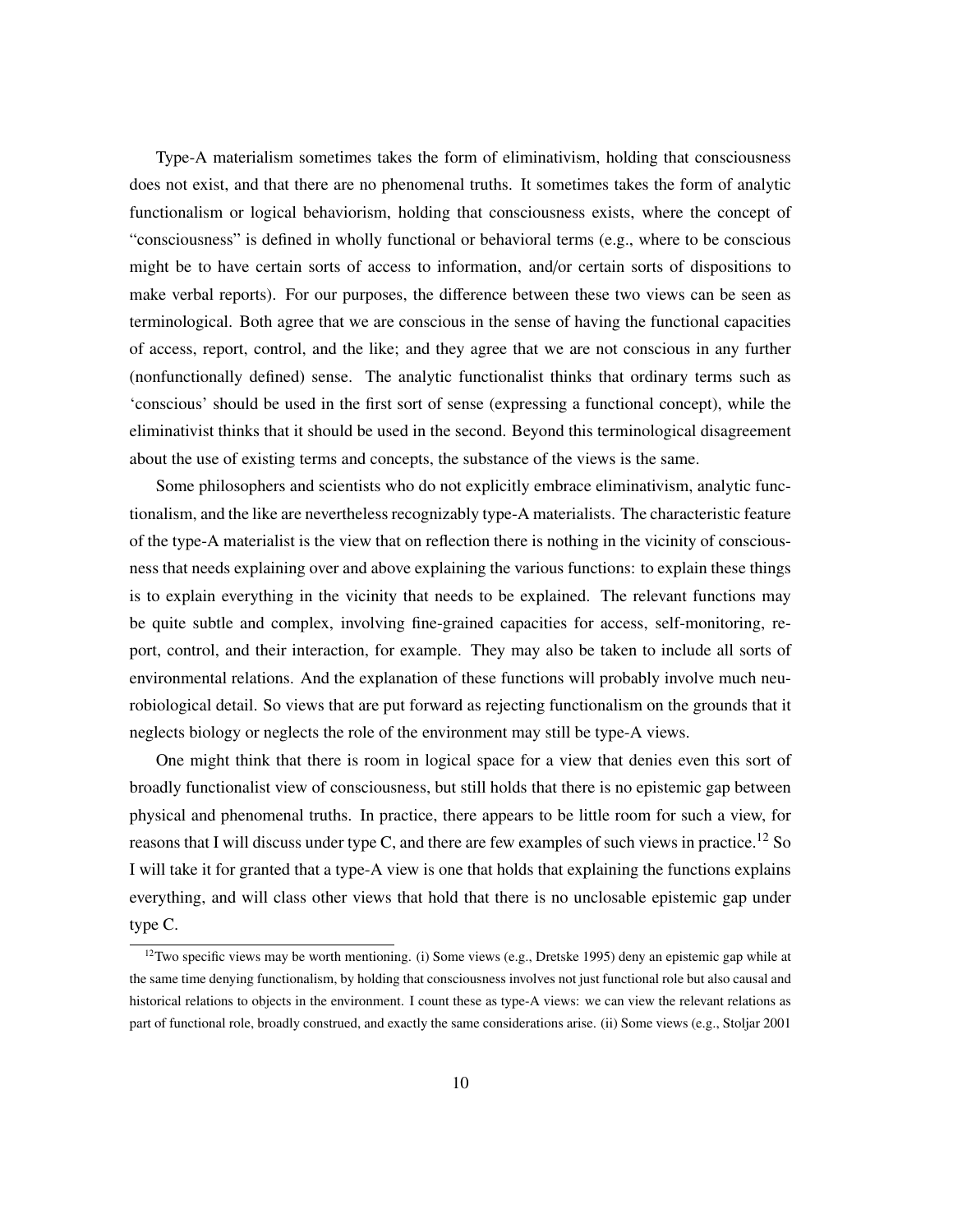The obvious problem with type-A materialism is that it appears to deny the manifest. It is an uncontested truth that we have the various functional capacities of access, control, report, and the like, and these phenomena pose uncontested explananda (phenomena in need of explanation) for a science of consciousness. But in addition, it seems to be a further truth that we are conscious, and this phenomenon seems to pose a further explanandum. It is this explanandum that raises the interesting problems of consciousness. To flatly deny the further truth, or to deny without argument that there is a hard problem of consciousness over and above the easy problems, would be to make a highly counterintuitive claim that begs the important questions. This is not to say that highly counterintuitive claims are always false, but they need to be supported by extremely strong arguments. So the crucial question is: are there any compelling *arguments* for the claim that on reflection, explaining the functions explains everything?

Type-A materialists often argue by analogy. They point out that in other areas of science, we accept that explaining the various functions explains the phenomena, so we should accept the same here. In response, an opponent may well accept that in other domains, the functions are all we need to explain. In explaining life, for example, the only phenomena that present themselves as needing explanation are phenomena of adaptation, growth, metabolism, reproduction, and so on, and there is nothing else that even calls out for explanation. But the opponent holds that the case of consciousness is different and possibly unique, precisely because there is something else, phenomenal experience, that calls out for explanation. The type-A materialist must either deny even the appearance of a further explanandum, which seems to deny the obvious, or accept the apparent disanalogy and give further substantial arguments for why, contrary to appearances, only the functions need to be explained.

At this point, type-A materialists often press a different sort of analogy, holding that at various points in the past, thinkers held that there was an analogous epistemic gap for other phenomena, but that these turned out to be physically explained. For example, Dennett (1996) suggests that a vitalist might have held that there was a further "hard problem" of life over and above explaining the biological function, but that this would have been misguided.

On examining the cases, however, the analogies do not support the type-A materialist. Vitalists typically *accepted*, implicitly or explicitly, that the biological functions in question were what needed explaining. Their vitalism arose because they thought that the functions (adaptation, growth, reproduction, and so on) would not be physically explained. So this is quite different

and Strawson 2000) deny an epistemic gap not by functionally analyzing consciousness but by expanding our view of the physical base to include underlying intrinsic properties. These views are discussed under type F.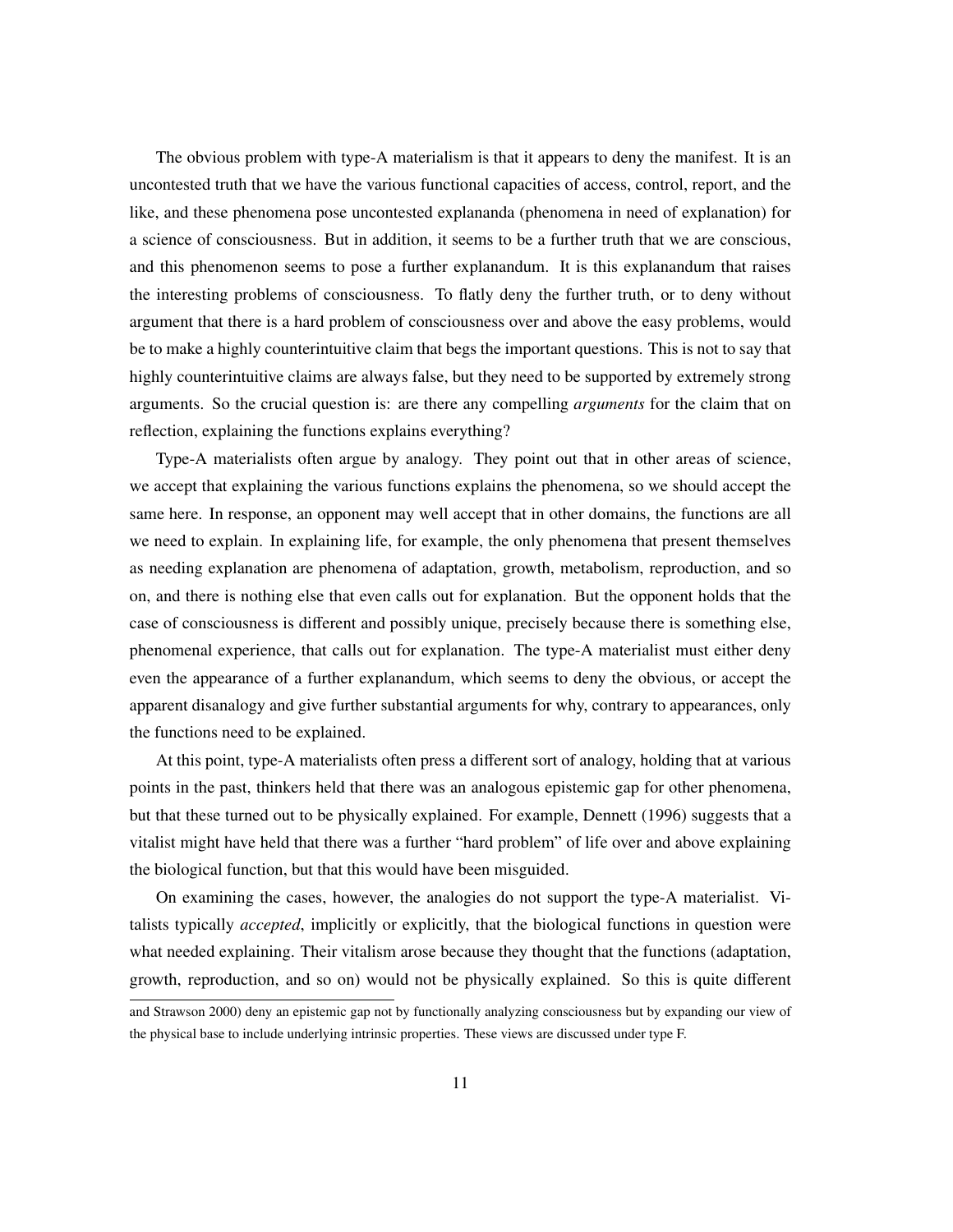from the case of consciousness. The disanalogy is very clear in the case of Broad. Broad was a vitalist about life, holding that the functions would require a non-mechanical explanation. But at the same time, he held that in the case of life, unlike the case of consciousness, the only evidence we have for the phenomenon is behavioral, and that "being alive" means exhibiting certain sorts of behavior. Other vitalists were less explicit, but very few of them held that something more than the functions needed explaining (except consciousness itself, in some cases). If a vitalist had held this, the obvious reply would have been that there is no reason to believe in such an explanandum. So there is no analogy here.<sup>13</sup>

So these arguments by analogy have no force for the type-A materialist. In other cases, it was always clear that structure and function exhausted the apparent explananda, apart from those tied directly to consciousness itself. So the type-A materialist needs to address the apparent further explanandum in the case of consciousness head on: either flatly denying it, or giving substantial arguments to dissolve it.

Some arguments for type-A materialists proceed indirectly, by pointing out the unsavory metaphysical or epistemological consequences of rejecting the view: e.g., that the rejection leads to dualism, or to problems involving knowledge of consciousness.<sup>14</sup> An opponent will either embrace the consequences or deny that they are consequences. As long as the consequences are not completely untenable, then for the type-A materialist to make progress, this sort of argument needs to be supplemented by a substantial direct argument against the further explanandum.

Such direct arguments are surprisingly hard to find. Many arguments for type-A materialism end up presupposing the conclusion at crucial points. For example, it is sometimes argued (e.g., Rey 1995) that there is no reason to postulate qualia, since they are not needed to explain behavior; but this argument presupposes that only behavior needs explaining. The opponent will hold that qualia are an explanandum in their own right. Similarly, Dennett's use of "heterophenomenology" (verbal reports) as the primary data to ground his theory of consciousness (Dennett 1991) appears to rest on the assumption that these reports are what need explaining, or that the only "seemings" that need explaining are dispositions to react and report.

<sup>&</sup>lt;sup>13</sup>In another analogy, Churchland (1996) suggests that someone in Goethe's time might have mounted analogous epistemic arguments against the reductive explanation of "luminescence." But on a close look, it is not hard to see that the only further explanandum that could have caused doubts here is the *experience* of seeing light (see Chalmers 1997). This point is no help to the type-A materialist, since this explanandum remains unexplained.

<sup>&</sup>lt;sup>14</sup>For an argument from unsavory metaphysical consequences, see White 1986. For an argument from unsavory epistemological consequences, see Shoemaker 1975. The metaphysical consequences are addressed in the second half of this paper. The epistemological consequences are addressed in Chalmers 2002a.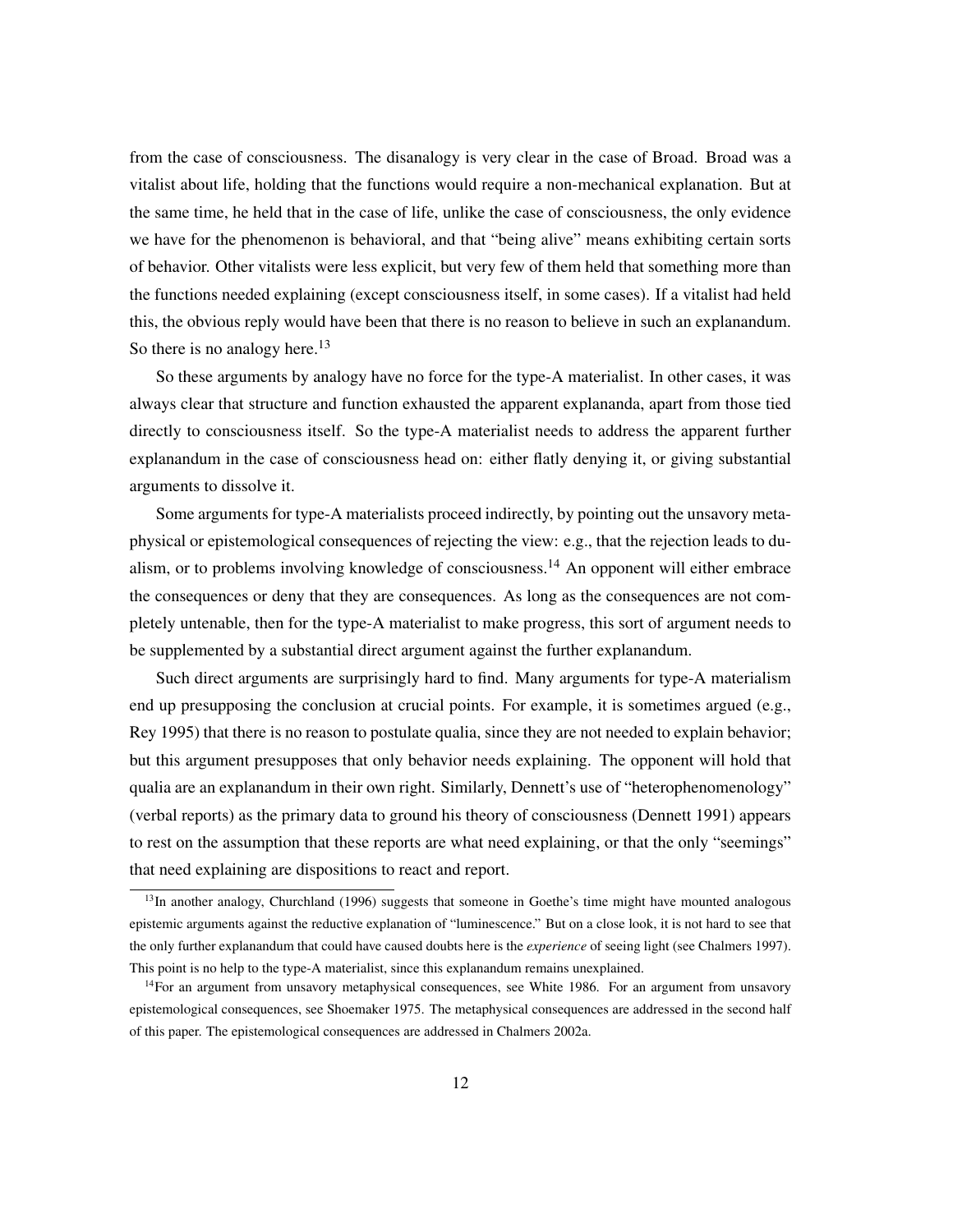One way to argue for type-A materialism is to argue that there is some intermediate X such that (i) explaining functions suffices to explain X, and (ii) explaining X suffices to explain consciousness. One possible X here is *representation*: it is often held both that conscious states are representational states, representing things in the world, and that we can explain representation in functional terms. If so, it may seem to follow that we can explain consciousness in functional terms. On examination, though, this argument appeals to an ambiguity in the notion of representation. There is a notion of *functional representation*, on which P is represented roughly when a system responds to P and/or produces behavior appropriate for P. In this sense, explaining functioning may explain representation, but explaining representation does not explain consciousness. There is also a notion of *phenomenal representation*, on which P is represented roughly when a system has a conscious experience as if P. In this sense, explaining representation may explain consciousness, but explaining functioning does not explain representation. Either way, the epistemic gap between the functional and the phenomenal remains as wide as ever. Similar sorts of equivocation can be found with other X's that might be appealed to here, such as "perception" or "information."

Perhaps the most interesting arguments for type-A materialism are those that argue that we can give a physical explanation of our *beliefs* about consciousness, such as the belief that we are conscious, the belief that consciousness is a further explanandum, and the belief that consciousness is nonphysical. From here it is argued that once we have explained the belief, we have done enough to explain, or to explain away, the phenomenon (e.g., Clark 2000, Dennett forthcoming). Here it is worth noting that this only works if the beliefs themselves are functionally analyzable; Chalmers (2002a) gives reason to deny this. But even if one accepts that beliefs are ultimately functional, this claim then reduces to the claim that explaining our dispositions to talk about consciousness (and the like) explains everything. An opponent will deny this claim: explaining the dispositions to report may remove the third-person warrant (based on observation of others) for accepting a further explanandum, but it does not remove the crucial first-person warrant (from one's own case). Still, this is a strategy that deserves extended discussion.

At a certain point, the debate between type-A materialists and their opponents usually comes down to intuition: most centrally, the intuition that consciousness (in a nonfunctionally defined sense) exists, or that there is something that needs to be explained (over and above explaining the functions). This claim does not gain its support from argument, but from a sort of observation, along with rebuttal of counterarguments. The intuition appears to be shared by the large majority of philosophers, scientists, and others; and it is so strong that to deny it, a type-A materialist needs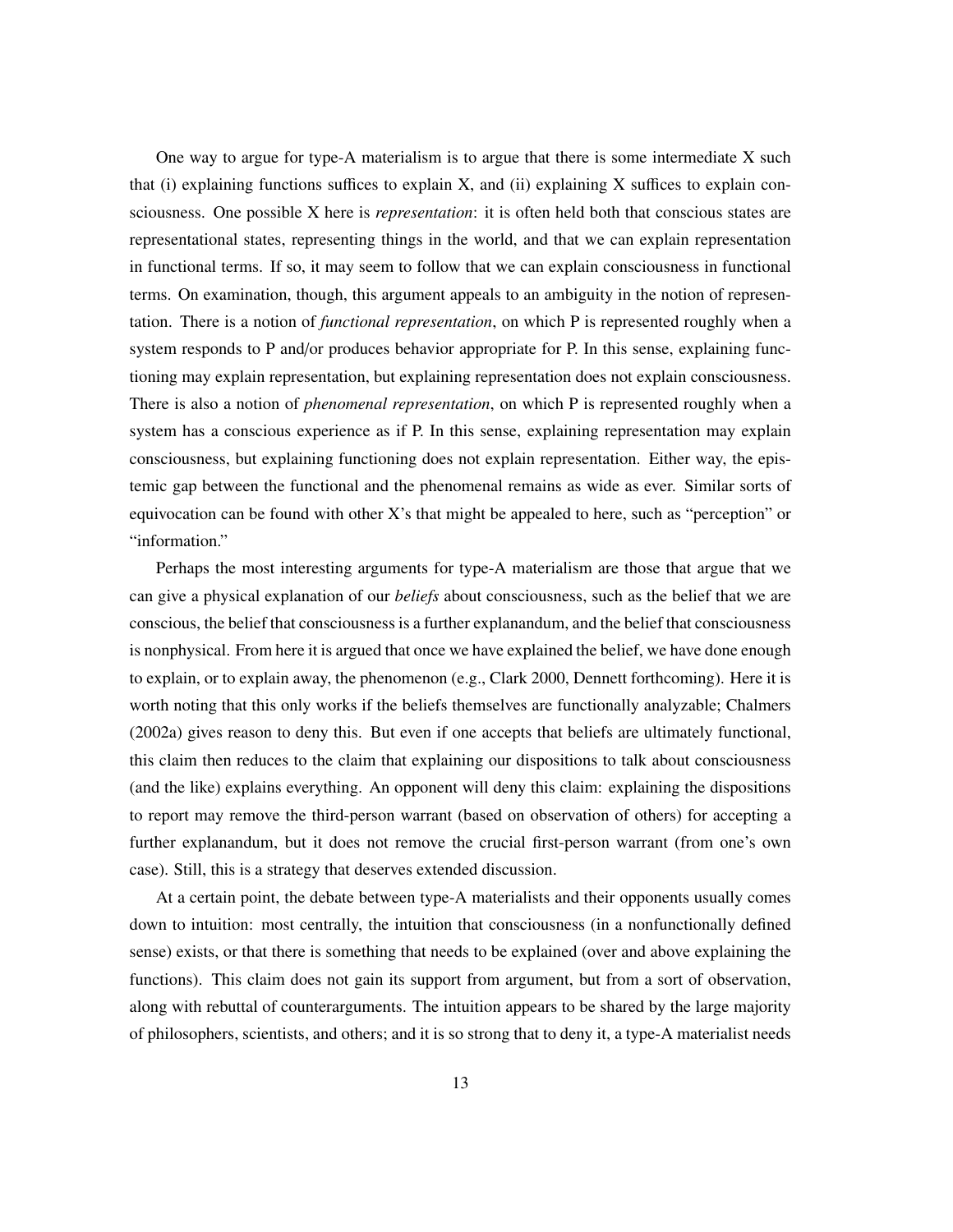exceptionally powerful arguments. The result is that even among materialists, type-A materialists are a distinct minority.

# 5 Type-B Materialism<sup>15</sup>

According to type-B materialism, there is an epistemic gap between the physical and phenomenal domains, but there is no ontological gap. According to this view, zombies and the like are conceivable, but they are not metaphysically possible. On this view, Mary is ignorant of some phenomenal truths from inside her room, but nevertheless these truths concern an underlying physical reality (when she leaves the room, she learns old facts in a new way). And on this view, while there is a hard problem distinct from the easy problems, it does not correspond to a distinct ontological domain.

The most common form of type-B materialism holds that phenomenal states can be *identified* with certain physical or functional states. This identity is held to be analogous in certain respects (although perhaps not in all respects) with the identity between water and  $H_2O$ , or between genes and DNA.<sup>16</sup> These identities are not derived through conceptual analysis, but are discovered empirically: the concept *water* is different from the concept  $H_2O$ , but they are found to refer to the same thing in nature. On the type-B view, something similar applies to consciousness: the concept of consciousness is distinct from any physical or functional concepts, but we may discover empirically that these refer to the same thing in nature. In this way, we can explain why there is an epistemic gap between the physical and phenomenal domains, while denying any ontological gap. This yields the attractive possibility that we can acknowledge the deep epistemic problems of consciousness while retaining a materialist worldview.

Although such a view is attractive, it faces immediate difficulties. These difficulties stem from the fact that the character of the epistemic gap with consciousness seems to differ from that of epistemic gaps in other domains. For a start, there do not seem to be analogs of the epistemic arguments above in the cases of water, genes, and so on. To explain genes, we merely have to explain why systems function a certain way in transmitting hereditary characteristics; to

<sup>15</sup>Type-B materialists include Block and Stalnaker 1999, Hill 1997, Levine 1983, Loar 1990/1997, Lycan 1996, Papineau 1993, Perry 2001, and Tye 1995.

<sup>&</sup>lt;sup>16</sup>In certain respects, where type-A materialism can be seen as deriving from the logical behaviorism of Ryle and Carnap, type-B materialism can be seen as deriving from the identity theory of Place and Smart. The matter is complicated, however, by the fact that the early identity-theorists advocated "topic-neutral" (functional) analyses of phenomenal properties, suggesting an underlying type-A materialism.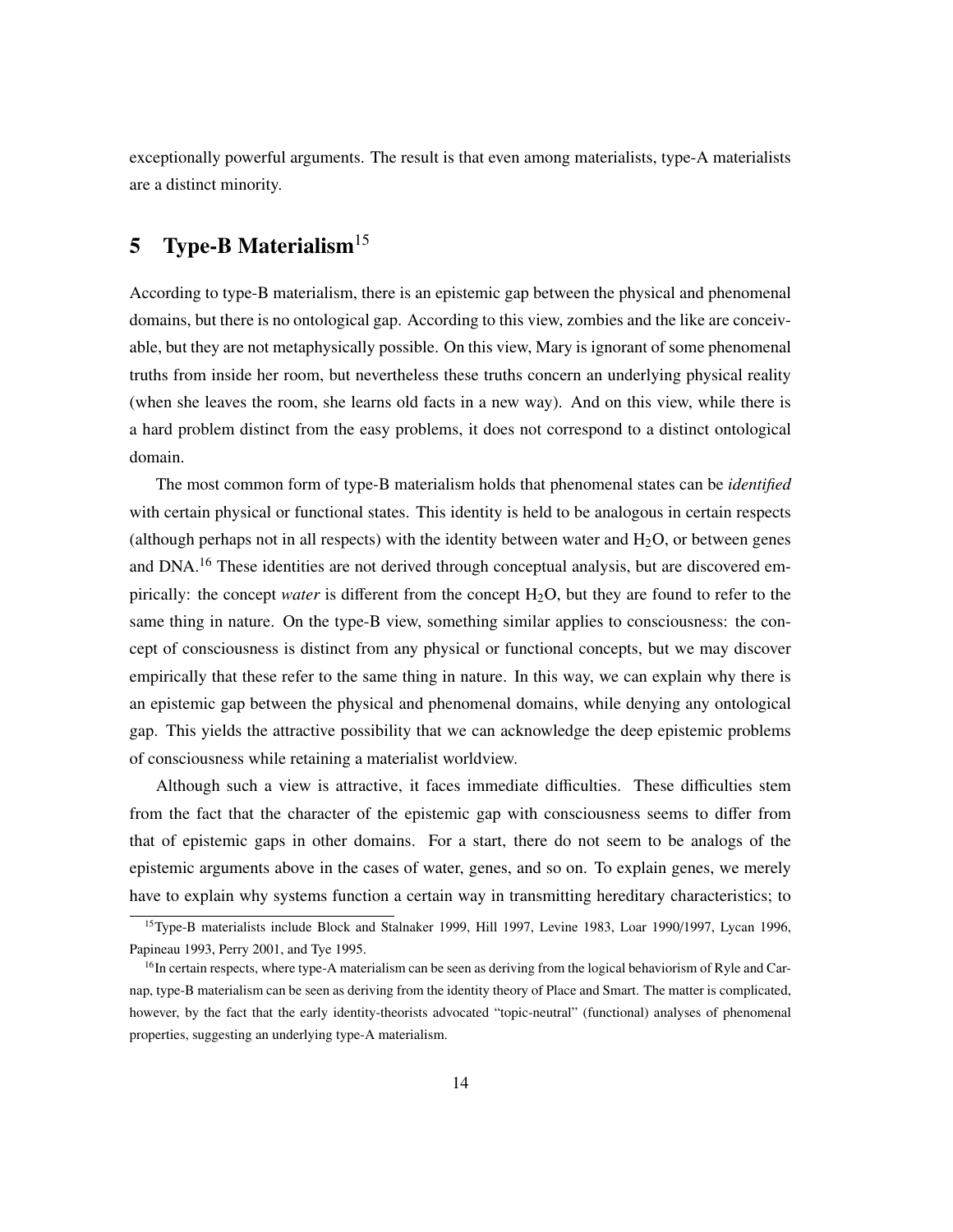explain water, we have to explain why a substance has a certain objective structure and behavior. Given a complete physical description of the world, Mary would be able to deduce all the relevant truths about water and about genes, by deducing which systems have the appropriate structure and function. Finally, it seems that we cannot coherently conceive of a world physically identical to our own, in which there is no water, or in which there are no genes. So there is no epistemic gap between the *complete* physical truth about the world and the truth about water and genes that is analogous to the epistemic gap with consciousness.

(Except, perhaps, for epistemic gaps that derive from the epistemic gap for consciousness. For example, perhaps Mary could not deduce or explain the perceptual *appearance* of water from the physical truth about the world. But this would just be another instance of the problem we are concerned with, and so cannot help the type-B materialist.)

So it seems that there is something unique about the case of consciousness. We can put this by saying that while the identity between genes and DNA is empirical, it is not *epistemically primitive*: the identity is itself deducible from the complete physical truth about the world. By contrast, the type-B materialist must hold that the identification between consciousness and physical or functional states is epistemically primitive: the identity is not deducible from the complete physical truth. (If it were deducible, type-A materialism would be true instead.) So the identity between consciousness and a physical state will be a sort of primitive principle in one's theory of the world.

Here, one might suggest that something has gone wrong. Elsewhere, the only sort of place that one finds this sort of primitive principle is in the fundamental laws of physics. Indeed, it is often held that this sort of primitiveness—the inability to be deduced from more basic principles—is the mark of a fundamental law of nature. In effect, the type-B materialist recognizes a principle that has the epistemic status of a fundamental law, but gives it the ontological status of an identity. An opponent will hold that this move is more akin to theft than to honest toil: elsewhere, identifications are grounded in explanations, and primitive principles are acknowledged as fundamental laws.

It is natural to suggest that the same should apply here. If one acknowledges the epistemically primitive connection between physical states and consciousness as a fundamental law, it will follow that consciousness is distinct from any physical property, since fundamental laws always connect distinct properties. So the usual standard will lead to one of the nonreductive views discussed in the second half of this paper. By contrast, the type-B materialist takes an observed connection between physical and phenomenal states, unexplainable in more basic terms, and sug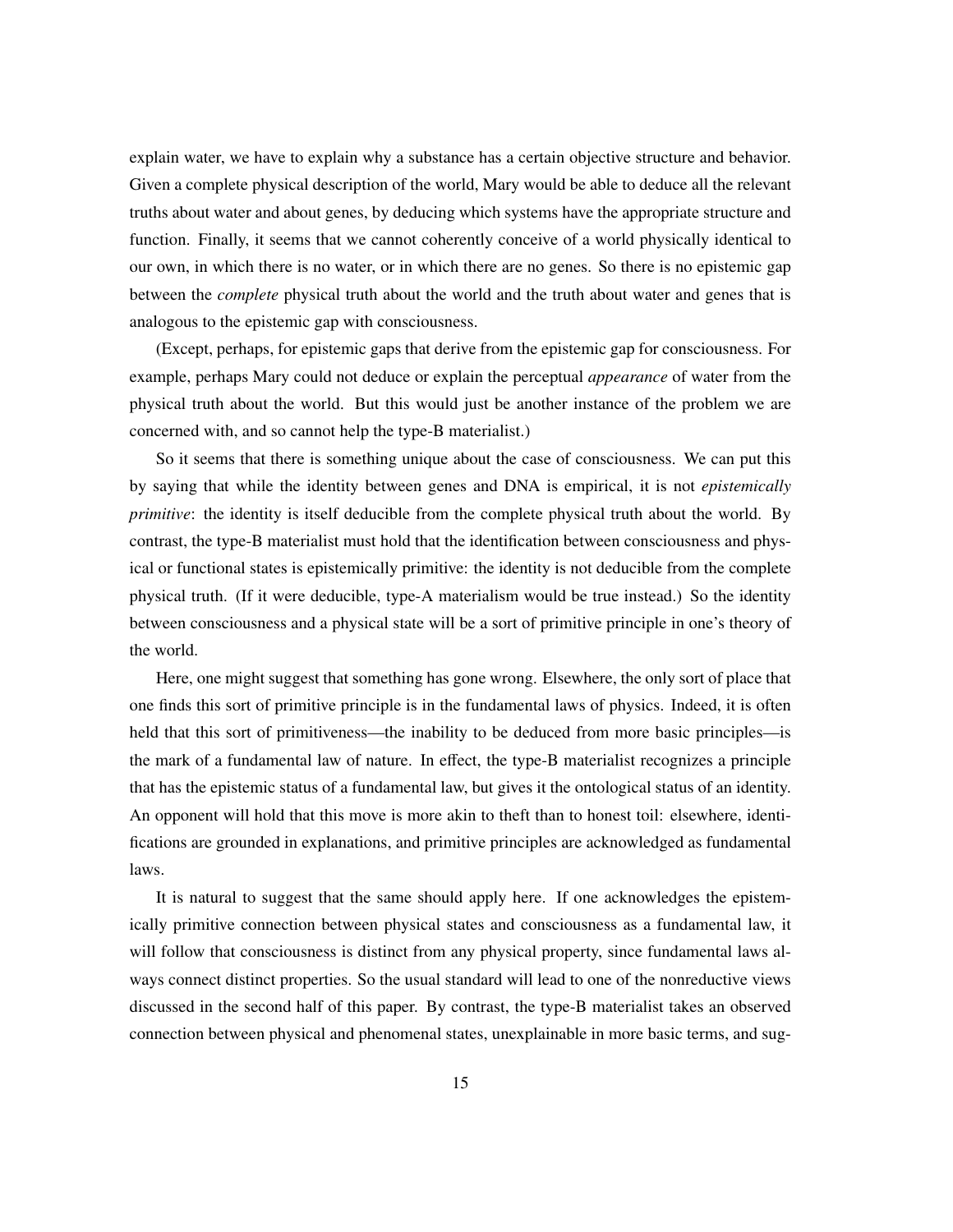gests that it is an identity. This suggestion is made largely in order to preserve a prior commitment to materialism. Unless there is an independent case for primitive identities, the suggestion will seem at best ad hoc and mysterious, and at worst incoherent.

A type-B materialist might respond in various ways. First, some (e.g., Papineau 1993) suggest that identities do not *need* to be explained, so are always primitive. But we have seen that identities in other domains can at least be *deduced* from more basic truths, and so are not primitive in the relevant sense. Second, some (e.g., Block and Stalnaker 1999) suggest that even truths involving water and genes cannot be deduced from underlying physical truths. This matter is too complex to go into here (see Chalmers and Jackson 2001 for a response<sup>17</sup>), but one can note that the epistemic arguments outlined at the beginning suggest a very strong disanalogy between consciousness and other cases. Third, some (e.g., Loar 1990/1997) acknowledge that identities involving consciousness are unlike other identities by being epistemically primitive, but seek to explain this uniqueness by appealing to unique features of the concept of consciousness. This response is perhaps the most interesting, and I will return to it.

There is another line that a type-B materialist can take. One can first note that an *identity* between consciousness and physical states is not strictly required for a materialist position. Rather, one can plausibly hold that materialism about consciousness simply requires that physical states *necessitate* phenomenal states, in that it is metaphysically impossible for the physical states to be present while the phenomenal states are absent or different. That is, materialism requires that entailments  $P \rightarrow Q$  be necessary, where P is the complete physical truth about the world and Q is an arbitrary phenomenal truth.

At this point, a type-B materialist can naturally appeal to the work of Kripke (1980), which suggests that some truths are necessarily true without being a priori. For example, Kripke suggests that 'water is  $H_2O'$  is necessary—true in all possible worlds—but not knowable a priori. Here, a type-B materialist can suggest that  $P \rightarrow Q$  may be a Kripkean a posteriori necessity, like 'water is  $H<sub>2</sub>O'$  (though it should be noted that Kripke himself denies this claim). If so, then we would *expect* there to be an epistemic gap, since there is no a priori entailment from *P* to *Q*, but at the same time there will be no ontological gap. In this way, Kripke's work can seem to be just what

 $17$ Block and Stalnaker (1999) argue against deducibility in part by arguing that there is usually no explicit conceptual analysis of high-level terms such as 'water' in microphysical terms, or in any other terms that could ground an a priori entailment from microphysical truths to truths about water. In response, Chalmers and Jackson (2001) argue that explicit conceptual analyses are not required for a priori entailments, and that there is good reason to believe that such entailments exist in these cases.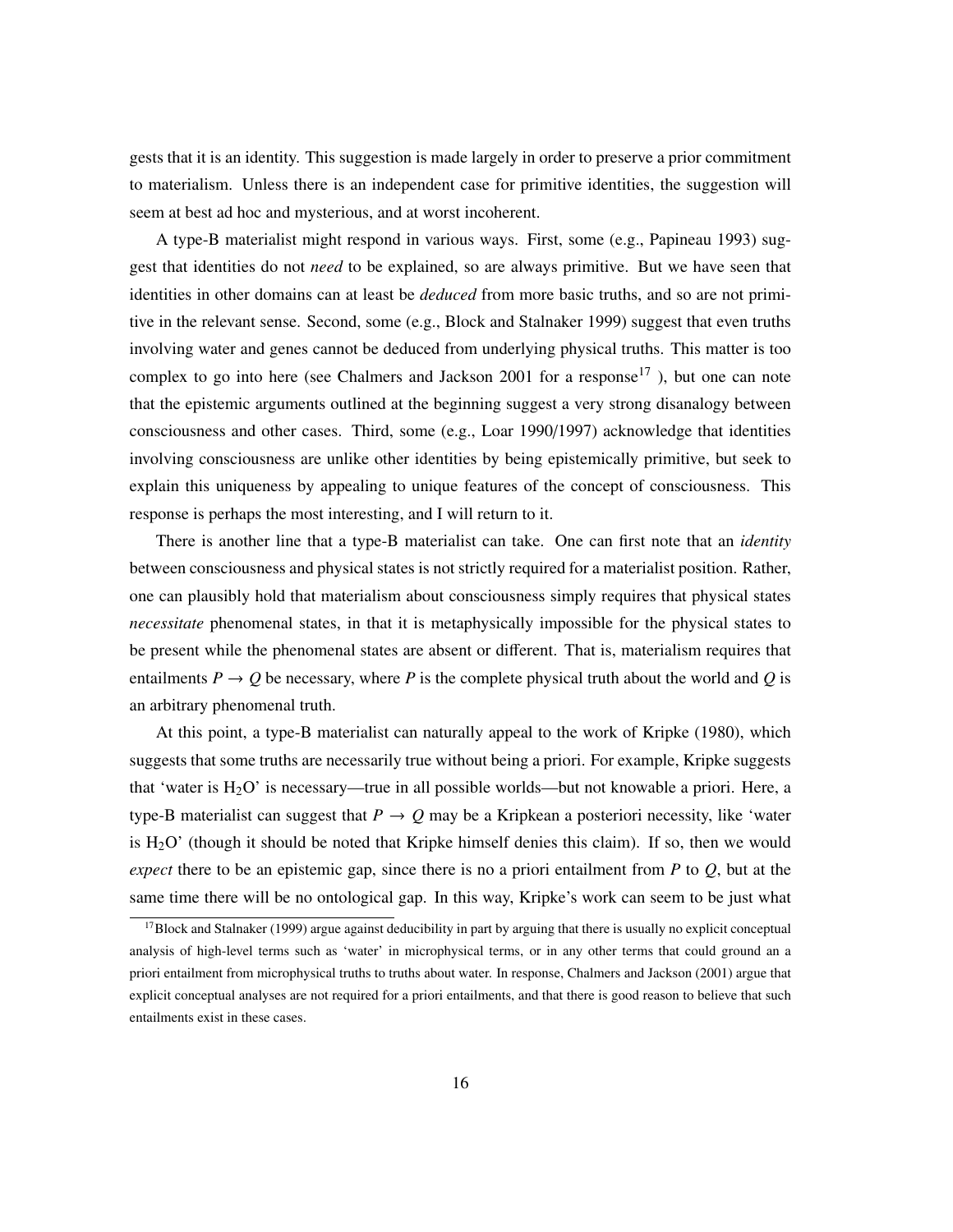the type-B materialist needs.

Here, some of the issues that arose previously arise again. One can argue that in other domains, necessities are not epistemically primitive. The necessary connection between water and  $H_2O$  may be a posteriori, but it can itself be deduced from a complete physical description of the world (one can deduce that water is identical to  $H_2O$ , from which it follows that water is necessarily  $H_2O$ ). The same applies to the other necessities that Kripke discusses. By contrast, the type-B materialist must hold that the connection between physical states and consciousness is epistemically primitive, in that it cannot be deduced from the complete physical truth about the world. Again, one can suggest that this sort of primitive necessary connection is mysterious and ad hoc, and that the connection should instead be viewed as a fundamental law of nature.

I will discuss further problems with these necessities in the next section. But here, it is worth noting that there is a sense in which any type-B materialist position gives up on reductive explanation. Even if type-B materialism is true, we cannot give consciousness the same sort of explanation that we give genes and like, in purely physical terms. Rather, our explanation will always require explanatorily primitive principles to bridge the gap from the physical to the phenomenal. The *explanatory* structure of a theory of consciousness, on such a view, will be very much unlike that of a materialist theory in other domains, and very much like the explanatory structure of the nonreductive theories described below. By labeling these principles identities or necessities rather than laws, the view may preserve the letter of materialism; but by requiring primitive bridging principles, it sacrifices much of materialism's spirit.

## 6 The Two-Dimensional Argument against Type-B Materialism

As discussed above, the type-B materialist holds that zombie worlds and the like are conceivable (there is no contradiction in  $P\&\neg Q$ ) but are not metaphysically possible. That is,  $P \rightarrow Q$  is held to be an a posteriori necessity, akin to such a posteriori necessities as 'water is  $H_2O'$ . We can analyze this position in more depth by taking a closer look at the Kripkean cases of a posteriori necessity. This material is somewhat technical (hence the separate section) and can be skipped if necessary on a first reading.

It is often said that in Kripkean cases, conceivability does not entail possibility: it is conceivable that water is not  $H_2O$  (in that it is coherent to suppose that water is not  $H_2O$ ), but it is not possible that water is not H2O. But at the same time, it seems that there is *some* possibility in the vicinity of what one conceives. When one conceives that water is not  $H_2O$ , one conceives of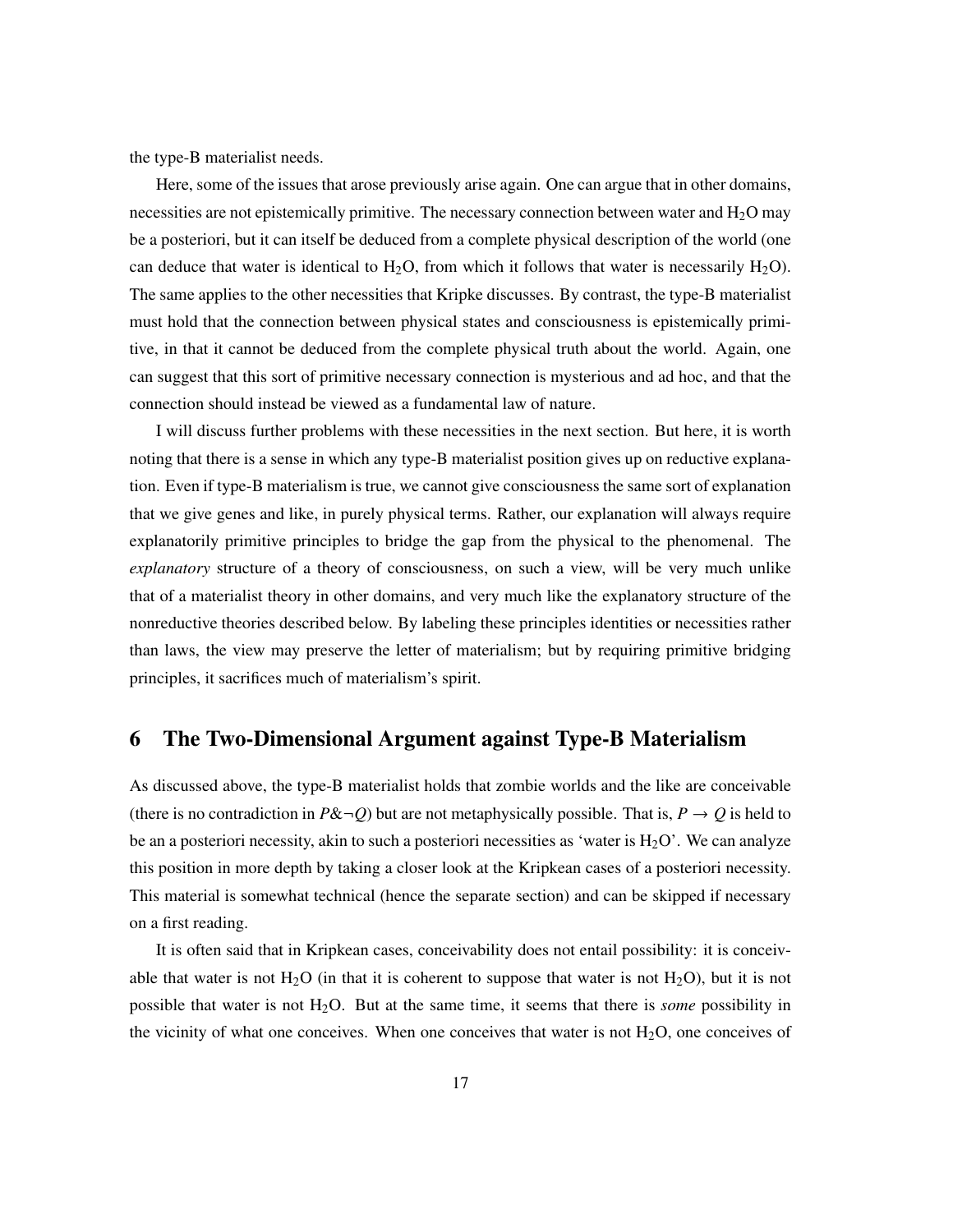a world W (the XYZ-world) in which the watery liquid in the oceans is not  $H_2O$ , but XYZ, say. There is no reason to doubt that the XYZ-world is metaphysically possible. If Kripke is correct, the XYZ-world is not correctly described as one in which water is  $H_2O$ . Nevertheless, this world is relevant to the truth of 'water is  $H_2O'$  in a slightly different way, which can be brought out as follows.

One can say that the XYZ-world could *turn out* to be actual, in that for all we know a priori, the actual world is just like the XYZ-world. And one can say that *if* the XYZ-world turns out to be actual, it will turn out that water is XYZ. Similarly: if we hypothesize that the XYZ-world is actual, we should rationally conclude on that basis that water is not  $H_2O$ . That is, there is a deep *epistemic* connection between the XYZ-world and 'water is not  $H_2O'$ . Even Kripke allows that it is *epistemically possible* that water is not H2O (in the broad sense that this is not ruled out a priori). It seems that the epistemic possibility that the XYZ-world is actual is a specific instance of the epistemic possibility that water is not  $H_2O$ .

Here, we adopt a special attitude to a world W. We think of W as an epistemic possibility: as a way the world might actually be. When we do this, we consider W *as actual*. When we think of W as actual, it may make a given sentence S true or false. For example, when thinking of the XYZworld as actual, it makes 'water is not  $H<sub>2</sub>O$ ' true. This is brought out in the intuitive judgment that if W turns out to be actual, it will turn out that water is not  $H_2O$ , and that the epistemic possibility that W is actual is an instance of the epistemic possibility that water is  $H_2O$ .

By contrast, one can also consider a world W *as counterfactual*. When we do this, we acknowledge that the character of the actual world is already fixed, and we think of W as a counterfactual way things might have been but are not. If Kripke is right, then if the watery stuff *had been* XYZ, XYZ would nevertheless not have been water. So when we consider the XYZ-world as counterfactual, it does not make 'water is not  $H_2O'$ ' true. Considered as counterfactual, we describe the XYZ-world in light of the actual-world fact that water is  $H_2O$ , and we conclude that XYZ is not water but merely watery stuff. These results do not conflict: they simply involve two different ways of considering and describing possible worlds. Kripke's claims consider *counterfactual* evaluation of worlds, whereas the claims in the previous paragraph concern the *epistemic* evaluation of worlds.

One can formalize this using *two-dimensional semantics* (see Chalmers (this volume, chapter 56).<sup>18</sup> We can say that if W considered as actual makes S true, then W *verifies* S, and that if W considered as counterfactual makes S true, then W *satisfies* S. Verification involves the epistemic evaluation of worlds, whereas satisfaction involves the counterfactual evaluation of worlds. Corre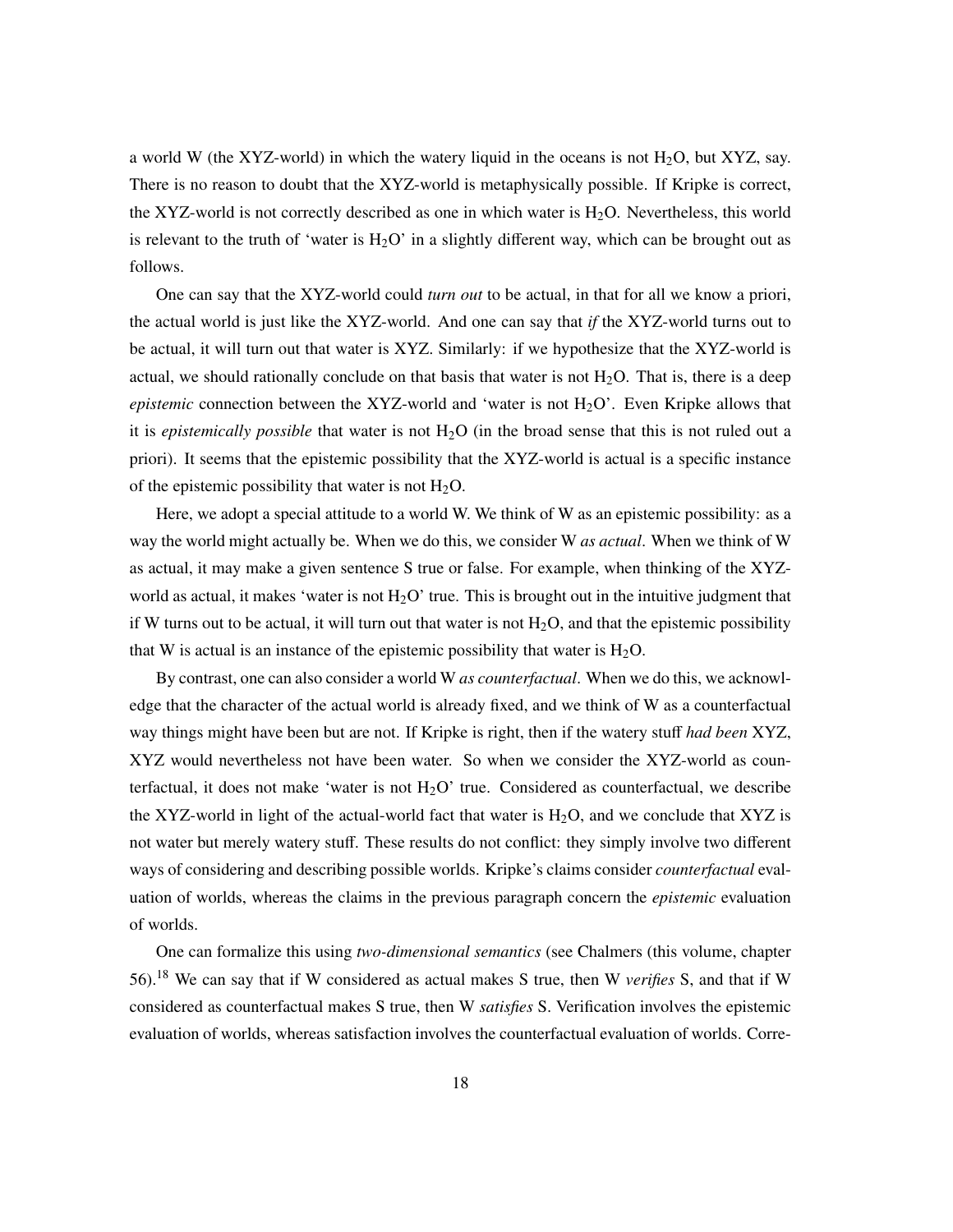spondingly, we can associate S with different *intensions*, or functions from worlds to truth values. The *primary* (or epistemic) intension of S is a function that is true at a world W iff W verifies S, and the *secondary* (or subjunctive) intension is a function that is true at a world W if W satisfies S. For example, where S is 'water is not  $H_2O'$ , and W is the XYZ-world, we can say that W verifies S but W does not satisfy S; and we can say that the primary intension of S is true at W, but the secondary intension of S is false at W.

With this in mind, one can suggest that when a statement S is conceivable—that is, when its truth cannot be ruled out a priori – then there is some world that verifies S, or equivalently, there is some world at which S's primary intension is true. This makes intuitive sense: when S is conceivable, S represents an epistemic possibility. It is natural to suggest that corresponding to these epistemic possibilities are specific worlds W, such that when these are considered *as* epistemic possibilities, they verify S. That is, W is such that intuitively, if W turns out to be actual, it would turn out that S.

This model seems to fit all of Kripke's cases. For example, Kripke holds that it is an a posteriori necessity that heat is the motion of molecules. So it is conceivable in the relevant sense that heat is not the motion of molecules. Corresponding to this conceivable scenario is a world W in which heat sensations are caused by something other than the motion of molecules. W represents an epistemic possibility: and we can say that if W turns out to be actual, it will turn out that heat is not the motion of molecules. The same goes in many other cases. The moral is that these Kripkean phenomena involve two different ways of thinking of possible worlds, with just one underlying space of worlds.

If this principle is applied to the case of type-B materialism, trouble immediately arises. As before, let *P* be the complete physical truth about the world, and let *Q* be a phenomenal truth. Let us say that S is conceivable when the truth of S is not ruled out a priori. Then one can mount an argument as follows:<sup>19</sup>

<sup>&</sup>lt;sup>18</sup>Two-dimensional semantic frameworks originate in work of Kaplan (1989), Stalnaker (1978), and Evans (1979). The version used in these arguments is somewhat different: for discussion of the differences, see Chalmers (forthcoming).

<sup>&</sup>lt;sup>19</sup>This is a slightly more formal version of an argument in Chalmers 1996 (pp. 131-36). It is quite closely related to Kripke's modal argument against the identity theory, though different in some important respects. The central premise 2 can be seen as a way of formalizing Kripke's claim that where there is "apparent contingency", there is some misdescribed possibility in the background. The argument can also be seen as a way of formalizing a version of the "dual property" objection attributed to Max Black by Smart 1959, and developed by Jackson 1979 and White 1986. Related applications of the two-dimensional framework to questions about materialism are given by Jackson 1994 and Lewis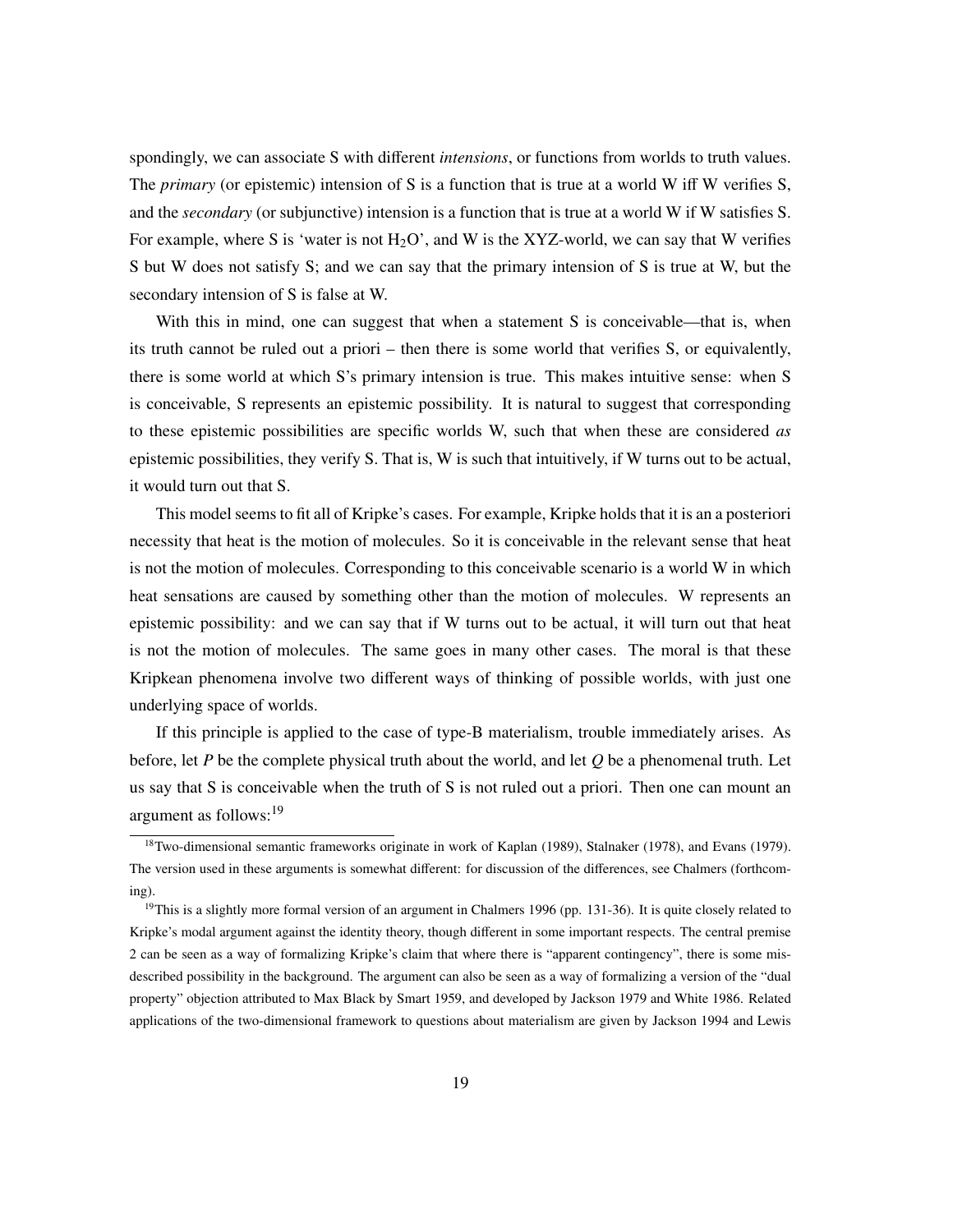(1) *P*&¬*Q* is conceivable

————————-

- (2) If  $P\&\neg Q$  is conceivable, a world verifies  $P\&\neg Q$ .
- (3) If a world verifies  $P\&\neg Q$ , then a world satisfies  $P\&\neg Q$  or type-F monism is true.
- (4) If a world satisfies  $P& \neg Q$ , materialism is false.

(5) Materialism is false or type-F monism is true.

The type-B materialist grants premise (1): to deny this would be to accept type-A materialism. Premise (2) is an instance of the general principle discussed above. Premise (4) can be taken as definitive of materialism. As for premise (3): in general one cannot immediately move from a world verifying S to a world satisfying S, as the case of 'water is  $H_2O'$  (and the XYZ-world) suggests. But in the case of  $P\&\neg Q$ , a little reflection on the nature of P and Q takes us in that direction, as follows.

First, *Q*. Here, it is plausible that if W verifies 'there is consciousness', then W satisfies 'there is consciousness', and vice versa. This corresponds to the Kripkean point that in the case of consciousness, there is no distinction analogous to that between water itself and mere watery stuff. To put it intuitively, if W verifies 'there is consciousness', it contains something that at least *feels* conscious, and if something *feels* conscious, it *is* conscious. One can hold more generally that the primary and secondary intensions of our core phenomenal concepts are the same (see Chalmers 2002a). It follows that if world W verifies  $\neg Q$ , W satisfies  $\neg Q$ . (This claim is not required for the argument to go through, but it is plausible and makes things more straightforward.)

Second, *P*. A type-B materialist might seek to evade the argument by arguing that while W verifies *P*, it does not satisfy *P*. On reflection, the only way this might work is as follows. If a world verifies *P*, it must have at least the *structure* of the actual physical world. The only reason why W might not satisfy *P* is that it lacks the intrinsic properties underlying this structure in the actual world. (On this view, the primary intension of a physical concept picks out whatever property plays a certain role in a given world, and the secondary intension picks out the actual intrinsic property across all worlds.) If this difference in W is responsible for the absence of consciousness in W, it follows that consciousness in the actual world is not necessitated by the structural aspects of physics, but by its underlying intrinsic nature. This is precisely the position I call type-F monism, or "panprotopsychism." Type-F monism is an interesting and important

1994.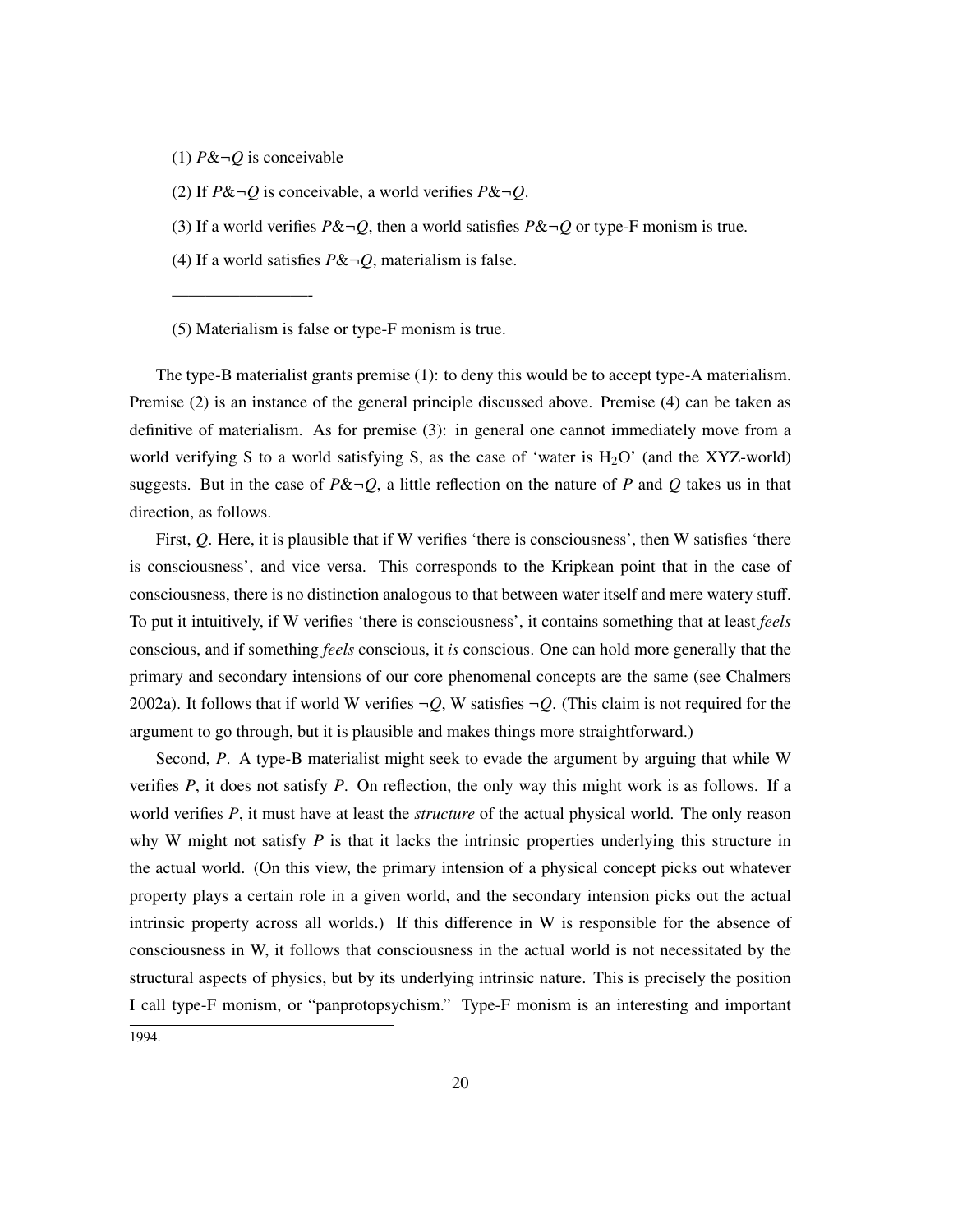position, but it is much more radical than type-B materialism as usually conceived, and I count it as a different position. I will defer discussion of the reasoning and of the resulting position until then.

It follows that premise (4) is correct. If a world verifies  $P&\neg Q$ , then either a world satisfies  $P\&\neg Q$ , or type-F monism is true. Setting aside type-F monism for now, it follows that the physical truth about our world does not necessitate the phenomenal truth, and materialism is false.

This conclusion is in effect a consequence of (i) the claim that  $P\&\neg Q$  is conceivable (in the relevant sense), (ii) the claim that when S is conceivable, there is a world that verifies S, and (iii) some straightforward reasoning. A materialist might respond by denying (i), but that is simply to deny the relevant epistemic gap between the physical and the phenomenal, and so to deny type-B materialism. I think there is little promise for the type-B materialist in denying the reasoning involved in (iii). So the only hope for the type-B materialist is to deny the central thesis (ii).<sup>20</sup>

To do this, a type-B materialist could deny the coherence of the distinction between verification and satisfaction, or accept that the distinction is coherent but deny that thesis (ii) holds even in the standard Kripkean cases, or accept that thesis (ii) holds in the standard Kripkean cases but deny that it holds in the special case of consciousness. The first two options deserve exploration, but I think they are ultimately unpromising, as the distinction and the thesis appear to fit the Kripkean phenomena very well. Ultimately, I think a type-B materialist must hold that the case of consciousness is special, and that the thesis that holds elsewhere fails here.

On this view, the a posteriori necessities connecting the physical and phenomenal domains are much stronger than those in other domains, in that they are verified by all worlds. Elsewhere, I have called these unusual a posteriori necessities *strong necessities*, and have argued that there is no good reason to believe they exist. As with explanatorily primitive identities, they appear to be primitive facts postulated in an ad hoc way, largely in order to save a theory, with no support from cases elsewhere. Further, one can argue that this view leads to an underlying *modal dualism*, with independent primitive domains of logical and metaphysical possibility; and one can argue that this is unacceptable.

 $^{20}$ I have passed over a few subtleties here. One concerns the role of indexicals: to handle claims such as 'I am here', primary intensions are defined over *centered worlds*: worlds with a marked individual and time, corresponding to indexical "locating information" about one's position in the world. This change does not help the type-B materialist, however. Even if we supplement *P* with indexical locating information I (e.g., telling Mary about her location in the world), there is as much of an epistemic gap with *Q* as ever; so  $P&I&¬Q$  is conceivable. And given that there is a centered world that verifies  $P\&I\&\neg Q$ , one can see as above that either there is a world satisfying  $P\&\neg Q$ , or type-F monism is true.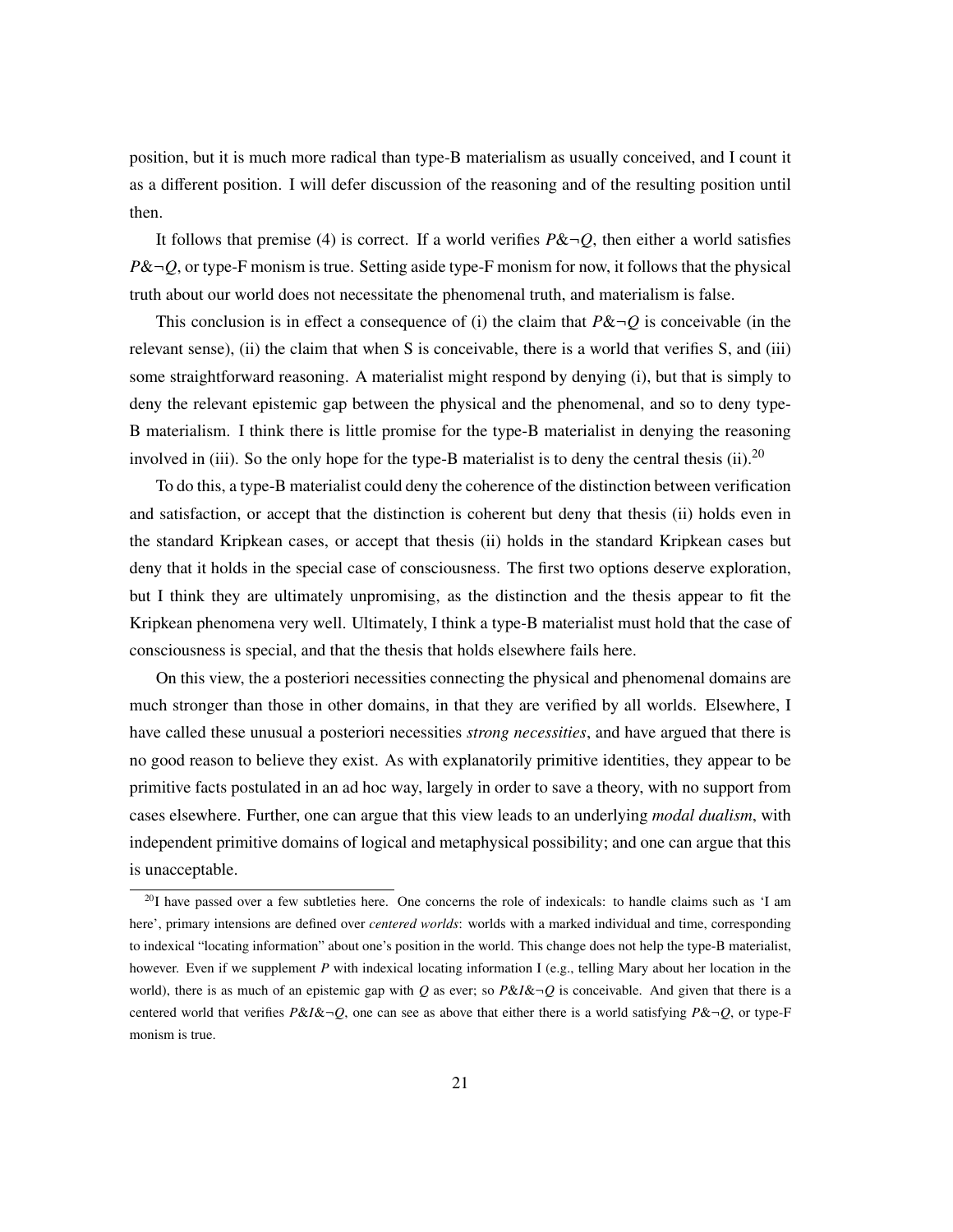Perhaps the most interesting response from a type-B materialist is to acknowledge that strong necessities are unique to the case of consciousness, and to try to explain this uniqueness in terms of special features of our conceptual system. For example, Christopher Hill (1997) has argued that one can predict the epistemic gap in the case of consciousness from the fact that physical concepts and phenomenal concepts have different conceptual roles. Brian Loar (1990/1997) has appealed to the claim that phenomenal concepts are recognitional concepts that lack contingent modes of presentation. Joseph Levine (1998) has argued that phenomenal concepts have nonascriptive modes of presentation. In response, I have argued (Chalmers 1999) that these responses do not work, and that there are systematic reasons why they cannot work.<sup>21</sup> But it is likely that further attempts in this direction will be forthcoming. This remains one of the key areas of debate on the metaphysics of consciousness.

Overall, my own view is that there is little reason to think that explanatorily primitive identities or strong necessities exist. There is no good *independent* reason to believe in them: the best reason to postulate them is to save materialism, but in the context of a debate over whether materialism is true this reasoning is uncompelling, especially if there are viable alternatives. Nevertheless, further investigation into the key issues underlying this debate is likely to be philosophically fruitful.

Loar (1990/1997) attempts to provide such an explanation in terms of the unique features of phenomenal concepts. He suggests that (1) phenomenal concepts are recognitional concepts ("*that* sort of thing"); that (2) like other recognitional concepts, they can corefer with physical concepts that are cognitively distinct; and that (3) unlike other recognitional concepts, they lack contingent modes of presentation (i.e., their primary and secondary intensions coincide). If (2) and (3) both hold (and if we assume that physical concepts also lack contingent modes of presentation), then a phenomenalphysical identity will be a strong necessity in the sense above. In response, Chalmers (1999) argues that (2) and (3) cannot both hold. The coreference of other recognitional concepts with theoretical concepts is *grounded* in their contingent modes of presentation; in the absence of such modes of presentation, there is no reason to think that these concepts can corefer. So accepting (3) undercuts any support for (2). Chalmers (1999) also argues that by assuming that physical properties can have phenomenal modes of presentation noncontingently, Loar's account is in effect presupposing rather than explaining the relevant strong necessities.

<sup>21</sup>Hill (1997) tries to explain away our modal intuitions about consciousness in cognitive terms. Chalmers (1999) responds that any modal intuition might be explained in cognitive terms (a similar argument could "explain away" our intuition that there might be red squares), but that this has no tendency to suggest that the intuition is incorrect. If such an account tells us that modal intuitions about consciousness are unreliable, the same goes for all modal intuitions. What is really needed is not an explanation of our modal intuitions about consciousness, but an explanation of why these intuitions in particular should be unreliable.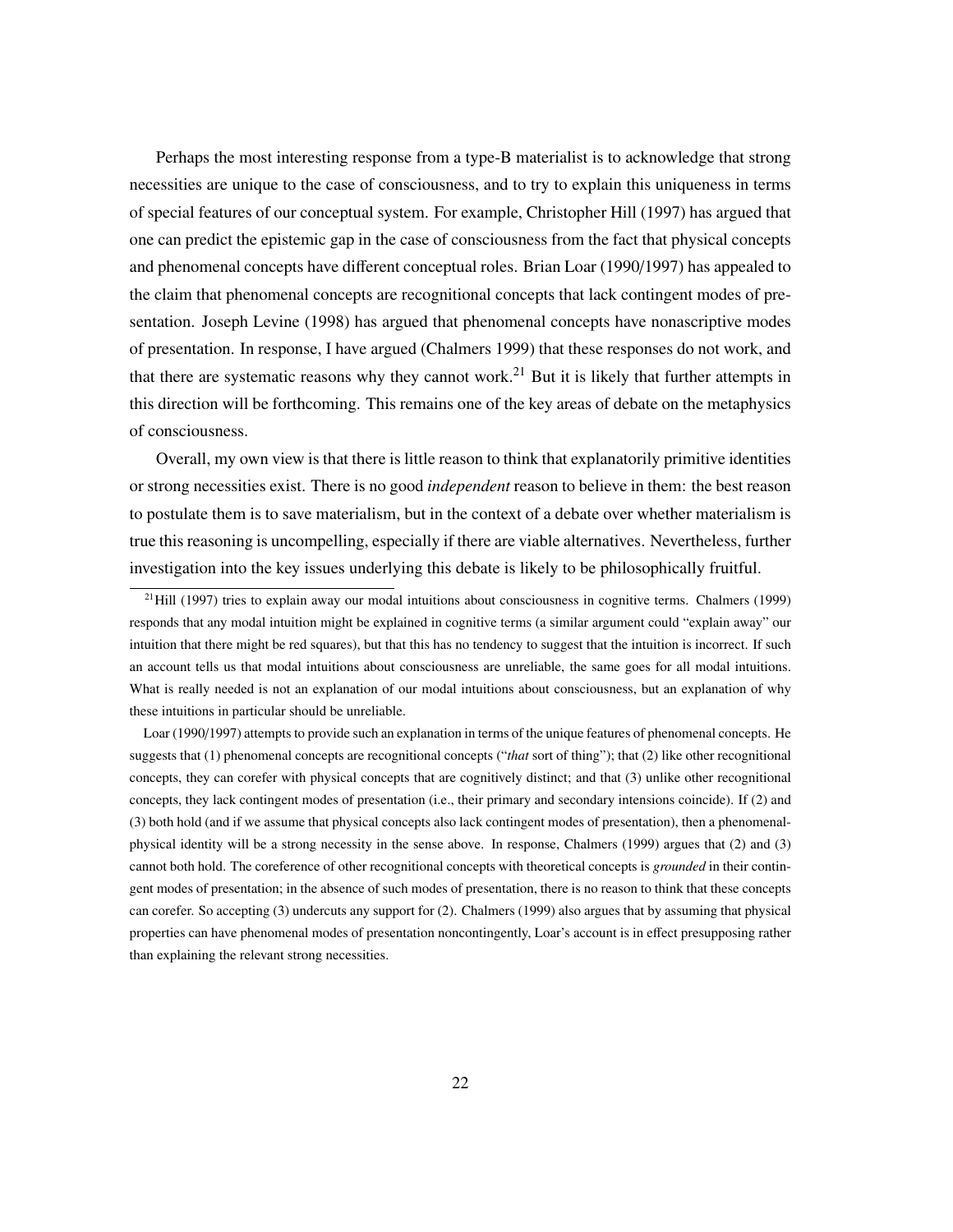## 7 Type-C Materialism

According to type-C materialism, there is a deep epistemic gap between the physical and phenomenal domains, but it is closable in principle. On this view, zombies and the like are conceivable for us now, but they will not be conceivable in the limit. On this view, it currently seems that Mary lacks information about the phenomenal, but in the limit there would be no information that she lacks. And on this view, while we cannot see now how to solve the hard problem in physical terms, the problem is solvable in principle.

This view is initially very attractive. It seems to acknowledge the deep explanatory gap with which we seem to be faced, while at the same time allowing that the apparent gap may be due to our own limitations. There are different versions of the view. Nagel (1974) has suggested that just as the pre-Socratics could not have understood how matter could be energy, we cannot understand how consciousness could be physical, but a conceptual revolution might allow the relevant understanding. Churchland (1997) suggests that even if we cannot now imagine how consciousness could be a physical process, that is simply a psychological limitation on our part that further progress in science will overcome. Van Gulick (1993) suggests that conceivability arguments are question-begging, since once we have a good explanation of consciousness, zombies and the like will no longer be conceivable. McGinn (1989) has suggested that the problem may be unsolvable by humans due to deep limitations in our cognitive abilities, but that it nevertheless has a solution in principle.

One way to put the view is as follows. Zombies and the like are *prima facie* conceivable (for us now, with our current cognitive processes), but they are not *ideally* conceivable (under idealized rational reflection). Or we could say: phenomenal truths are deducible in principle from physical truths, but the deducibility is akin to that of a complex truth of mathematics: it is accessible in principle (perhaps accessible a priori), but is not accessible to us now, perhaps because the reasoning required is currently beyond us, or perhaps because we do not currently grasp all the required physical truths. If this is so, then there will appear to us that there is a gap between physical processes and consciousness, but there will be no gap in nature.

Despite its appeal, I think that the type-C view is inherently unstable. Upon examination, it turns out either to be untenable, or to collapse into one of the other views on the table. In particular, it seems that the view must collapse into a version of type-A materialism, type-B materialism, type-D dualism, or type-F monism, and so is not ultimately a distinct option.

One way to hold that the epistemic gap might be closed in the limit is to hold that in the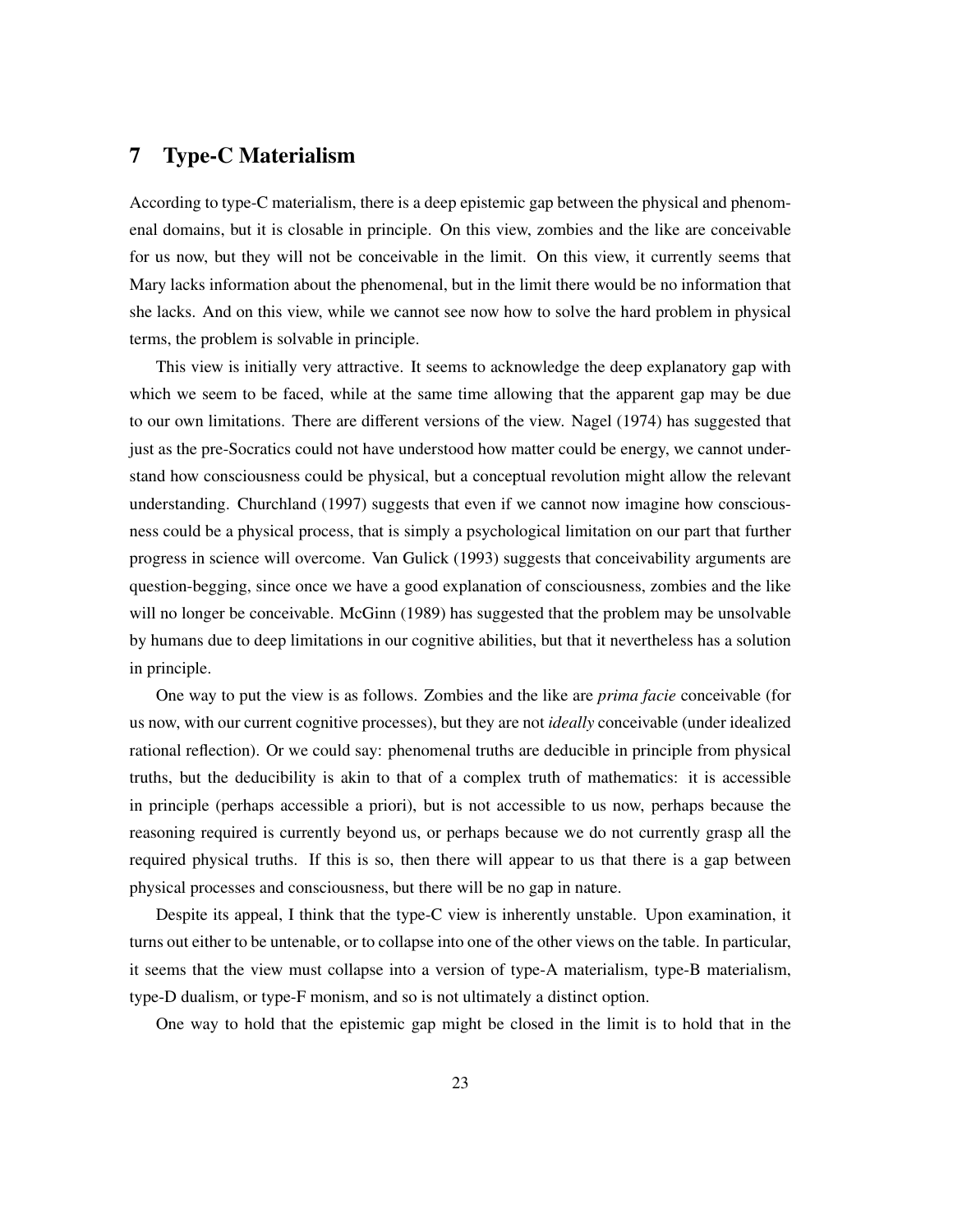limit, we will see that explaining the functions explains everything, and that there is no further explanandum. It is at least coherent to hold that we currently suffer from some sort of conceptual confusion or unclarity that leads us to believe that there is a further explanandum, and that this situation could be cleared up by better reasoning. I will count this position as a version of type-A materialism, not type-C materialism: it is obviously closely related to standard type-A materialism (the main difference is whether we have yet had the relevant insight), and the same issues arise. Like standard type-A materialism, this view ultimately stands or fall with the strength of (actual and potential) first-order arguments that dissolve any apparent further explanandum.

Once type-A materialism is set aside, the potential options for closing the epistemic gap are highly constrained. These constraints are grounded in the nature of physical concepts, and in the nature of the concept of consciousness. The basic problem has already been mentioned. First: Physical descriptions of the world characterize the world in terms of structure and dynamics. Second: From truths about structure and dynamics, one can deduce only further truths about structure and dynamics. And third: truths about consciousness are not truths about structure and dynamics. But we can take these steps one at a time.

First: A microphysical description of the world specifies a distribution of particles, fields, and waves in space and time. These basic systems are characterized by their spatiotemporal properties, and properties such as mass, charge, and quantum wavefunction state. These latter properties are ultimately defined in terms of spaces of states that have a certain abstract structure (e.g., the space of continuously varying real quantities, or of Hilbert space states), such that the states play a certain causal role with respect to other states. We can subsume spatiotemporal descriptions and descriptions in terms of properties in these formal spaces under the rubric of *structural* descriptions. The state of these systems can change over time in accord with dynamic principles defined over the relevant properties. The result is a description of the world in terms of its underlying spatiotemporal and formal structure, and dynamic evolution over this structure.

Some type-C materialists hold we do not yet have a complete physics, so we cannot know what such a physics might explain. But here we do not need to have a complete physics: we simply need the claim that physical descriptions are in terms of structure and dynamics. This point is general across physical theories. Such novel theories as relativity, quantum mechanics, and the like may introduce new structures, and new dynamics over those structures, but the general point (and the gap with consciousness) remains.

A type-C materialist might hold that there could be new physical theories that go beyond structure and dynamics. But given the character of physical explanation, it is unclear what sort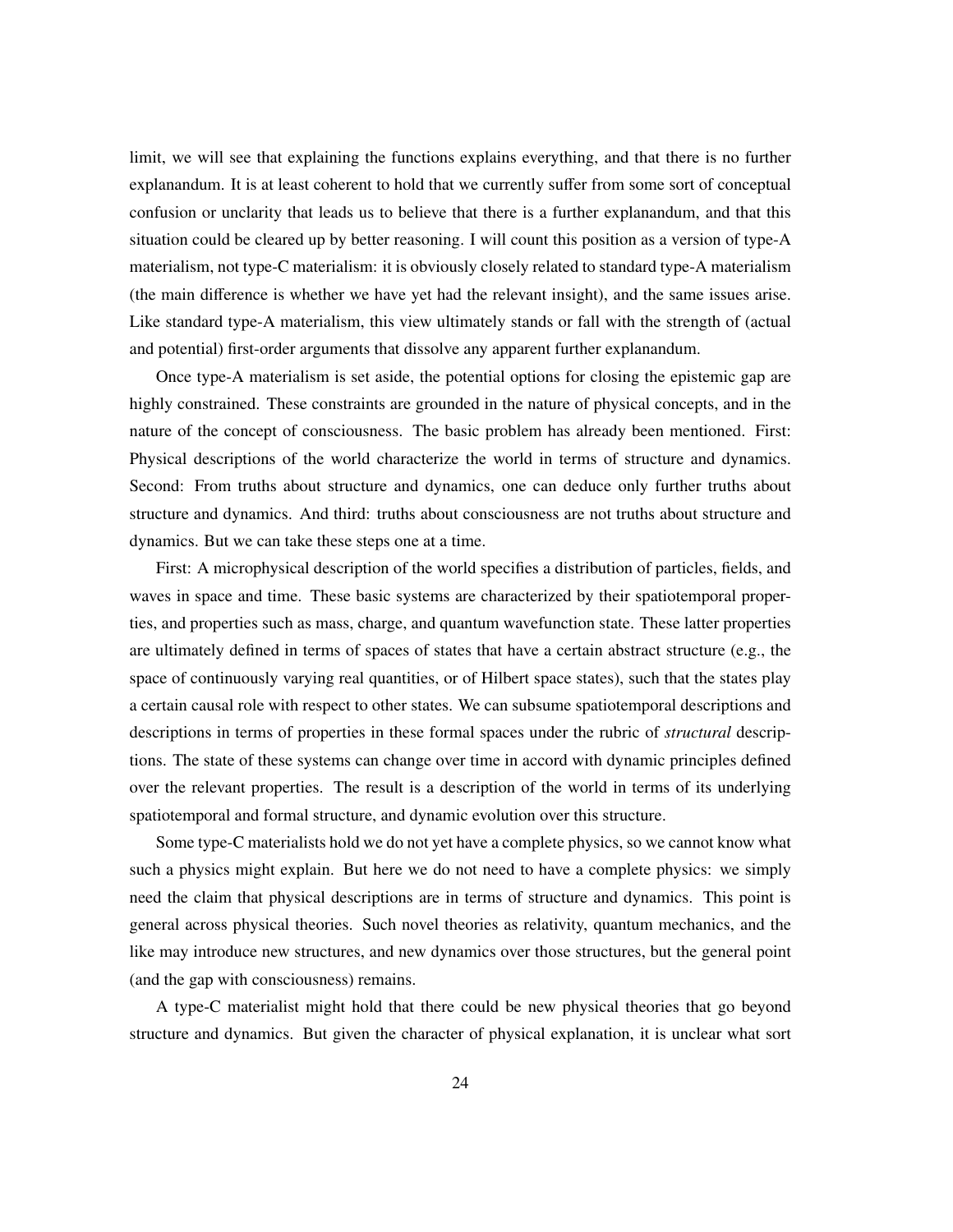of theory this could be. Novel physical properties are postulated for their potential in explaining existing physical phenomena, themselves characterized in terms of structure and dynamics, and it seems that structure and dynamics always suffices here. One possibility is that instead of postulating novel properties, physics might end up appealing to consciousness itself, in the way that some theorists hold that quantum mechanics does. This possibility cannot be excluded, but it leads to a view on which consciousness is itself irreducible, and is therefore to be classed in a nonreductive category (type D or type F).

There is one appeal to a "complete physics" that should be taken seriously. This is the idea that current physics characterizes its underlying properties (such as mass and charge) in terms of abstract structures and relations, but it leaves open their intrinsic natures. On this view, a complete physical description of the world must also characterize the intrinsic properties that ground these structures and relations; and once such intrinsic properties are invoked, physics will go beyond structure and dynamics, in such a way that truths about consciousness may be entailed. The relevant intrinsic properties are unknown to us, but they are knowable in principle. This is an important position, but it is precisely the position discussed under type F, so I defer discussion of it until then.

Second: What can be inferred from this sort of description in terms of structure and dynamics? A low-level microphysical description can entail all sorts of surprising and interesting macroscopic properties, as with the emergence of chemistry from physics, of biology from chemistry, or more generally of complex emergent behaviors in complex systems theory. But in all these cases, the complex properties that are entailed are nevertheless structural and dynamic: they describe complex spatiotemporal structures and complex dynamic patterns of behavior over those structures. So these cases support the general principle that from structure and dynamics, one can infer only structure and dynamics.

A type-C materialist might suggest there are some truths that are not themselves structuraldynamical that are nevertheless implied by a structural-dynamical description. It might be argued, perhaps, that truths about *representation* or *belief* have this character. But as we saw earlier, it seems clear that any sense in which these truths are implied by a structural-dynamic description involves a tacitly functional sense of representation or of belief. This is what we would expect: if claims involving these can be seen (on conceptual grounds) to be true *in virtue* of a structuraldynamic descriptions holding, the notions involved must themselves be structural-dynamic, at some level.

One might hold that there is some intermediate notion X, such that truths about X hold in virtue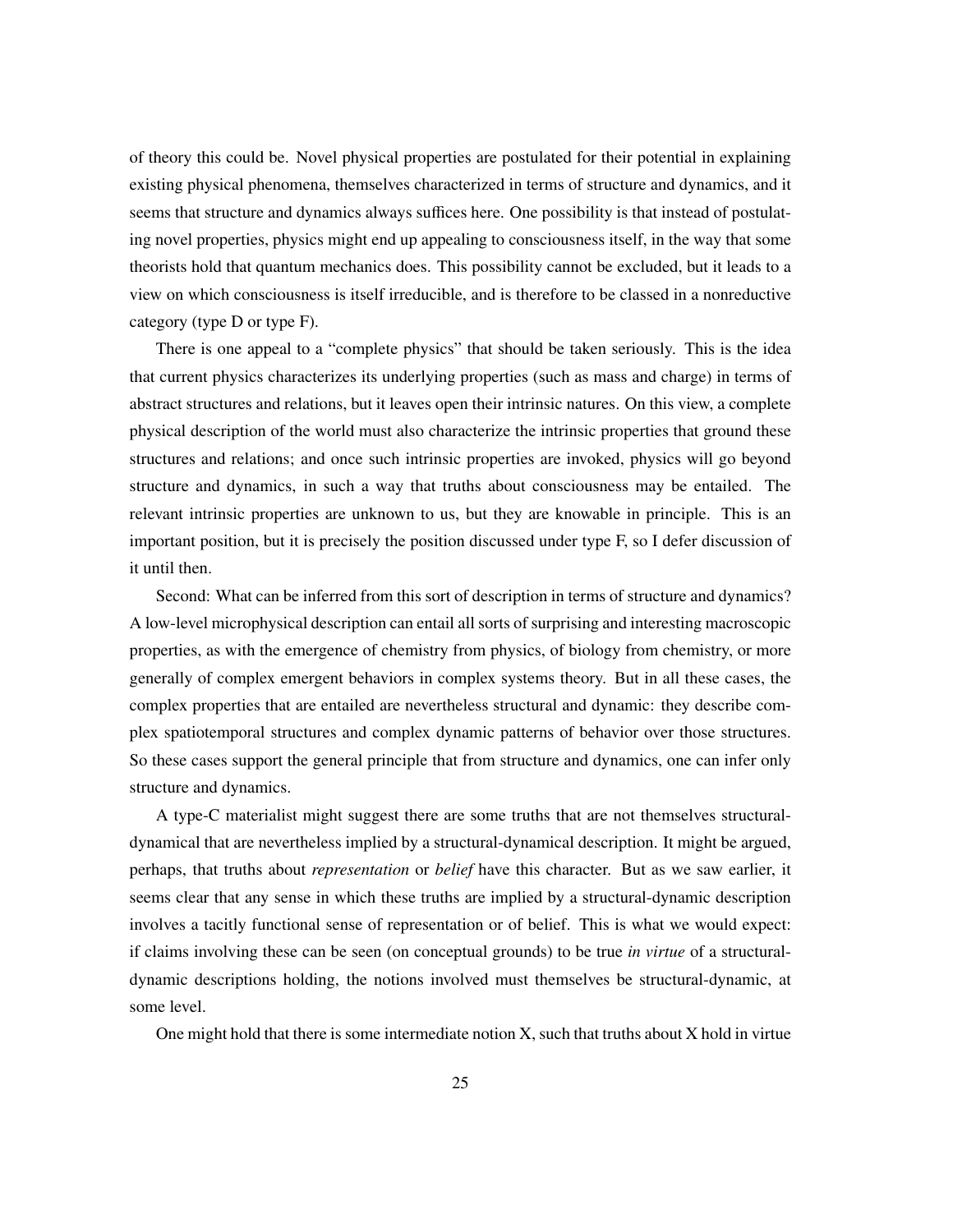of structural-dynamic descriptions, and truths about consciousness hold in virtue of X. But as in the case of type-A materialism, either X is functionally analyzable (in the broad sense), in which case the second step fails, or X is not functionally analyzable, in which case the first step fails. This is brought out clearly in the case of representation: for the notion of functional representation, the first step fails, and for the notion of phenomenal representation, the second step fails. So this sort of strategy can only work by equivocation.

Third: does explaining or deducing complex structure and dynamics suffice to explain or deduce consciousness? It seems clearly not, for the usual reasons. Mary could know from her black-and-white room all about the spatiotemporal structure and dynamics of the world at all levels, but this will not tell her what it is like to see red. For any complex macroscopic structural or dynamic description of a system, one can conceive of that description being instantiated without consciousness. And explaining structure and dynamics of a human system is only to solve the easy problems, while leaving the hard problems untouched. To resist this last step, an opponent would have to hold that explaining structure and dynamics *thereby* suffices to explain consciousness. The only remotely tenable way to do this would be to embrace type-A materialism, which we have set aside.

A type-C materialist might suggest that instead of leaning on dynamics (as a type-A materialist does), one could lean on structure. Here, spatiotemporal structure seems very unpromising: to explain a system's size, shape, position, motion, and so on is clearly not to explain consciousness. A final possibility is leaning on the structure present in conscious states themselves. Conscious states have structure: there is both internal structure within a single complex conscious state, and there are patterns of similarities and differences between conscious states. But this structure is a distinctively *phenomenal* structure, quite different in kind from the spatiotemporal and formal structure present in physics. The structure of a complex phenomenal state is not spatiotemporal structure (although it may involve the representation of spatiotemporal structure), and the similarities and differences between phenomenal states are not formal similarities and differences, but differences between specific phenomenal characters. This is reflected in the fact that one can conceive of any spatiotemporal structure and formal structure without any associated phenomenal structure; one can know about the first without knowing about the second; and so on. So the epistemic gap is as wide as ever.

The basic problem with any type-C materialist strategy is that epistemic implication from A to B requires some sort of *conceptual hook* by virtue of which the condition described in A can satisfy the conceptual requirements for the truth of B. When a physical account implies truths about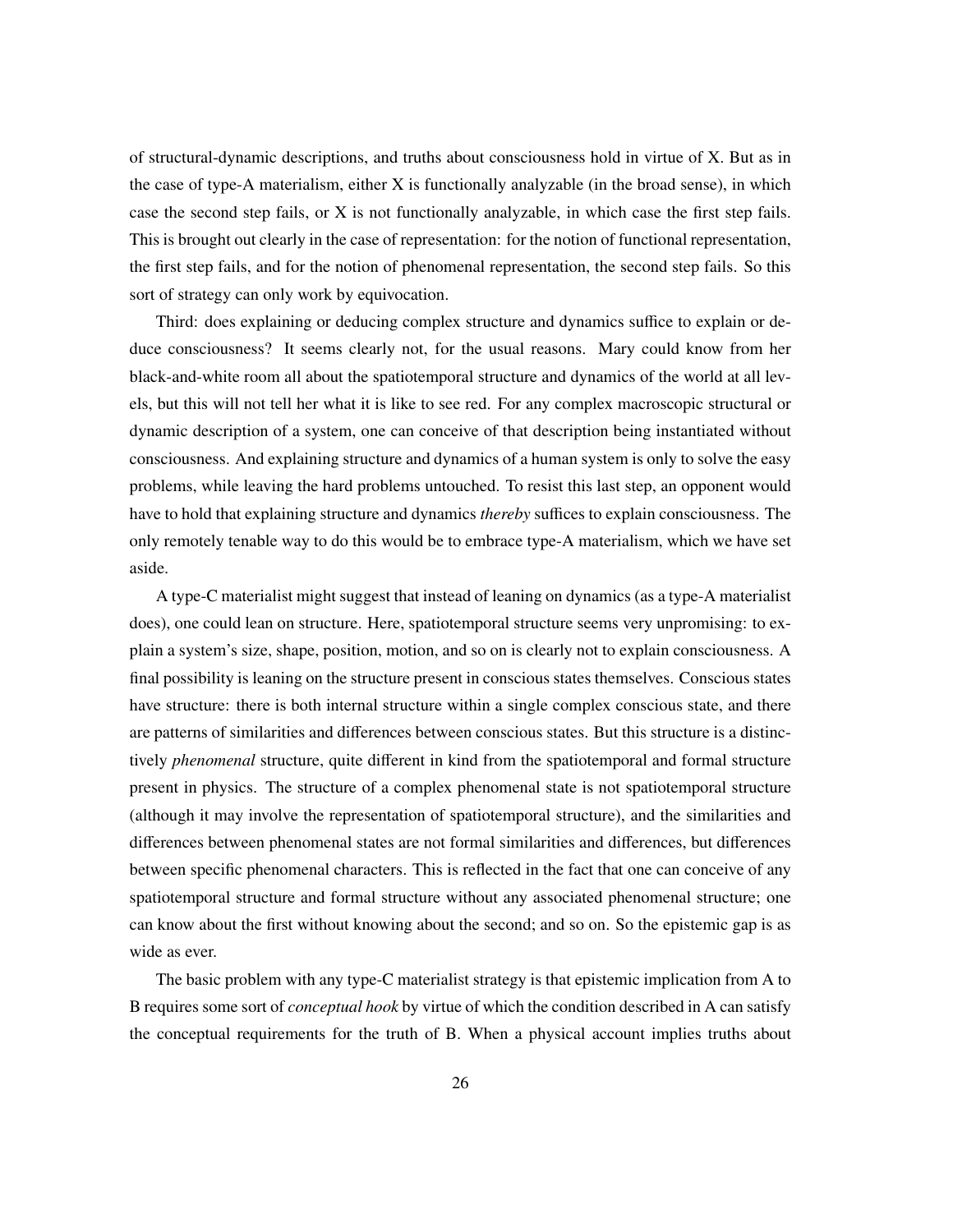life, for example, it does so in virtue of implying information about the macroscopic functioning of physical systems, of the sort required for life: here, broadly functional notions provide the conceptual hook. But in the case of consciousness, no such conceptual hook is available, given the structural-dynamic character of physical concepts, and the quite different character of the concept of consciousness.

Ultimately, it seems that any type-C strategy is doomed for familiar reasons. Once we accept that the concept of consciousness is not itself a functional concept, and that physical descriptions of the world are structural-dynamic descriptions, there is simply no conceptual room for it to be implied by a physical description. So the only room left is to hold that consciousness is a broadly functional concept after all (accepting type-A materialism), hold that there is more in physics than structure and dynamics (accepting type-D dualism or type-F monism), or holding that the truth of materialism does not require an implication from physics to consciousness (accepting type-B materialism).<sup>22</sup> So in the end, there is no separate space for the type-C materialist.

### 8 Interlude

Are there any other options for the materialist? One further option is to reject the distinctions on which this taxonomy rests. For example, some philosophers, especially followers of Quine (1951), reject any distinction between conceptual truth and empirical truth, or between the a priori and the a posteriori, or between the contingent and the necessary. One who is sufficiently Quinean might therefore reject the distinction between type-A and type-B materialism, holding that talk of epistemic implication and/or modal entailment is ungrounded, but that materialism is true nevertheless. We might call such a view type-Q materialism. Still, even on this view, similar issues arise. Some Quineans hold that explaining the functions explain everything (Dennett may be an example); if so, all the problems of type-A materialism arise. Others hold that we can postulate identities between physical states and conscious states in virtue of the strong isomorphic connections between them in nature (Paul Churchland may be an example); if so, the problems of type-B materialism arise. Others may appeal to novel future sorts of explanation; if so, the problems of type-C materialism arise. So the Quinean approach cannot avoid the relevant problems.

Leaving this sort of view aside, it looks like the only remotely viable options for the materialist

<sup>&</sup>lt;sup>22</sup>Of those mentioned above as apparently sympathetic with type-C materialism, I think McGinn is ultimately a type-F monist, Nagel is either a type-B materialist or a type-F monist, and Churchland is either a type-B materialist or a type-Q materialist (below).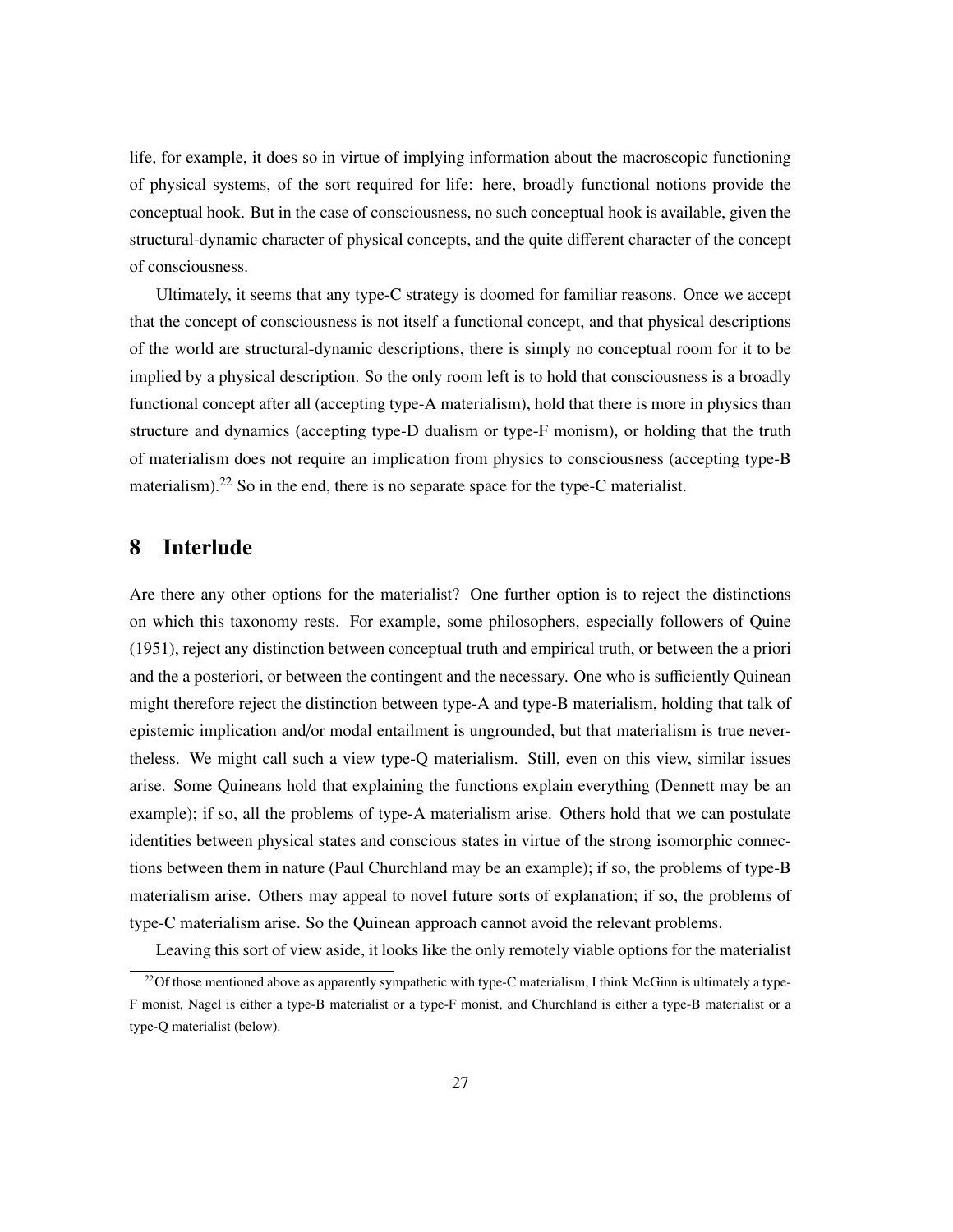are type-A materialism and type-B materialism. I think that other views are either ultimately unstable, or collapse into one of these (or the three remaining options).<sup>23</sup> It seems to me that the costs of these views—denying the manifest explanandum in the first case, and embracing primitive identities or strong necessities in the second case—suggest very strongly that they are to be avoided unless there are no viable alternatives.

So the residual question is whether there are viable alternatives. If consciousness is not necessitated by physical truths, then it must involve something ontologically novel in the world: to use Kripke's metaphor, after fixing all the physical truths, God had to do more work to fix all the truths about consciousness. That is, there must be ontologically fundamental features of the world over and above the features characterized by physical theory. We are used to the idea that some features of the world are fundamental: in physics, features such as spacetime, mass, and charge, are taken as fundamental and not further explained. If the arguments against materialism are correct, these features from physics do not exhaust the fundamental features of the world: we need to expand our catalog of the world's basic features.

There are two possibilities here. First, it could be that consciousness is itself a fundamental feature of the world, like spacetime and mass. In this case, we can say that phenomenal properties are fundamental. Second, it could be that consciousness is not itself fundamental, but is necessitated by some more primitive fundamental feature X that is not itself necessitated by physics. In this case, we might call X a *protophenomenal* property, and we can say that protophenomenal properties are fundamental. I will typically put things in terms of the first possibility for ease of discussion, but the discussion that follows applies equally to the second. Either way, consciousness involves something novel and fundamental in the world.

The question then arises: how do these novel fundamental properties relate to the already acknowledged fundamental properties of the world, namely those invoked in microphysics? In general, where there are fundamental properties, there are fundamental laws. So we can expect that there will be some sort of fundamental principles – psychophysical laws—connecting physical

 $23$ One might ask about specific reductive views, such as representationalism (which identifies consciousness with certain representational states), and higher-order thought theory (which identifies consciousness with the objects of higher-order thoughts). How these views are classified depends on how a given theorist regards the representational or higher-order states (e.g., functionally definable or not) and their connection to consciousness (e.g., conceptual or empirical). Among representationalists, I think that Dretske 1995 and Harman 1990 are type-A materialists, while Lycan 1996 and Tye 1995 are type-B materialists. Among higher-order thought theorists, Carruthers 2000 is clearly a type-B materialist, while Rosenthal 1997 is either type-A or type-B. One could also in principle hold nonmaterialist versions of each of these views.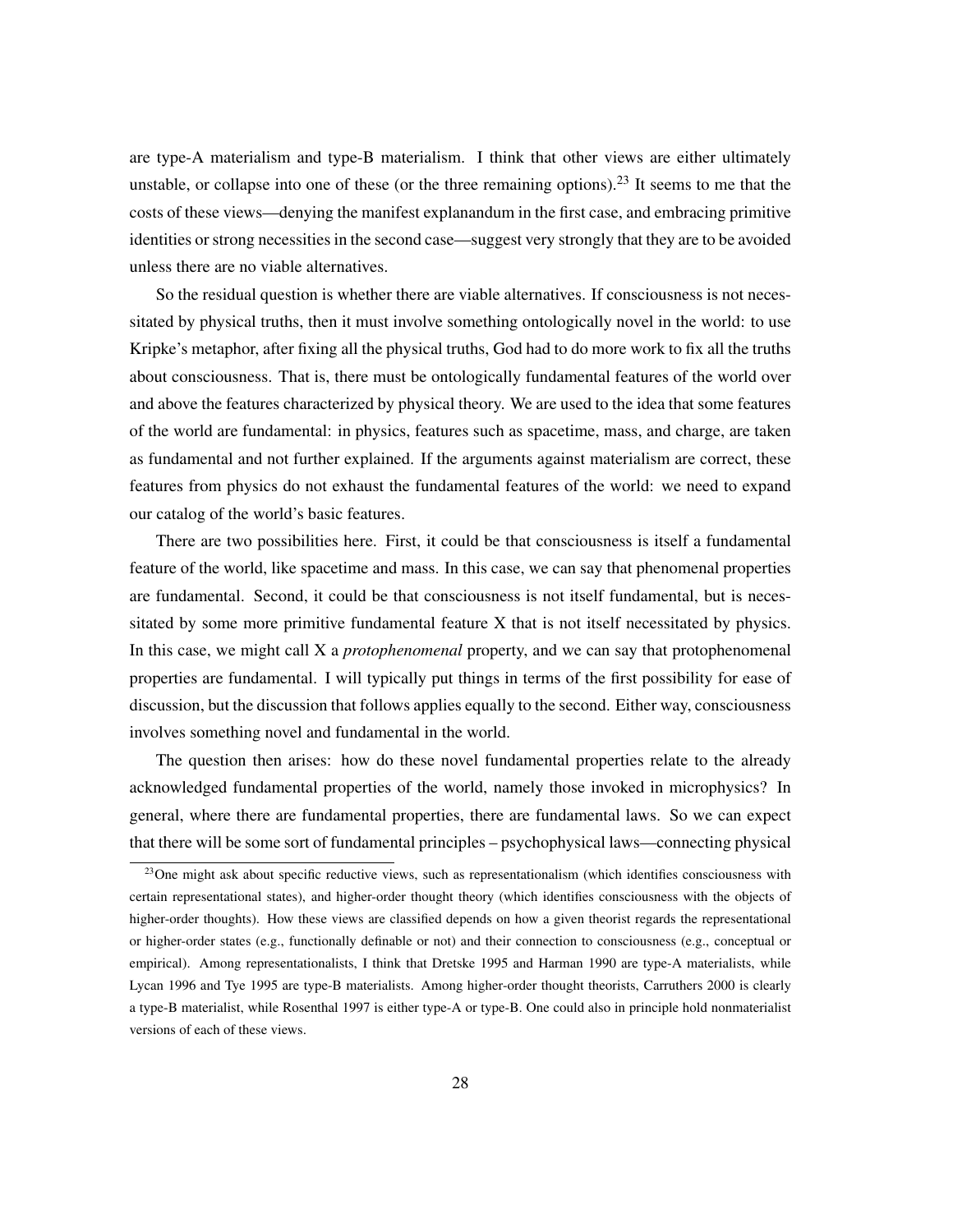and phenomenal properties. Like the fundamental laws of relativity or quantum mechanics, these psychophysical laws will not be deducible from more basic principles, but instead will be taken as primitive.

But what is the character of these laws? An immediate worry is that the microphysical aspects of the world are often held to be causally closed, in that every microphysical state has a microphysical sufficient cause. How are fundamental phenomenal properties to be integrated with this causally closed network?

There seem to be three main options for the nonreductionist here. First, one could deny the causal closure of the microphysical, holding that there are causal gaps in microphysical dynamics that are filled by a causal role for distinct phenomenal properties: this is type-D dualism. Second, one could accept the causal closure of the microphysical and hold that phenomenal properties play no causal role with respect to the physical network: this is type-E dualism. Third, one could accept that the microphysical network is causally closed, but hold that phenomenal properties are nevertheless integrated with it and play a causal role, by virtue of constituting the intrinsic nature of the physical: this is type-F monism.

In what follows, I will discuss each of these views. The discussion is necessarily speculative in certain respects, and I do not claim to establish that any one of the views is true or completely unproblematic. But I do aim to suggest that none of them has obvious fatal flaws, and that each deserves further investigation.

# 9 Type-D Dualism

Type-D dualism holds that microphysics is not causally closed, and that phenomenal properties play a causal role in affecting the physical world.<sup>24</sup> On this view, usually known as *interactionism*, physical states will cause phenomenal states, and phenomenal states cause physical states. The corresponding psychophysical laws will run in both directions. On this view, the evolution of microphysical states will not be determined by physical principles alone. Psychophysical principles specifying the effect of phenomenal states on physical states will also play an irreducible role.

The most familiar version of this sort of view is Descartes' substance dualism (hence D for Descartes), on which there are separate interacting mental and physical substances or entities. But this sort of view is also compatible with a property dualism, on which there is just one sort of

<sup>&</sup>lt;sup>24</sup>Type-D dualists include Foster 1991, Hodgson 1991, Popper and Eccles 1977, Sellars 1981, Stapp 1993, and Swinburne 1986.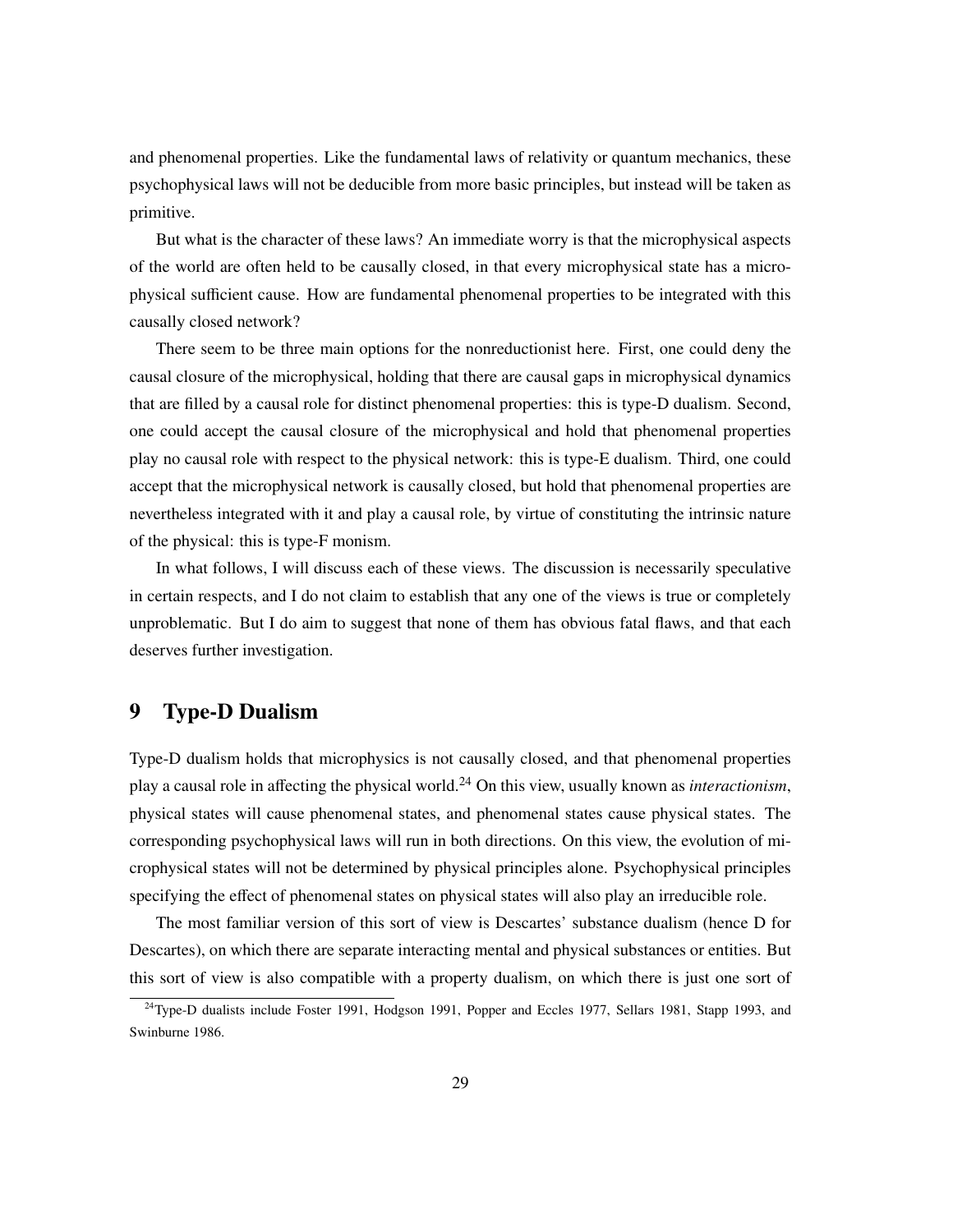substance or entity with both physical and phenomenal fundamental properties, such that the phenomenal properties play an irreducible role in affecting the physical properties. In particular, the view is compatible with an "emergentist" view such as Broad's, on which phenomenal properties are ontologically novel properties of physical systems (not deducible from microphysical properties alone), and have novel effects on microphysical properties (not deducible from microphysical principles alone). Such a view would involve basic principles of "downward" causation of the mental on the microphysical (hence also D for downward causation).

It is sometimes objected that distinct physical and mental states could not interact, since there is no causal nexus between them. But one lesson from Hume and from modern science is that the same goes for any fundamental causal interactions, including those found in physics. Newtonian science reveals no causal nexus by which gravitation works, for example; rather, the relevant laws are simply fundamental. The same goes for basic laws in other physical theories. And the same, presumably, applies to fundamental psychophysical laws: there is no need for a causal nexus distinct from the physical and mental properties themselves.

By far the most influential objection to interactionism is that it is incompatible with physics. It is widely held that science tells us that the microphysical realm is causally closed, so that there is no room for mental states to have any effects. An interactionist might respond in various ways. For example, it could be suggested that although no experimental studies have revealed these effects, none have ruled them out. It might further be suggested that physical theory allows any number of basic *forces* (four as things stand, but there is always room for more), and that an extra force associated with a mental field would be a reasonable extension of existing physical theory. These suggestions would invoke significant revisions to physical theory, so are not to be made lightly; but one could argue that nothing rules them out.

By far the strongest response to this objection, however, is to suggest that far from ruling out interactionism, contemporary physics is positively encouraging to the possibility. On the standard formulation of quantum mechanics, the state of the world is described by a wave function, according to which physical entities are often in a superposed state (e.g., in a superposition of two different positions), even though superpositions are never directly observed. On the standard dynamics, the wave function can evolve in two ways: linear evolution by the Schrödinger equation (which tends to produce superposed states), and nonlinear *collapses* from superposed states into nonsuperposed states. Schrödinger evolution is deterministic, but collapse is nondeterministic. Schrödinger evolution is constantly ongoing, but on the standard formulation, collapses occur only occasionally, on measurement.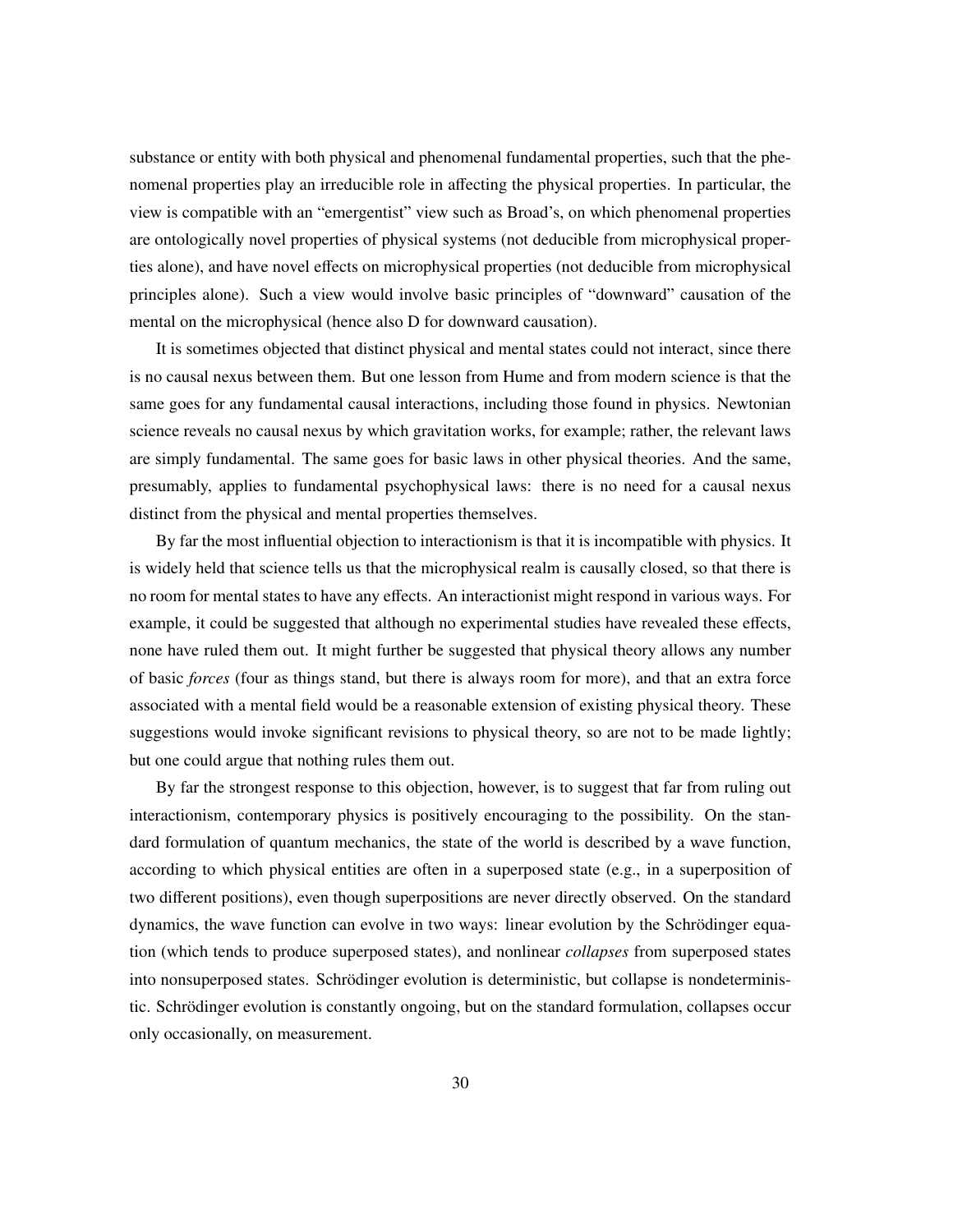The collapse dynamics leaves a door wide open for an interactionist interpretation. Any physical nondeterminism might be held to leave room for nonphysical effects, but the principles of collapse do much more than that. Collapse is supposed to occur on measurement. There is no widely agreed definition of what a measurement is, but there is one sort of event that everyone agrees is a measurement: observation by a conscious observer. Further, it seems that no purely physical criterion for a measurement can work, since purely physical systems are governed by the linear Schrödinger dynamics. As such, it is natural to suggest that a measurement is precisely a conscious observation, and that this conscious observation causes a collapse.

The claim should not be too strong: quantum mechanics does not force this interpretation of the situation onto us, and there are alternative interpretations of quantum mechanics on which there are no collapses, or on which measurement has no special role in collapse.<sup>25</sup> Nevertheless, quantum mechanics appears to be perfectly *compatible* with such an interpretation. In fact, one might argue that if one was to design elegant laws of physics that allow a role for the conscious mind, one could not do much better than the bipartite dynamics of standard quantum mechanics: one principle governing deterministic evolution in normal cases, and one principle governing nondeterministic evolution in special situations that have a prima facie link to the mental.

Of course such an interpretation of quantum mechanics is controversial. Many physicists reject it precisely because it is dualistic, giving a fundamental role to consciousness. This rejection is not surprising, but it carries no force when we have independent reason to hold that consciousness may be fundamental. There is some irony in the fact that philosophers reject interactionism on largely physical grounds<sup>26</sup> (it is incompatible with physical theory), while physicists reject an interactionist interpretation of quantum mechanics on largely philosophical grounds (it is dualistic). Taken conjointly, these reasons carry little force, especially in light of the arguments against materialism elsewhere in this paper.

<sup>25</sup>No-collapse interpretations include Bohm's "hidden-variable" interpretations, and Everett's "many-worlds" (or "many-minds") interpretation. A collapse interpretation that does not invoke measurement is the Ghirardi-Rimini-Weber interpretation (with random occasional collapses). Each of these interpretations requires a significant revision to the standard dynamics of quantum mechanics, and each is controversial, although each has its benefits. (See Albert 1993 for discussion of these and other interpretations.) It is notable that there seems to be no remotely tenable interpretation that preserves the standard claim that collapses occur upon measurement, except for the interpretation involving consciousness.

 $^{26}$ I have been as guilty of this as anyone, setting aside interactionism in Chalmers 1996 partly for reasons of compatibility with physics. I am still not especially inclined to endorse interactionism, but I now think that the argument from physics is much too glib. Three further reasons for rejecting the view are mentioned in Chalmers 1996. First,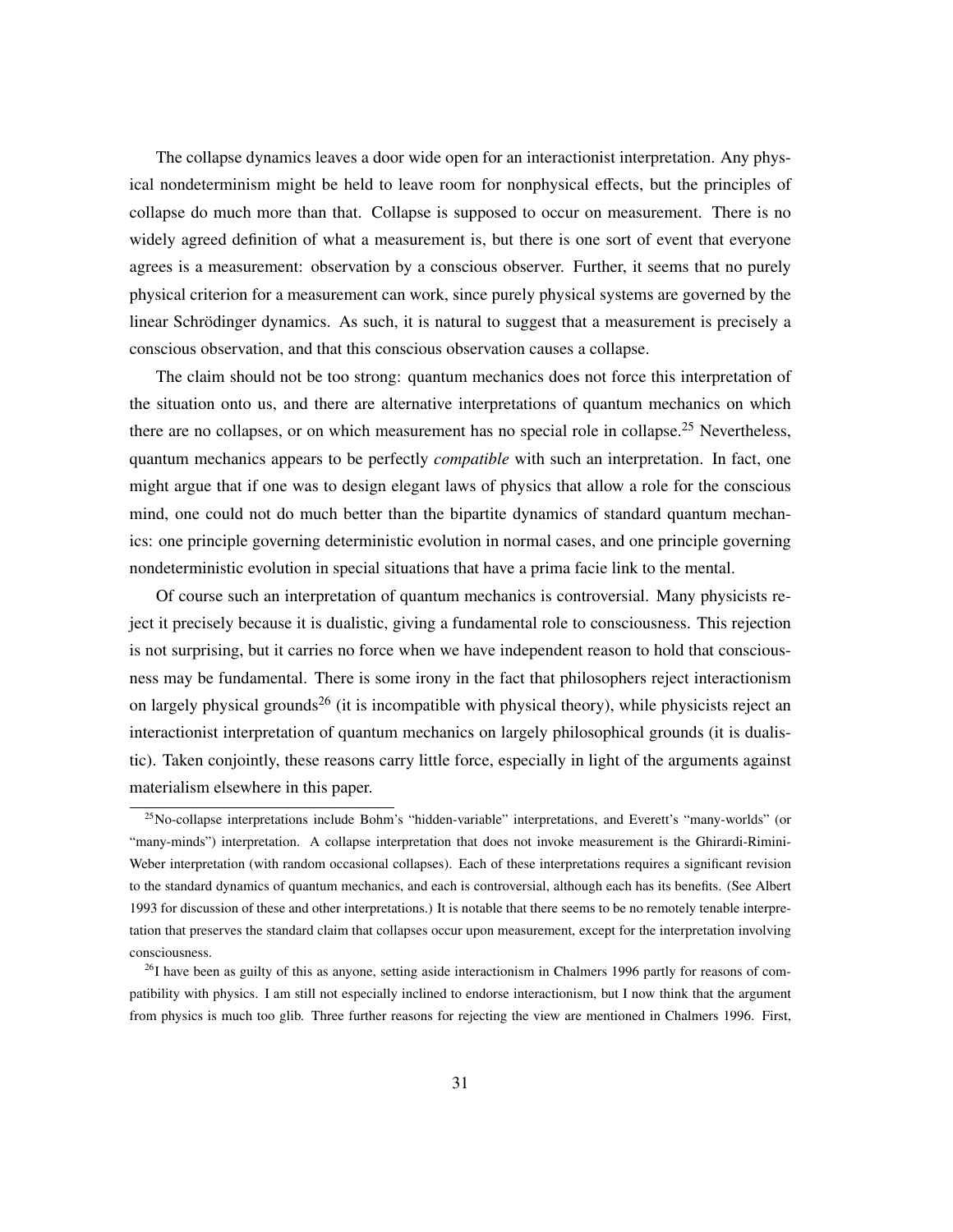This sort of interpretation needs to be formulated in detail to be assessed.<sup>27</sup> I think the most promising version of such an interpretation allows conscious states to be correlated with the total quantum state of a system, with the extra constraint that conscious states (unlike physical states) can never be superposed. In a conscious physical system such as a brain, the physical and phenomenal states of the system will be correlated in a (nonsuperposed) quantum state. Upon observation of a superposed system, then Schrodinger evolution at the moment of observation would cause the ¨ observed system to become correlated with the brain, yielding a resulting superposition of brain states and so (by psychophysical correlation) a superposition of conscious states. But such a superposition cannot occur, so one of the potential resulting conscious states is somehow selected (presumably by a nondeterministic dynamic principle at the phenomenal level). The result is that (by psychophysical correlation) a definite brain state and a definite state of the observed object are also selected. The same might apply to the connection between consciousness and non-conscious processes in the brain: when superposed non-conscious processes threaten to affect consciousness, there will be some sort of selection. In this way, there is a causal role for consciousness in the physical world.

(Interestingly, such a theory may be empirically testable. In quantum mechanics, collapse theories yield predictions slightly different from no-collapse theories, and different hypotheses about the location of collapse yield predictions that differ from each other, although the differences are extremely subtle and are currently impossible to measure. If the relevant experiments can one day be performed, some outcomes would give us strong reason to accept a collapse theory, and might in turn give us grounds to accept a role for consciousness. As a bonus, this could even yield an empirical criterion for the presence of consciousness.)

There are any number of further questions concerning the precise formulation of such a view,

if consciousness is to make an interesting qualitative difference to behavior, this requires that it act nonrandomly, in violation of the probabilistic requirements of quantum mechanics. I think there is something to this, but one could bite the bullet on nonrandomness in response, or one could hold that even a random causal role for consciousness is good enough. Second, I argued that denying causal closure yields no special advantage, as a view with causal closure can achieve much the same effect via type-F monism. Again there is something to this, but the type-D view does have the significant advantage of avoiding the type-F view's "combination problem." Third, it is not clear that the collapse interpretation yields the *sort* of causal role for consciousness that we expect it to have. I think that this is an important open question that requires detailed investigation.

 $27$ Consciousness-collapse interpretations of quantum mechanics have been put forward by Wigner (1961), Hodgson (1991), and Stapp (1993). Only Stapp goes into much detail, with an interesting but somewhat idiosyncratic account that goes in a direction different from that suggested above.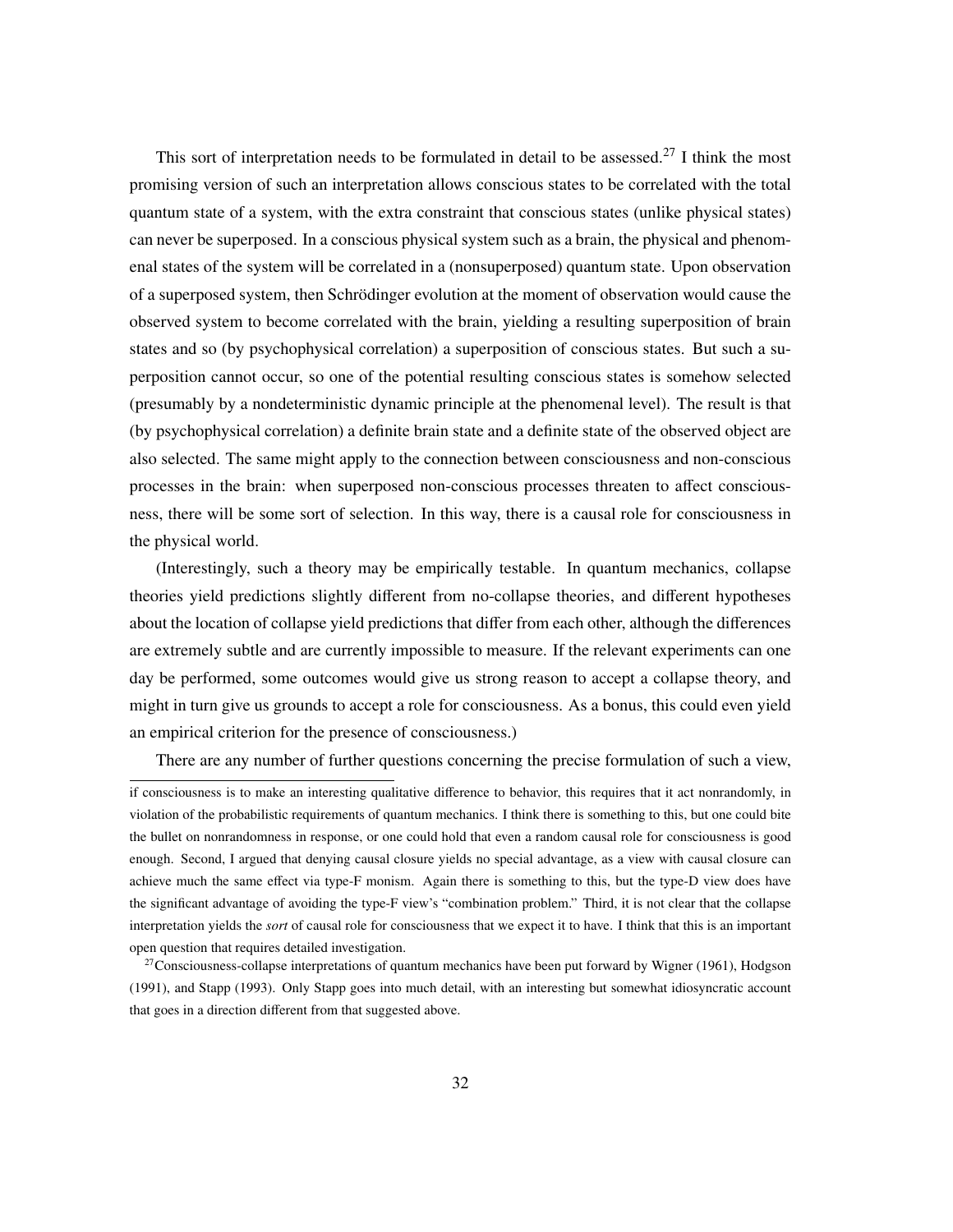its compatibility with physical theory more generally (e.g., relativity and quantum field theory), and its philosophical tenability (e.g., does this view yield the sort of causal role that we are inclined to think consciousness must have). But at the very least, it cannot be said that physical theory immediately rules out the possibility of an interactionist theory. Those who make this claim often raise their eyebrows when a specific theory such as quantum mechanics is mentioned; but this is quite clearly an inconsistent set of attitudes. If physics is supposed to rule out interactionism, then careful attention to the detail of physical theory is required.

All this suggests that there is at least room for a viable interactionism to be explored, and that the most common objection to interactionism has little force. Of course it does not entail that interactionism is true. There is much that is attractive about the view of the physical world as causally closed, and there is little direct evidence from cognitive science of the hypothesis that behavior cannot be wholly explained in terms of physical causes. Still, if we have independent reason to think that consciousness is irreducible, and if we wish to retain the intuitive view that consciousness plays a causal role, then this is a view to be taken very seriously.

## 10 Type-E Dualism

Type-E dualism holds that phenomenal properties are ontologically distinct from physical properties, and that the phenomenal has no effect on the physical.<sup>28</sup> This is the view usually known as *epiphenomenalism* (hence type-E): physical states cause phenomenal states, but not vice versa. On this view, psychophysical laws run in one direction only, from physical to phenomenal. The view is naturally combined with the view that the physical realm is causally closed: this further claim is not essential to type-E dualism, but it provides much of the motivation for the view.

As with type-D dualism, type-E dualism is compatible with a substance dualism with distinct physical and mental substances or entities, and is also compatible with a property dualism with one sort of substance or entity and two sorts of properties. Again, it is compatible with an emergentism such as Broad's, on which mental properties are ontologically novel emergent properties of an underlying entity, but in this case although there are emergent qualities, there is no emergent downward causation.

Type-E dualism is usually put forward as respecting both consciousness and science: it simultaneously accommodates the anti-materialist arguments about consciousness and the causal

<sup>28</sup>Type-E dualists include Campbell 1970, Huxley 1974, Jackson 1982, and Robinson 1988.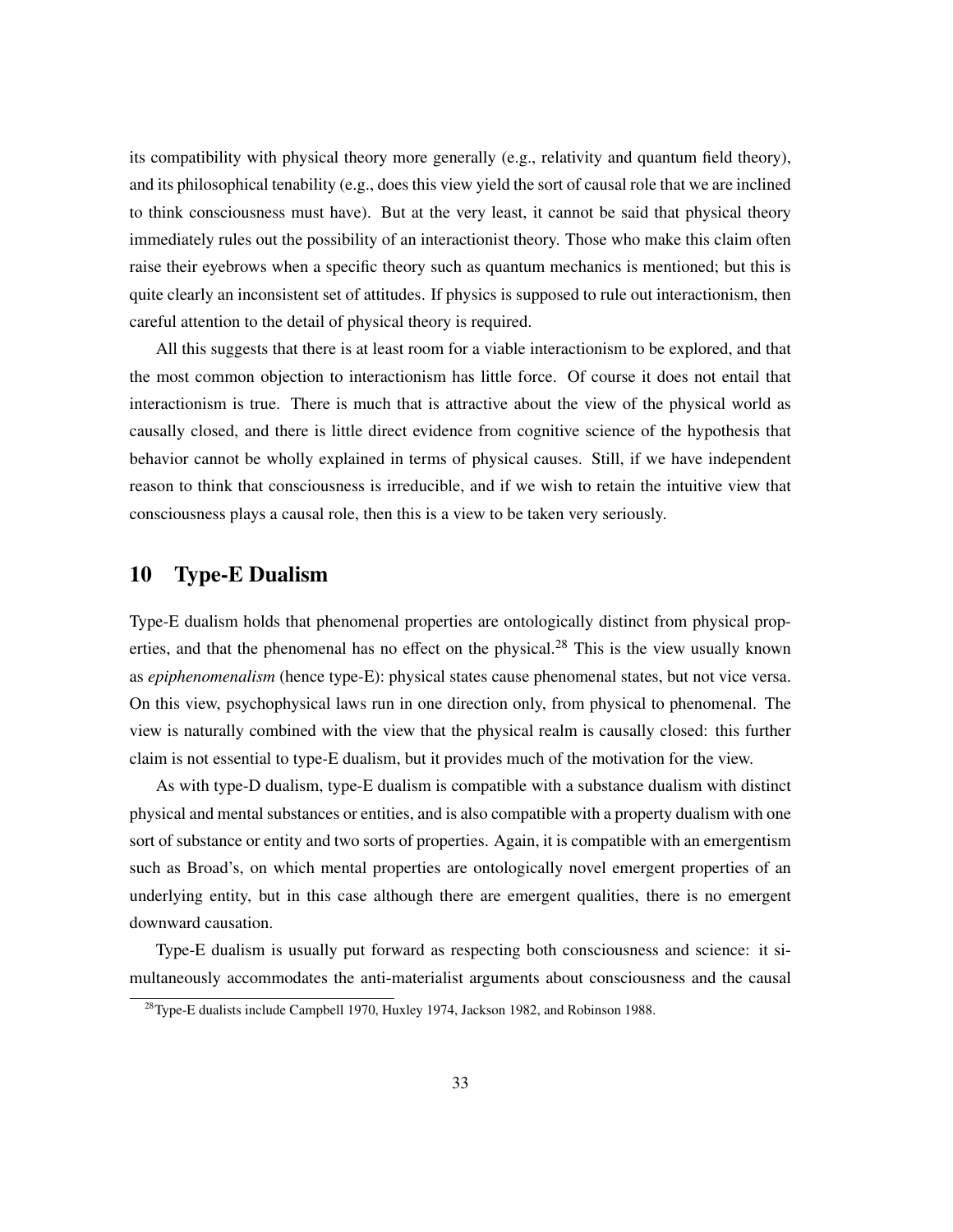closure of the physical. At the same time, type-E dualism is frequently rejected as deeply counterintuitive. If type-E dualism is correct, then phenomenal states have no effect on our actions, physically construed. For example, a sensation of pain will play no causal role in my hand's moving away from a flame; my experience of decision will play no causal role in my moving to a new country; and a sensation of red will play no causal role in my producing the utterance 'I am experiencing red now.' These consequences are often held to be obviously false, or at least unacceptable.

Still, the type-E dualist can reply that there is no direct *evidence* that contradicts their view. Our evidence reveals only regular connections between phenomenal states and actions, so that certain sorts of experiences are typically followed by certain sorts of actions. Being exposed to this sort of constant conjunction produces a strong *belief* in a causal connection (as Hume pointed out in another context); but it is nevertheless compatible with the absence of a causal connection. Indeed, it seems that if epiphenomenalism *were* true, we would have exactly the same evidence, and be led to believe that consciousness has a causal role for much the same reasons. So if epiphenomenalism is otherwise coherent and acceptable, it seems that these considerations do not provide strong reasons to reject it.<sup>29</sup>

Another objection holds that if consciousness is epiphenomenal, it could not have evolved by natural selection. The type-E dualist has a straightforward reply, however. On the type-E view, there are fundamental psychophysical laws associating physical and phenomenal properties. If evolution selects appropriate physical properties (perhaps involving physical or informational configurations in the brain), then the psychophysical laws will ensure that phenomenal properties are instantiated, too. If the laws have the right form, one can even expect that as more complex physical systems are selected, more complex states of consciousness will evolve. In this way, physical evolution will carry the evolution of consciousness along with it as a sort of byproduct.

Perhaps the most interesting objections to epiphenomenalism focus on the relation between consciousness and representations of consciousness. It is certainly at least strange to suggest that consciousness plays no causal role in my utterances of 'I am conscious'. Some have suggested more strongly that this rules out any *knowledge* of consciousness. It is often held that if a be-

 $^{29}$ Some accuse the epiphenomenalist of a double standard: relying on intuition in making the case against materialism, but going counter to intuition in denying a causal role for consciousness. But intuitions must be assessed against the background of reasons and evidence. To deny the relevant intuitions in the anti-materialist argument (in particular, the intuition of a further explanandum) appears to contradict the available first-person evidence; but denying a causal role for consciousness appears to be compatible on reflection with all our evidence, including first-person evidence.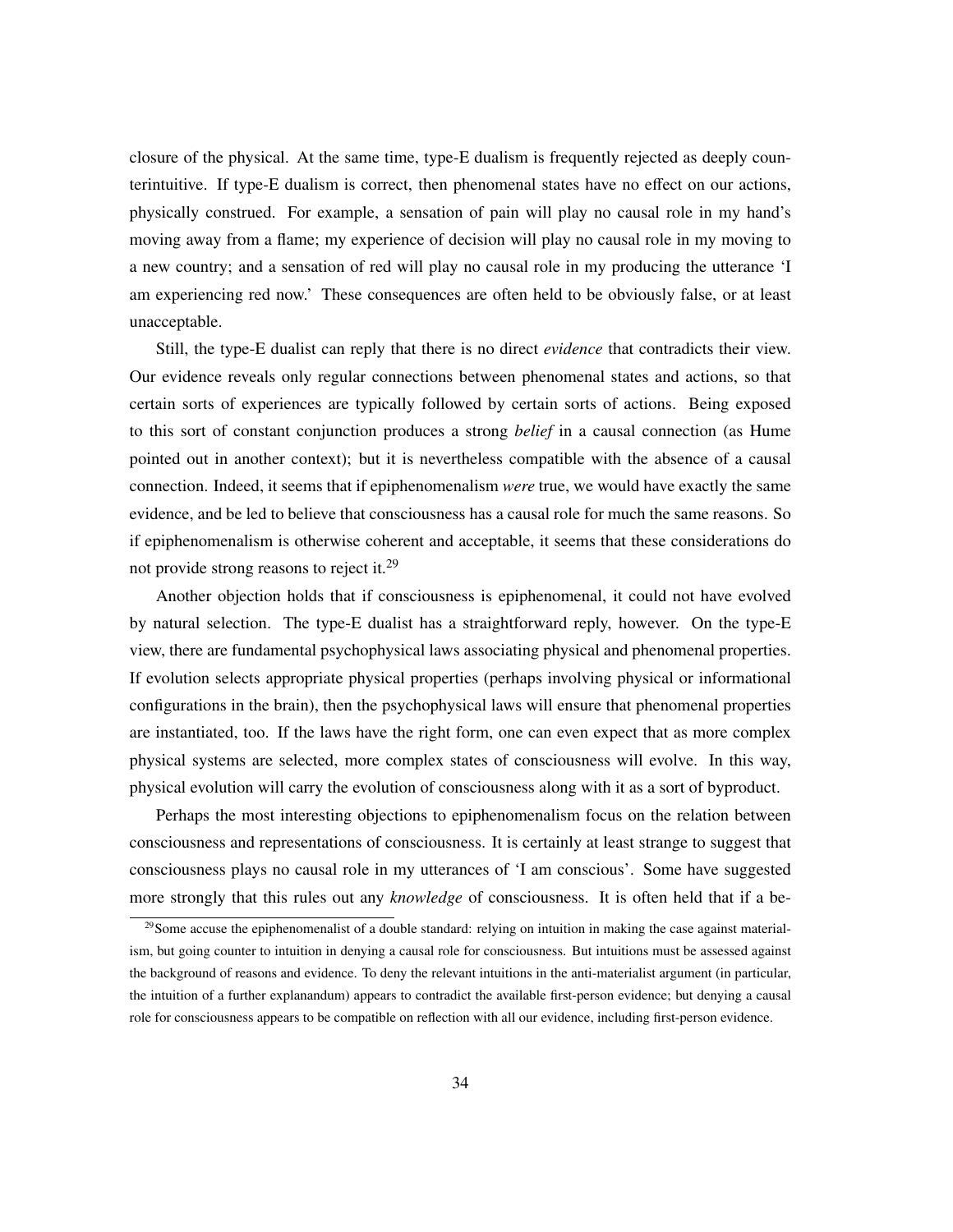lief about X is to qualify as knowledge, the belief must be caused in some fashion by X. But if consciousness does not effect physical states, and if beliefs are physically constituted, then consciousness cannot cause beliefs. And even if beliefs are not physically constituted, it is not clear how epiphenomenalism can accommodate a causal connection between consciousness and belief.

In response, an epiphenomenalist can deny that knowledge always requires a causal connection. One can argue on independent grounds that there is a stronger connection between consciousness and beliefs about consciousness: consciousness plays a role in *constituting* phenomenal concepts and phenomenal beliefs. A red experience plays a role in constituting a belief that one is having a red experience, for example. If so, there is no causal distance between the experience and the belief. And one can argue that this immediate connection to experience and belief allows for the belief to be justified. If there is right, then epiphenomenalism poses no obstacle to knowledge of consciousness.

A related objection holds that my zombie twin would produce the same reports (e.g., 'I am conscious'), caused by the same mechanisms, and that his reports are unjustified; if so, my own reports are unjustified. In response, one can hold that the true bearers of justification are beliefs, and that my zombie twin and I have *di*ff*erent* beliefs, involving different concepts, because of the role that consciousness plays in constituting my concepts but not the zombie's. Further, the fact that we produce isomorphic reports implies that a third-person observer might not be any more justified in believing that I am conscious than that the zombie is conscious, but it does not imply a difference in first-person justification. The first-person justification for my belief that I am conscious is not grounded in any way in my reports but rather in my experiences themselves, experiences that the zombie lacks.

I think that there is no knockdown objection to epiphenomenalism here. Still, it must be acknowledged that the situation is at least odd and counterintuitive. The oddness of epiphenomenalism is exacerbated by the fact that the relationship between consciousness and reports about consciousness seems to be something of a lucky coincidence, on the epiphenomenalist view. After all, if psychophysical laws are independent of physical evolution, then there will be possible worlds where physical evolution is the same as ours but the psychophysical laws are very different, so that there is a radical mismatch between reports and experiences. It seems lucky that we are in a world whose psychophysical laws match them up so well. In response, an epiphenomenalist might try to make the case that these laws are somehow the most "natural" and are to be expected; but there is at least a significant burden of proof here.

Overall, I think that epiphenomenalism is a coherent view without fatal problems. At the same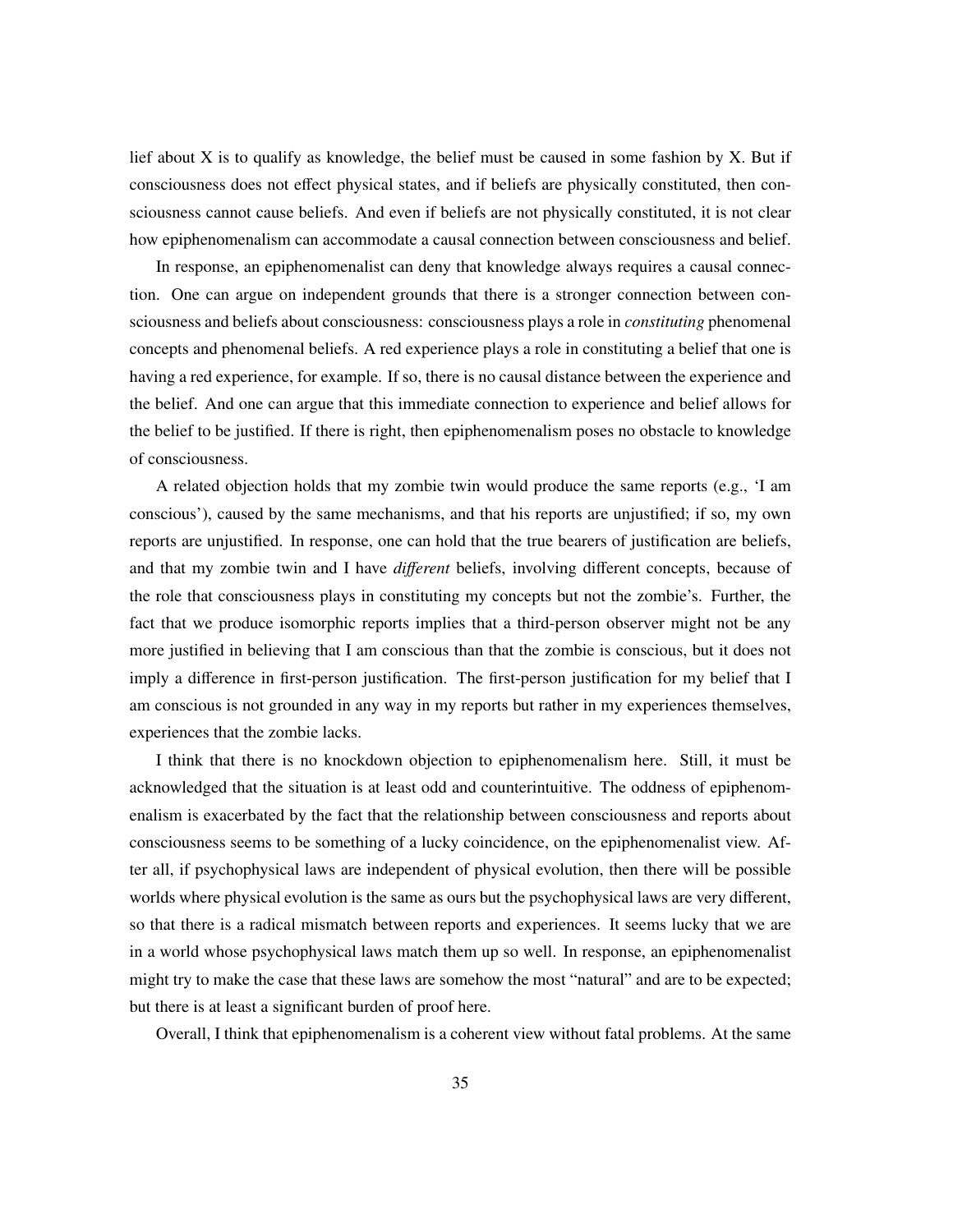time, it is an inelegant view, producing a fragmented picture of nature, on which physical and phenomenal properties are only very weakly integrated in the natural world. And of course it is a counterintuitive view that many people find difficult to accept. Inelegance and counterintuitiveness are better than incoherence; so if good arguments force us to epiphenomenalism as the most coherent view, then we should take it seriously. But at the same time, we have good reason to examine other views very carefully.

### 11 Type-F Monism

Type-F monism is the view that consciousness is constituted by the intrinsic properties of fundamental physical entities: that is, by the categorical bases of fundamental physical dispositions.<sup>30</sup> On this view, phenomenal or protophenomenal properties are located at the fundamental level of physical reality, and in a certain sense, underlie physical reality itself.

This view takes its cue from Bertrand Russell's discussion of physics in *The Analysis of Matter*. Russell pointed out that physics characterizes physical entities and properties by their relations to one another and to us. For example, a quark is characterized by its relations to other physical entities, and a property such as mass is characterized by an associated dispositional role, such as the tendency to resist acceleration. At the same time, physics says nothing about the intrinsic nature of these entities and properties. Where we have relations and dispositions, we expect some underlying intrinsic properties that ground the dispositions, characterizing the entities that stand in these relations.<sup>31</sup> But physics is silent about the intrinsic nature of a quark, or about the intrinsic properties that play the role associated with mass. So this is one metaphysical problem: what are the intrinsic properties of fundamental physical systems?

At the same time, there is another metaphysical problem: how can phenomenal properties be integrated with the physical world? Phenomenal properties seem to be intrinsic properties that are hard to fit in with the structural/dynamic character of physical theory; and arguably, they are the only intrinsic properties that we have direct knowledge of. Russell's insight was that we

<sup>30</sup>Versions of type-F monism have been put forward by Russell 1926, Feigl 1958/1967, Maxwell 1979, Lockwood 1989, Chalmers 1996, Griffin 1998, Rosenberg 1997, Strawson 2000, and Stoljar 2001.

 $31$ There is philosophical debate over the thesis that all dispositions have a categorical basis. If the thesis is accepted, the case for type-F monism is particularly strong, since microphysical dispositional must have a categorical basis, and we have no independent characterization of that basis. But even if the thesis is rejected, type-F monism is still viable. We need only the thesis that microphysical dispositions *may* have a categorical basis to open room for intrinsic properties here.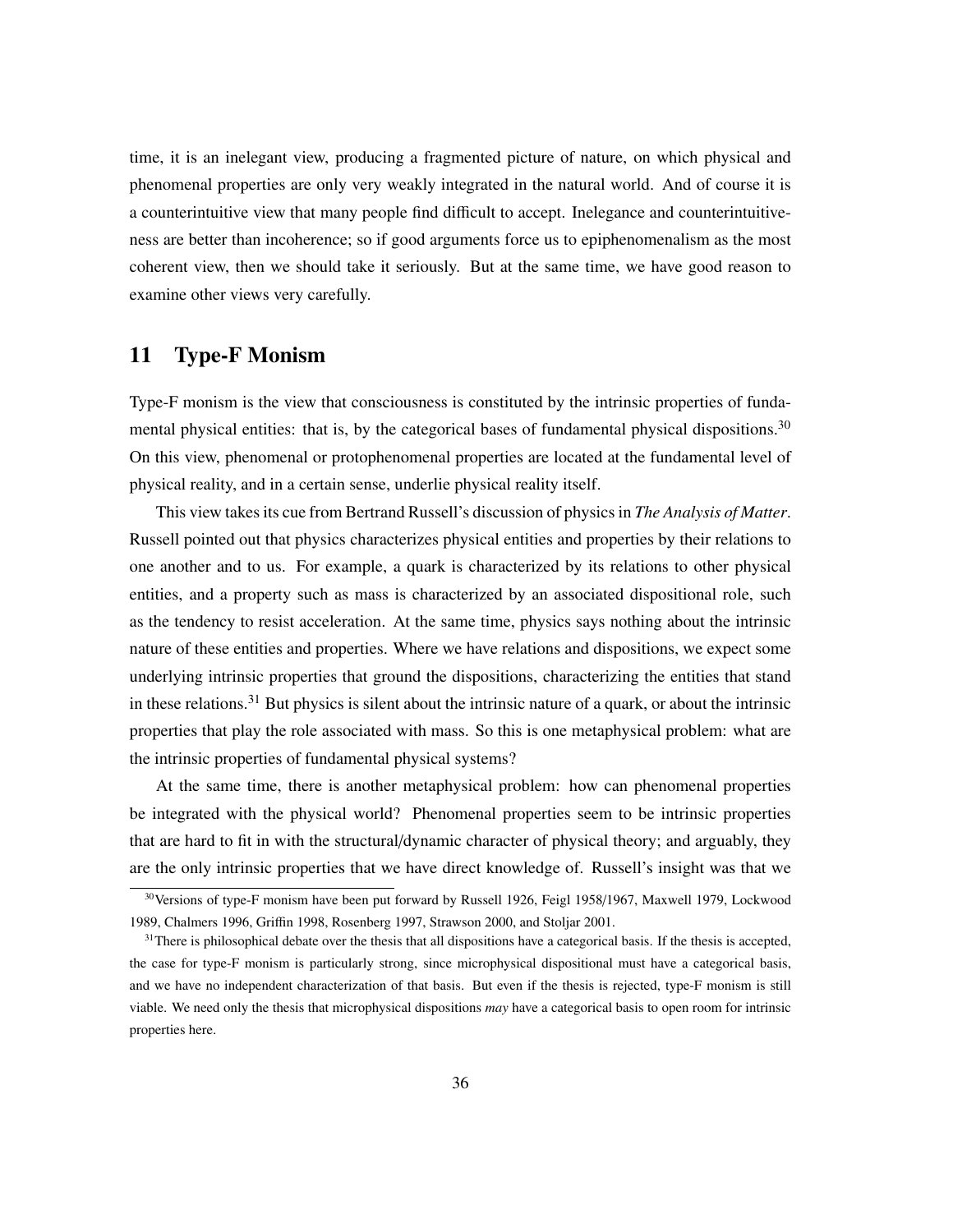might solve both these problems at once. Perhaps the intrinsic properties of the physical world are themselves phenomenal properties. Or perhaps the intrinsic properties of the physical world are not phenomenal properties, but nevertheless constitute phenomenal properties: that is, perhaps they are protophenomenal properties. If so, then consciousness and physical reality are deeply intertwined.

This view holds the promise of integrating phenomenal and physical properties very tightly in the natural world. Here, nature consists of entities with intrinsic (proto)phenomenal qualities standing in causal relations within a spacetime manifold. Physics as we know it emerges from the relations between these entities, whereas consciousness as we know it emerges from their intrinsic nature. As a bonus, this view is perfectly compatible with the causal closure of the microphysical, and indeed with existing physical laws. The view can retain the *structure* of physical theory as it already exists; it simply supplements this structure with an intrinsic nature. And the view acknowledges a clear causal role for consciousness in the physical world: (proto)phenomenal properties serve as the ultimate categorical basis of all physical causation.

This view has elements in common with both materialism and dualism. From one perspective, it can be seen as a sort of materialism. If one holds that physical terms refer not to dispositional properties but the underlying intrinsic properties, then the protophenomenal properties can be seen as physical properties, thus preserving a sort of materialism. From another perspective, it can be seen as a sort of dualism. The view acknowledges phenomenal or protophenomenal properties as ontologically fundamental, and it retains an underlying duality between structural-dispositional properties (those directly characterized in physical theory) and intrinsic protophenomenal properties (those responsible for consciousness). One might suggest that while the view arguably fits the letter of materialism, it shares the spirit of antimaterialism.

In its protophenomenal form, the view can be seen as a sort of neutral monism: there are underlying neutral properties  $X$  (the protophenomenal properties), such that the  $X$  properties are simultaneously responsible for constituting the physical domain (by their relations) and the phenomenal domain (by their collective intrinsic nature). In its phenomenal form, can be seen as a sort of idealism, such that mental properties constitute physical properties, although these need not be mental properties in the mind of an observer, and they may need to be supplemented by causal and spatiotemporal properties in addition. One could also characterize this form of the view as a sort of panpsychism, with phenomenal properties ubiquitous at the fundamental level. One could give the view in its most general form the name *panprotopsychism*, with either protophenomenal or phenomenal properties underlying all of physical reality.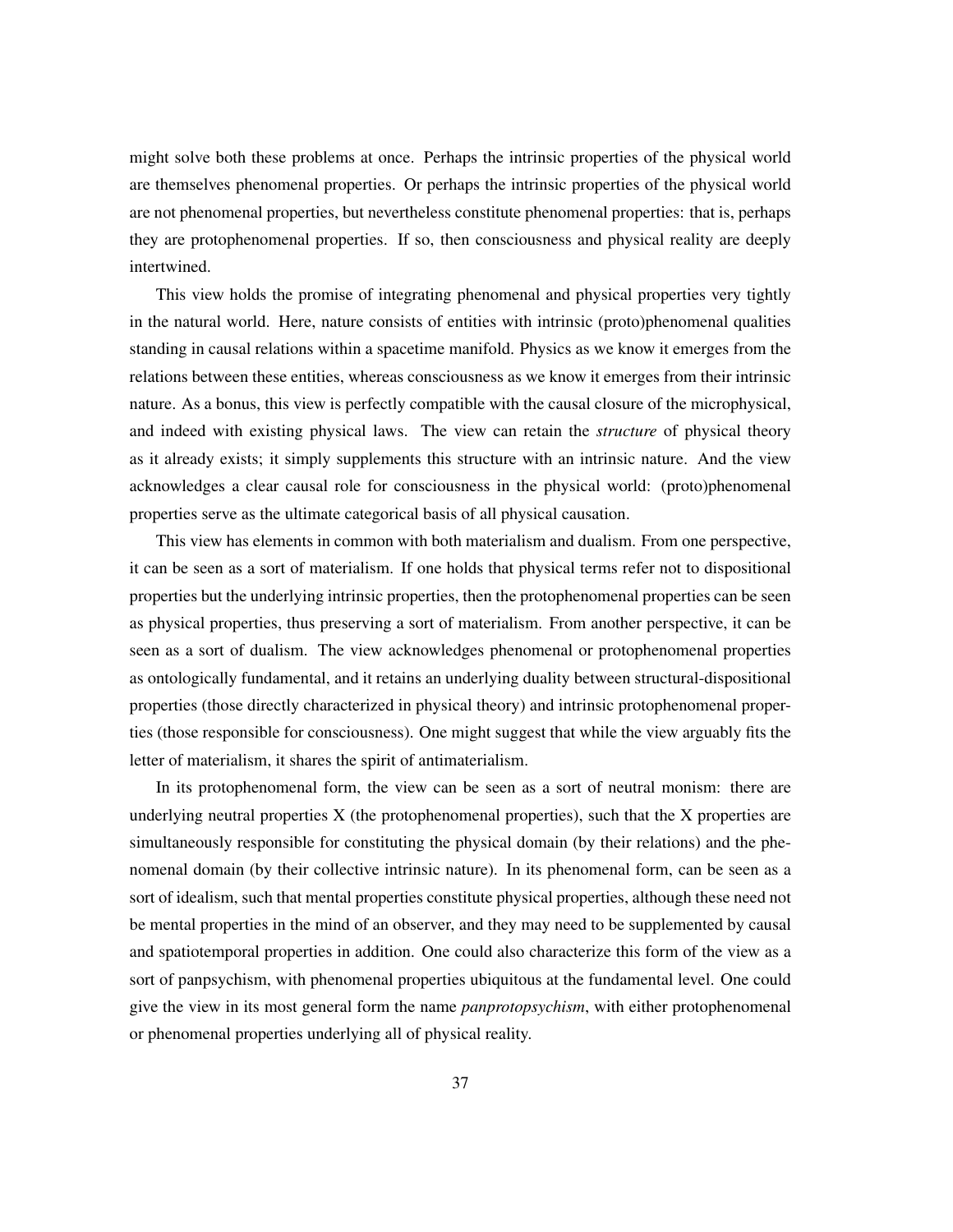A type-F monist may have one of a number of attitudes to the zombie argument against materialism. Some type-F monists may hold that a complete physical description must be expanded to include an intrinsic description, and may consequently deny that zombies are conceivable. (We only think we are conceiving of a physically identical system because we overlook intrinsic properties.) Others could maintain that existing physical concepts refer via dispositions to those intrinsic properties that ground the dispositions. If so, these concepts have different primary and secondary intensions, and a type-F monist could correspondingly accept conceivability but deny possibility: we misdescribe the conceived world as physically identical to ours, when in fact it is just structurally identical.<sup>32</sup> Finally, a type-F monist might hold that physical concepts refer to dispositional properties, so that zombies are both conceivable and possible, and the intrinsic properties are not physical properties. The differences between these three attitudes seem to be ultimately terminological rather than substantive.

As for the knowledge argument, a type-F monist might insist that for Mary to have complete physical knowledge, she would have to have a description of the world involving concepts that directly characterize the intrinsic properties; if she had this (as opposed to her impoverished description involving dispositional concepts), she might thereby be in a position to know what it is like to see red. Regarding the explanatory argument, a type-F monist might hold that physical accounts involving intrinsic properties can explain more than structure and function. Alternatively, a type-F monist who sticks to dispositional physical concepts will make responses analogous to one of the other two responses above.

The type-F view is admittedly speculative, and it can sound strange at first hearing. Many find it extremely counterintuitive to suppose that fundamental physical systems have phenomenal properties: e.g., that there is something it is like to be an electron. The protophenomenal version of the view rejects this claim, but retains something of its strangeness: it seems that any properties

<sup>&</sup>lt;sup>32</sup>Hence type-F monism is the sort of "physicalism" that emerges from the loophole mentioned in the twodimensional argument against type-B materialism. The only way a "zombie world" W could satisfy the primary intension but not the secondary intension of *P* is for it to share the dispositional structure of our world but not the underlying intrinsic microphysical properties. If this difference is responsible for the lack of consciousness in W, then the intrinsic microphysical properties in our world are responsible for constituting consciousness. Maxwell (1979) exploits this sort of loophole in replying to Kripke's argument.

Note that such a W must involve either a different corpus of intrinsic properties from those in our world, or no intrinsic properties at all. A type-F monist who holds that the only coherent intrinsic properties are protophenomenal properties might end up denying the conceivability of zombies, even under a structural-functional description of their physical state—for reasons very different from those of the type-A materialist.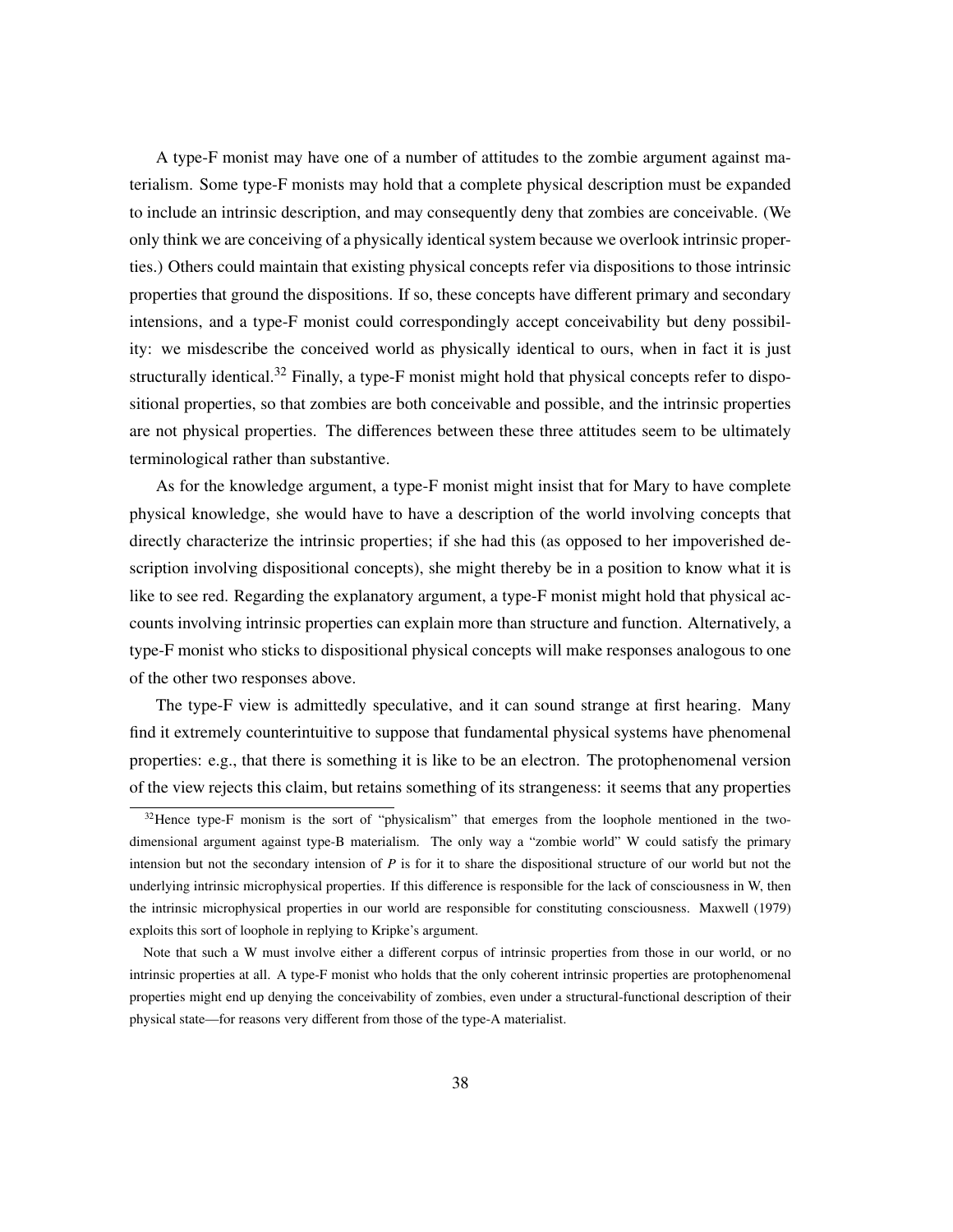responsible for constituting consciousness must be strange and unusual properties, of a sort that we might not expect to find in microphysical reality. Still, it is not clear that this strangeness yields any strong objections. Like epiphenomenalism, the view appears to be compatible with all our evidence, and there is no direct evidence against it. One can argue that if the view were true, things would appear to us just as they in fact appear. And we have learned from modern physics that the world is a strange place: we cannot expect it to obey all the dictates of common sense.

One might also object that we do not have any conception of what protophenomenal properties might be like, or of how they could constitute phenomenal properties. This is true, but one could suggest that this merely a product of our ignorance. In the case of familiar physical properties, there were principled reasons (based on the character of physical concepts) for denying a constitutive connection to phenomenal properties. Here, there are no such principled reasons. At most, there is ignorance and absence of constitution. Of course it would be very desirable to form a positive conception of protophenomenal properties. Perhaps we can do this indirectly, by some sort of theoretical inference from the character of phenomenal properties to their underlying constituents; or perhaps knowledge of the nature of protophenomenal properties will remain beyond us. Either way, this is no reason to reject the truth of the view.<sup>33</sup>

There is one sort of principled problem in the vicinity. Our phenomenology has a rich and specific structure: it is unified, bounded, differentiated into many different aspects, but with an underlying homogeneity to many of the aspects, and appears to have a single subject of experience. It is not easy to see how a distribution of a large number of individual microphysical systems, each with their own protophenomenal properties, could somehow add up to this rich and specific structure. Should one not expect something more like a disunified, jagged collection of phenomenal spikes?

This is a version of what James called the *combination problem* for panpsychism, or what Stoljar (2001) calls the *structural mismatch* problem for the Russellian view (see also Foster 1991, pp. 119-30). To answer it, it seems that we need a much better understanding of the *compositional* principles of phenomenology: that is, the principles by which phenomenal properties can be composed or constituted from underlying phenomenal properties, or protophenomenal properties. We

 $33$ McGinn (1991) can be read as advocating a type-F view, while denying that we can know the nature of the protophenomenal properties. His arguments rests on the claim that these properties cannot be known either through perception of through introspection. But this does not rule out the possibility that they might be known through some sort of inference to the best explanation of (introspected) phenomenology, subject to the additional constraints of (perceived) physical structure.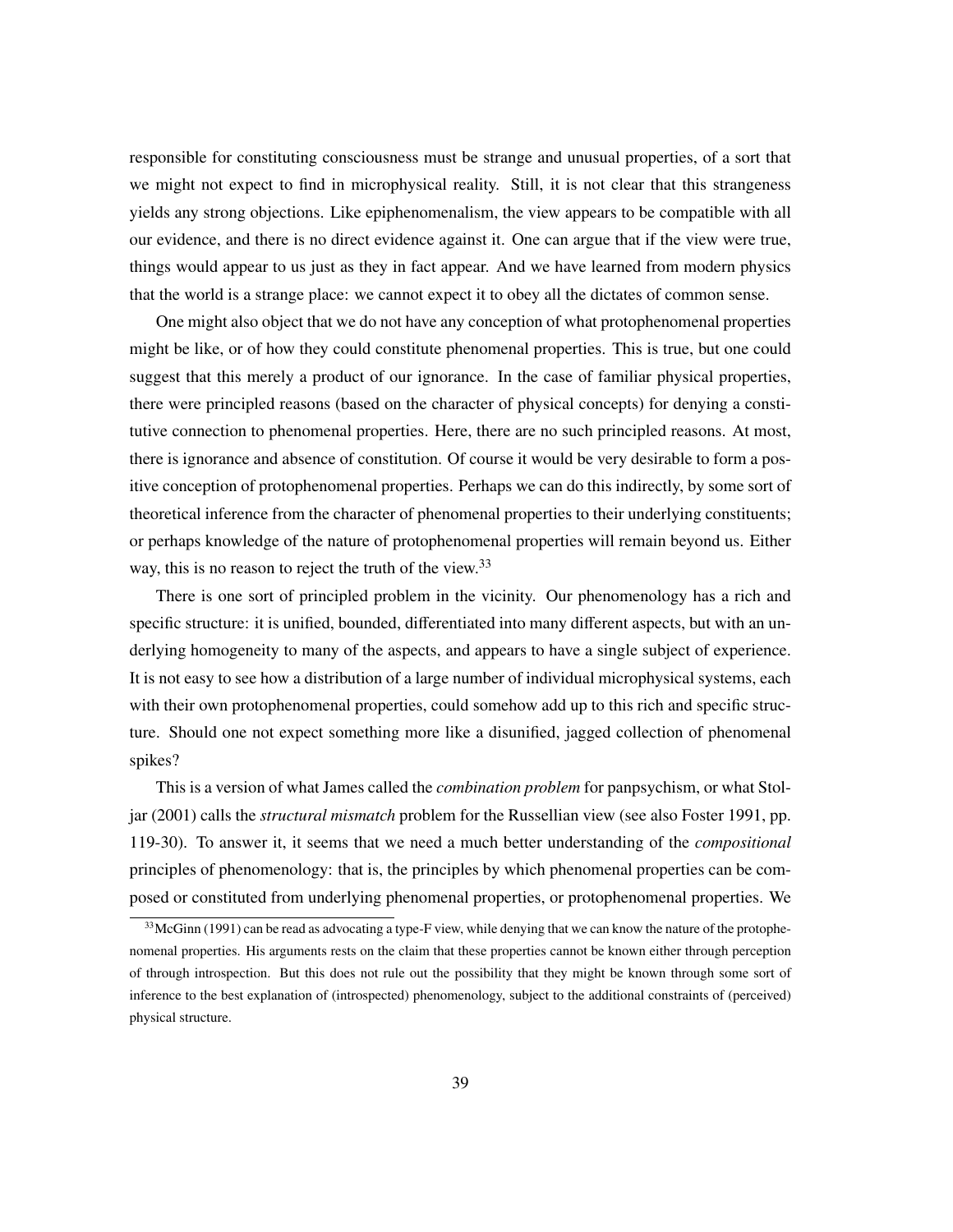have a good understanding of the principles of physical composition, but no real understanding of the principles of phenomenal composition. This is an area that deserves much close attention: I think it is easily the most serious problem for the type-F monist view. At this point, it is an open question whether or not the problem can be solved.

Some type-F monists appear to hold that they can avoid the combination problem by holding that phenomenal properties are the intrinsic properties of *high-level* physical dispositions (e.g., those involved in neural states), and need not be constituted by the intrinsic properties of microphysical states (hence they may also deny panprotopsychism). But this seems to be untenable: if the low-level network is causally closed and the high-level intrinsic properties are not constituted by low-level intrinsic properties, the high-level intrinsic properties will be epiphenomenal all over again, for familiar reasons. The only way to embrace this position would seem to be in combination with a denial of microphysical causal closure, holding that there are fundamental dispositions above the microphysical level, which have phenomenal properties as their grounds. But such a view would be indistinguishable from type-D dualism.<sup>34</sup> So a distinctive type-F monism will have to face the combination problem directly.

Overall, type-F monism promises a deeply integrated and elegant view of nature. Few detailed theories in this class have been developed, and it is not yet clear whether such a view can be developed in a way that simultaneously accommodates all the data of physics and phenomenology. But at the same time, there appear to be no strong reasons to reject the view. As such, type-F monism is likely to provide fertile grounds for further investigation, and it may ultimately provide the best integration of the physical and the phenomenal within the natural world.

## 12 Conclusions

Are there any other options for the nonreductionist? There are two views that may not fit straightforwardly into the categories above.

First, some nonmaterialists hold that phenomenal properties are ontologically wholly distinct

 $34$ In this way, we can see that type-D views and type-F views are quite closely related. We can imagine that if a type-D view is true and there are microphysical causal gaps, we could be led through physical observation alone to postulate higher-level entities to fill these gaps—"psychons", say –where these are characterized in wholly structural/dispositional terms. The type-D view adds to this the suggestion that psychons have an intrinsic phenomenal nature. The main difference between the type-D view and the type-F view is that the type-D view involves fundamental causation above the microphysical level. This will involve a more radical view of physics, but it might have the advantage of avoiding the combination problem.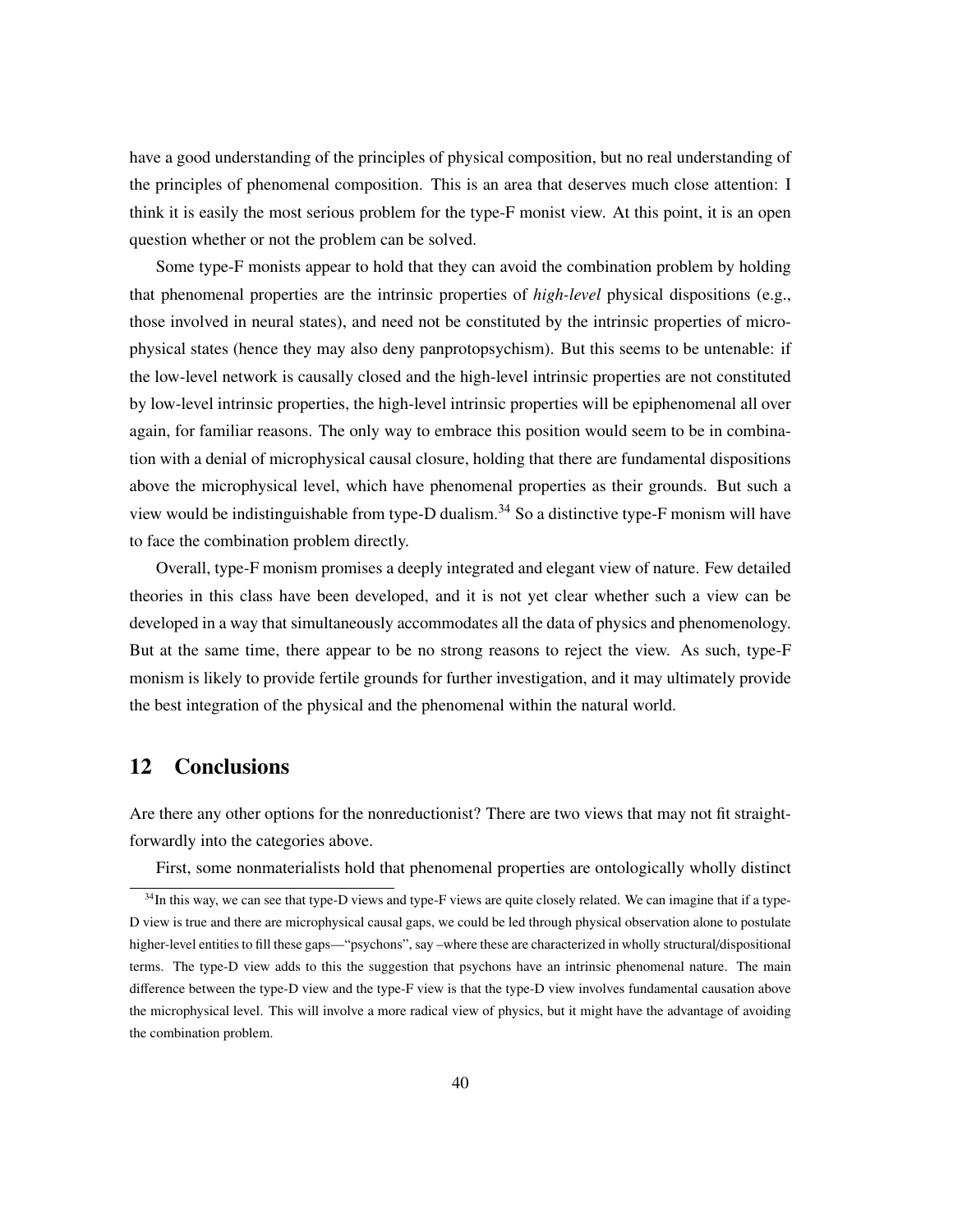from physical properties, that microphysics is causally closed, but that phenomenal properties play a causal role with respect to the physical nevertheless. One way this might happen is by a sort of causal overdetermination: physical states causally determine behavior, but phenomenal states cause behavior at the same time. Another is by causal mediation: it might be that in at least some instances of microphysical causation from A to B, there is actually a causal connection from A to the mind to B, so that the mind enters the causal nexus without altering the structure of the network. And there may be further strategies here. We might call this class type-O dualism (taking overdetermination as a paradigm case). These views share much of the structure of the type-E view (causally closed physical world, distinct phenomenal properties), but escape the charge of epiphenomenalism. The special causal setups of these views may be hard to swallow, and they share some of the same problems as the type-E view (e.g., the fragmented view of nature, and the "lucky" psychophysical laws), but this class should nevertheless be put on the table as an option. $35$ 

Second, some nonmaterialists are *idealists* (in a Berkeleyan sense), holding that the physical world is itself constituted by the conscious states of an observing agent. We might call this view type-I monism. It shares with type-F monism the property that phenomenal states play a role in constituting physical reality, but on the type-I view this happens in a very different way: not by having separate "microscopic" phenomenal states underlying each physical state, but rather by having physical states constituted holistically by a "macroscopic" phenomenal mind. This view seems to be non-naturalistic in a much deeper sense than any of the views above, and in particular seems to suffer from an absence of causal or explanatory closure in nature: once the natural explanation in terms of the external world is removed, highly complex regularities among phenomenal states have to be taken as unexplained in terms of simpler principles. But again, this sort of view should at least be acknowledged.

As I see things, the best options for a nonreductionist are type-D dualism, type-E dualism, or type-F monism: that is, interactionism, epiphenomenalism, or panprotopsychism. If we acknowledge the epistemic gap between the physical and the phenomenal, and we rule out primitive identities and strong necessities, then we are led to a disjunction of these three views. Each of the views has at least some promise, and none have clear fatal flaws. For my part, I give some credence to each of them. I think that in some ways the type-F view is the most appealing, but this sense is largely grounded in aesthetic considerations whose force is unclear.

The choice between these three views may depend in large part on the development of specific

 $35$ Type-O positions are advocated by Bealer (forthcoming), Lowe 1996 and Mills 1996.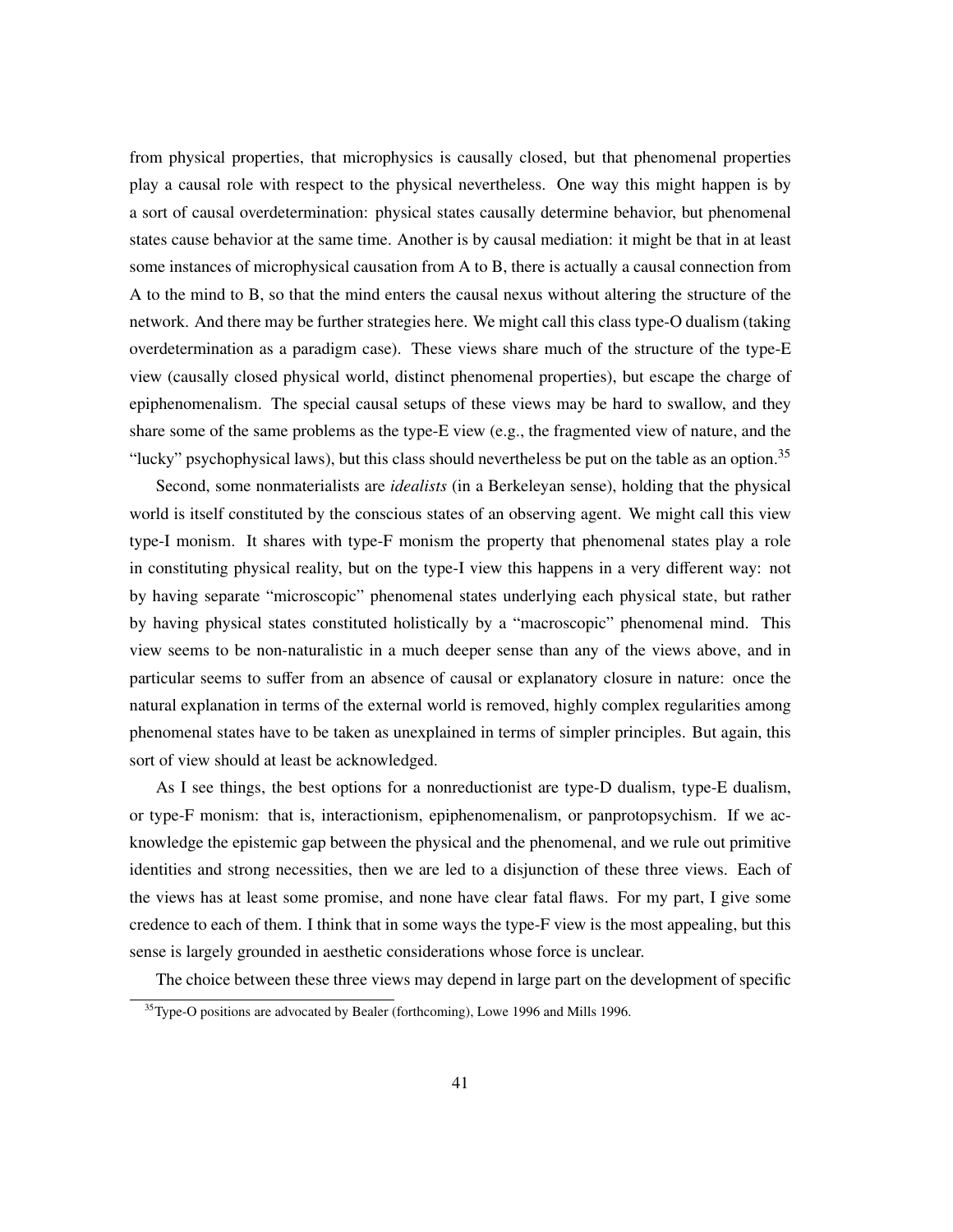theories within these frameworks. Especially for the type-D view and type-F view, further theoretical work is crucial in assessing the theories (e.g., in explicating quantum interactionism, or in understanding phenomenal composition). It may also be that the empirical science of consciousness will give some guidance. As the science progress, we will be led to infer simple principles that underlie correlations between physical and phenomenal states. It may be that these principles turn out to point strongly toward one or the other of these views: e.g., if simple principles connecting microphysical states to phenomenal or protophenomenal states can do the explanatory work, then we may have reason to favor a type-F view, while if the principles latch onto the physical world at a higher level, then we may have reason to favor a type-D or type-E view. And if consciousness has a specific pattern of effects on the physical world, as the type-D view suggests, then empirical studies ought in principle to be able to find these effects, although perhaps only with great difficulty.

Not everyone will agree that each of these views is viable. It may be that further examination will reveal deep problems with some of these views. But this further examination needs to be performed. There has been little critical examination of type-F views to date, for example; we have seen that the standard arguments against type-D views carry very little weight; and while arguments against type-E views carry some intuitive force, they are far from making a knockdown case against the views. I suspect that even if further examination reveals deep problems for some views in this vicinity, it is very unlikely that all such views will be eliminated.

In any case, this gives us some perspective on the mind–body problem. It is often held that even though it is hard to see how materialism could be true, materialism *must* be true, since the alternatives are unacceptable. As I see it, there are at least three prima facie acceptable alternatives to materialism on the table, each of which is compatible with a broadly naturalistic (even if not materialistic) worldview, and none of which has fatal problems. So given the clear arguments against materialism, it seems to me that we should at least tentatively embrace the conclusion that one of these views is correct. Of course all of the views discussed in this paper need to be developed in much more detail, and examined in light of all relevant scientific and philosophical developments, in order to be comprehensively assessed. But as things stand, I think that we have good reason to suppose that consciousness has a fundamental place in nature.

## References

Albert, D. Z. 1993. *Quantum Mechanics and Experience*. Harvard University Press. Bealer, G. 1994. Mental properties. *Journal of Philosophy* 91:185-208.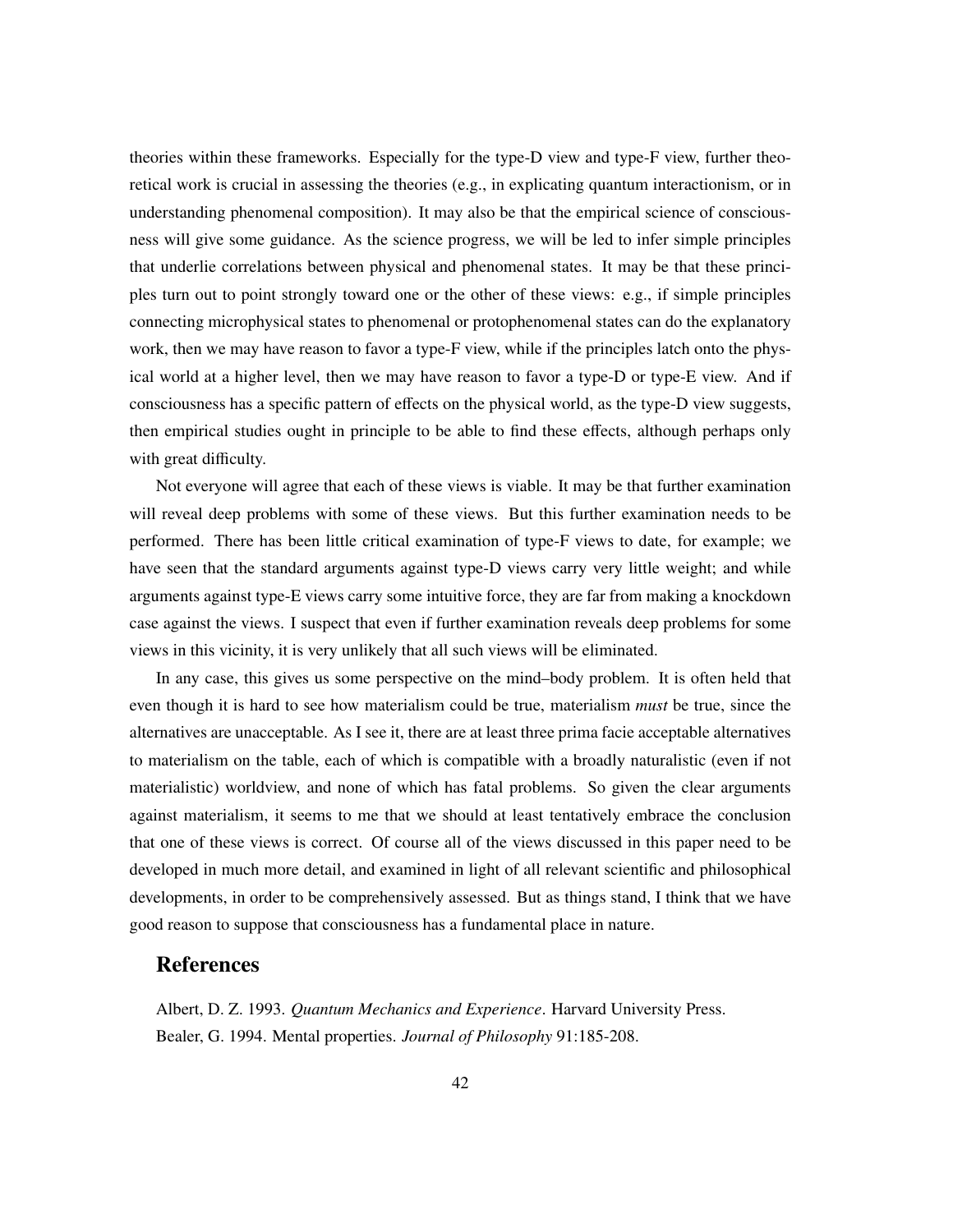Bealer, G. (forthcoming). Mental causation.

Block, N. and Stalnaker, R. 1999. Conceptual analysis, dualism, and the explanatory gap. *Philosophical Review* 108:1-46.

Broad, C. D. 1925. *The Mind and its Place in Nature*. Routledge and Kegan Paul.

Campbell, K. K. 1970. *Body and Mind*. Doubleday.

Carruthers, P. 2000. *Phenomenal Consciousness: A Naturalistic Theory*. Cambridge University Press.

Chalmers, D. J. 1995. Facing up to the problem of consciousness. *Journal of Consciousness Studies* 2:200-19. Reprinted in Shear 1997. http://consc.net/papers/facing.html.

Chalmers, D. J. 1996. *The Conscious Mind: In Search of a Fundamental Theory*. Oxford University Press.

Chalmers, D. J. 1997. Moving forward on the problem of consciousness. *Journal of Consciousness Studies* 4:3-46. Reprinted in Shear 1997. http://consc.net/papers/moving.html.

Chalmers, D. J. 1999. Materialism and the metaphysics of modality. *Philosophy and Phe-*

*nomenological Research* 59:473-93. http://consc.net/papers/modality.html.

Chalmers, D. J. 2002a. The content and epistemology of phenomenal belief. In Q. Smith and

A. Jokic (eds.), *Consciousness: New Philosophical Essays*. Oxford University Press. http://consc.net/papers/belief.html.

Chalmers, D. J. 2002b. Does conceivability entail possibility? In T. Gendler and J. Hawthorne

(eds.), *Conceivability and Possibility*. Oxford University Press. http://consc.net/papers/conceivability.html.

Chalmers, D. J. forthcoming. The foundations of two-dimensional semantics. http://consc.net/papers/foundations.html.

Chalmers, D. J. and Jackson, F. 2001. Conceptual analysis and reductive explanation. *Philo-*

*sophical Review* 110:315-61. http://consc.net/papers/analysis.html.

Churchland, P. M. 1996. The rediscovery of light. *Journal of Philosophy* 93:211-28.

Churchland, P. S. 1997. The hornswoggle problem. In Shear 1997.

Clark, A. 2000. A case where access implies qualia? *Analysis* 60:30-38.

Dennett, D. C. 1991. *Consciousness Explained*. Little-Brown.

Dennett, D. C. 1996. Facing backward on the problem of consciousness. *Journal of Con-*

*sciousness Studies* 3:4-6.

Dennett, D. C. 2001. The fantasy of first-person science. Forthcoming. http://ase.tufts.edu/cogstud/papers/chalmersdeb Dretske, F. 1995. *Naturalizing the Mind*. MIT Press.

Evans, G. 1979. Reference and contingency. *The Monist* 62:161-89.

Feigl, H. 1958/1967. The 'mental' and the 'physical'. *Minnesota Studies in the Philosophy of*

*Science* 2:370-497. Reprinted (with a postscript) as *The 'Mental' and the 'Physical'*. University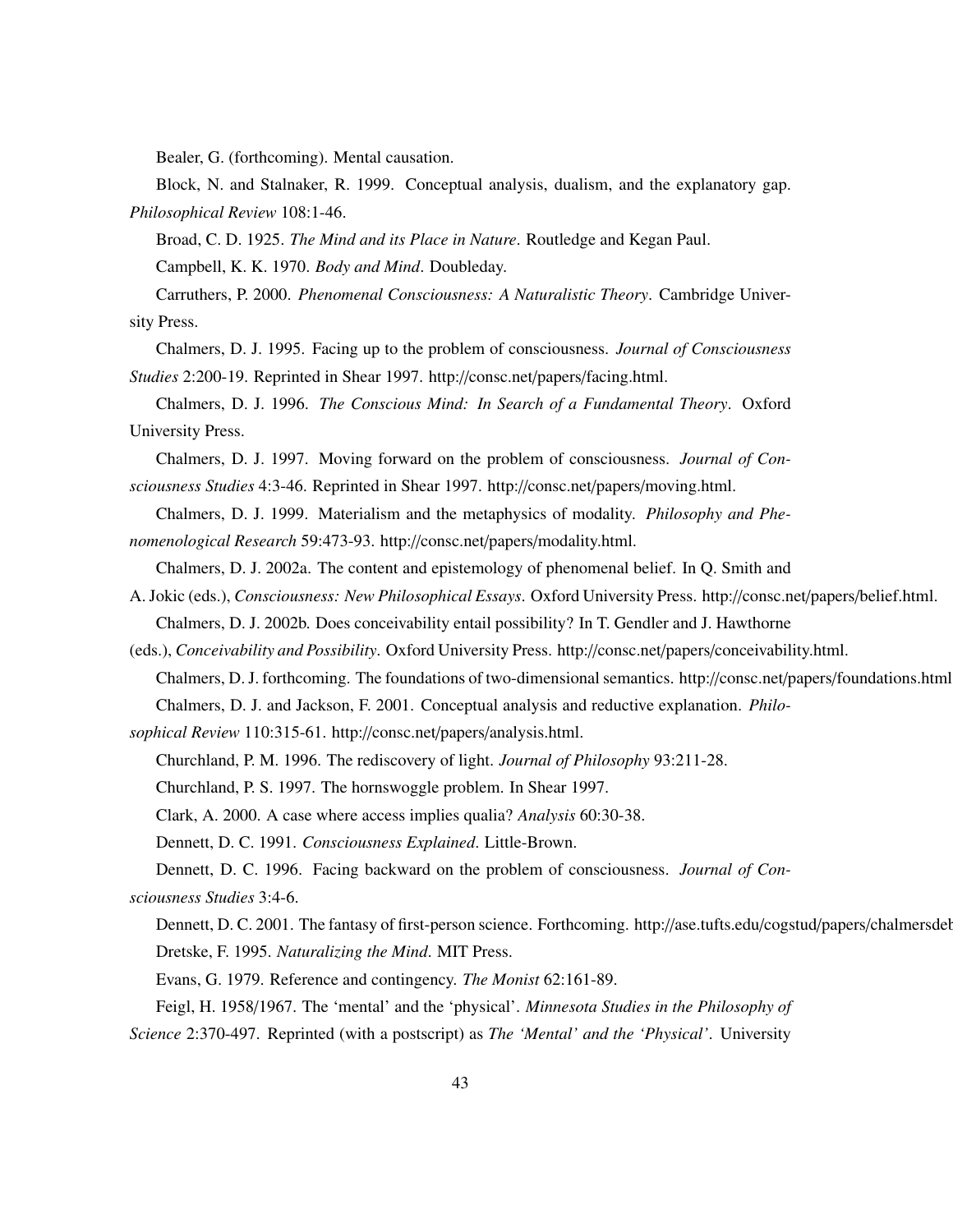of Minnesota Press.

Foster, J. 1991. *The Immaterial Self: A Defence of the Cartesian Dualist Conception of the Mind*. Oxford University Press.

Griffin, D. R. 1998. *Unsnarling the World-Knot: Consciousness, Freedom, and the Mind-Body Problem*. University of California Press.

Harman, G. 1990. The intrinsic quality of experience. *Philosophical Perspectives* 4:31-52.

Hill, C. S. 1997. Imaginability, conceivability, possibility, and the mind–body problem. *Philosophical Studies* 87:61-85.

Hodgson, D. 1991. *The Mind Matters: Consciousness and Choice in a Quantum World*. Oxford University Press.

Huxley, T. 1874. On the hypothesis that animals are automata, and its history. *Fortnightly Review* 95:555-80. Reprinted in *Collected Essays*. London, 1893.

Jackson, F. 1979. A note on physicalism and heat. *Australasian Journal of Philosophy* 58:26- 34.

Jackson, F. 1982. Epiphenomenal qualia. *Philosophical Quarterly* 32:127-136.

Jackson, F. 1994. Finding the mind in the natural world. In R. Casati, B. Smith, and G. White (eds.), *Philosophy and the Cognitive Sciences*. Vienna: Holder-Pichler-Tempsky.

Kaplan, D. 1989. Demonstratives. In J. Almog, J. Perry, and H. Wettstein (eds.), *Themes from Kaplan*. New York: Oxford University Press.

Kirk, R. 1974. Zombies vs materialists. *Proceedings of the Aristotelian Society (Supplementary Volume)* 48:135-52.

Kripke, S. A. 1980. *Naming and Necessity*. Harvard University Press.

Levine, J. 1983. Materialism and qualia: The explanatory gap. *Pacific Philosophical Quarterly* 64:354-61.

Levine, J. 2000. *Purple Haze: The Puzzle of Conscious Experience*. MIT Press.

Lewis, D. 1988. What experience teaches. *Proceedings of the Russellian Society* (University of Sydney).

Lewis, D. 1994. Reduction of mind. In S. Guttenplan (ed.), *Companion to the Philosophy of Mind*. Blackwell.

Loar, B. 1990/1997. Phenomenal states. *Philosophical Perspectives* 4:81-108. Revised edition in (N. Block, O. Flanagan, and G. Güzeldere, eds) *The Nature of Consciousness*. MIT Press.

Lockwood, M. 1989. *Mind, Brain, and the Quantum*. Oxford University Press.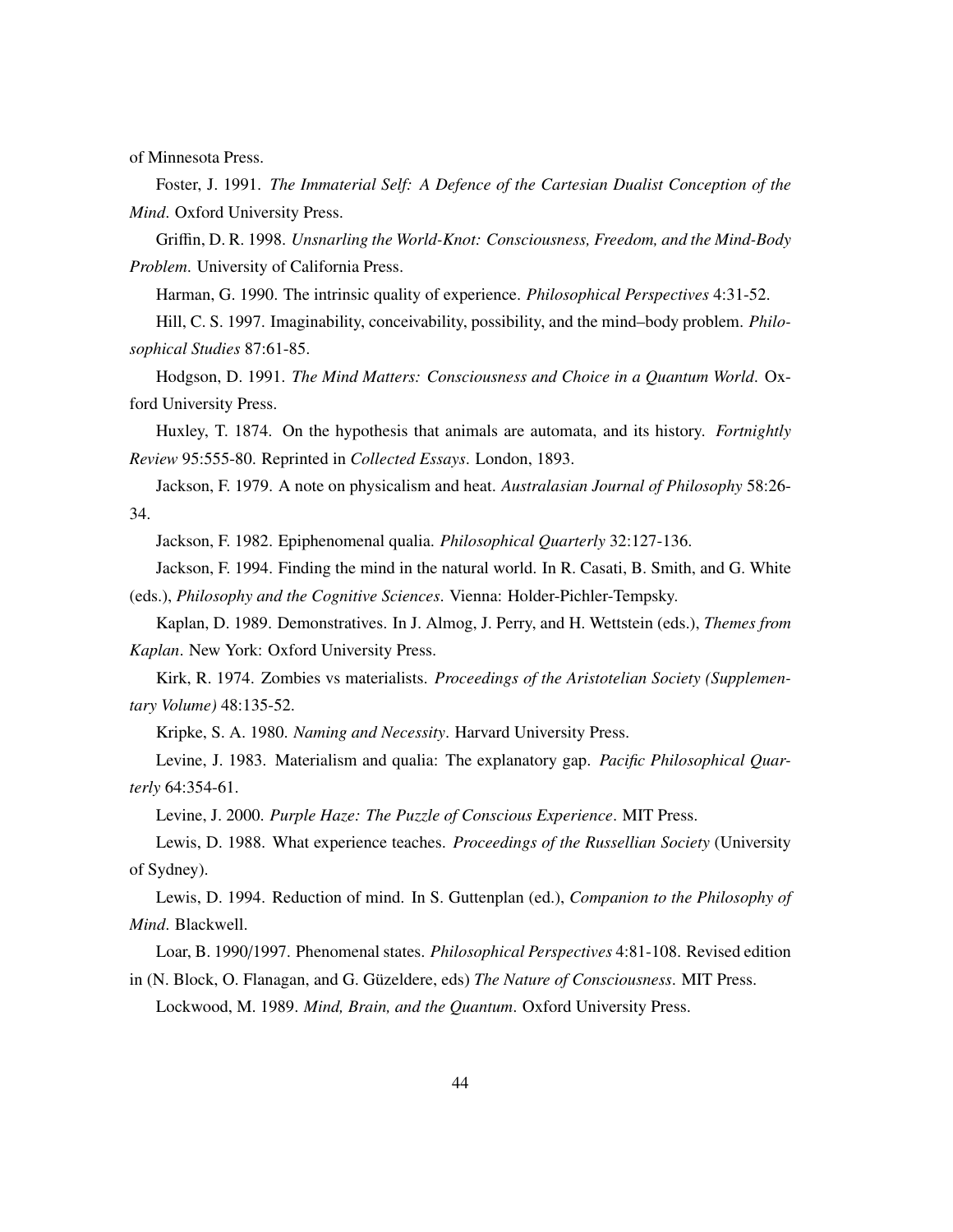Lockwood, M. 1993. The grain problem. In H. Robinson (ed.), *Objections to Physicalism*. Oxford University Press.

Lowe, E.J. 1996. *Subjects of Experience*. Cambridge University Press.

Lycan, W.G. 1996. *Consciousness and Experience*. MIT Press.

Maxwell, N. 1968. Understanding sensations. *Australasian Journal of Philosophy* 46:127-45.

Maxwell, G. 1979. Rigid designators and mind-brain identity. *Minnesota Studies in the Philosophy of Science* 9:365-403.

McGinn, C. 1989. Can we solve the mind–body problem? *Mind* 98:349-66.

Mills, E. 1996. Interactionism and overdetermination. *American Philosophical Quarterly* 33:105-115.

Nagel, T. 1974. What is it like to be a bat? *Philosophical Review* 83:435-50.

Nordby, K. 1990. Vision in a complete achromat: A personal account. In R. Hess, L, Sharpe, and K. Nordby (eds.), *Night Vision: Basic, Clinical, and Applied Aspects*. Cambridge University Press.

Papineau, D. 1993. Physicalism, consciousness, and the antipathetic fallacy. *Australasian Journal of Philosophy* 71:169-83.

Perry, J. 2001. *Knowledge, Possibility, and Consciousness*. MIT Press.

Popper, K. and Eccles, J. 1977. *The Self and Its Brain: An Argument for Interactionism*. Springer.

Quine, W. V. 1951. Two dogmas of empiricism. *Philosophical Review* 60:20-43.

Rey, G. 1995. Toward a projectivist account of conscious experience. In T. Metzinger (ed.), *Conscious Experience*. Ferdinand Schoningh.

Robinson, W. S. 1988. *Brains and People: An Essay on Mentality and its Causal Conditions*. Temple University Press.

Rosenberg, G. 1997. *A Place for Consciousness: Probing the Deep Structure of the Natural World*. Ph.D. dissertation, Indiana University.

Rosenthal, D. M. 1997. A theory of consciousness. In N. Block, O. Flanagan, and G. Güzeldere (eds.), The Nature of Consciousness. MIT Press.

Russell, B. 1927. *The Analysis of Matter*. London: Kegan Paul.

Ryle, G. 1949. *The Concept of Mind*. Hutchinson and Co.

Sellars, W. 1981. Is consciousness physical? *The Monist* 64:66-90.

Shear, J. (ed.) 1997. *Explaining Consciousness: The Hard Problem*. MIT Press.

Shoemaker, S. 1975. Functionalism and qualia. *Philosophical Studies* 27:291-315.